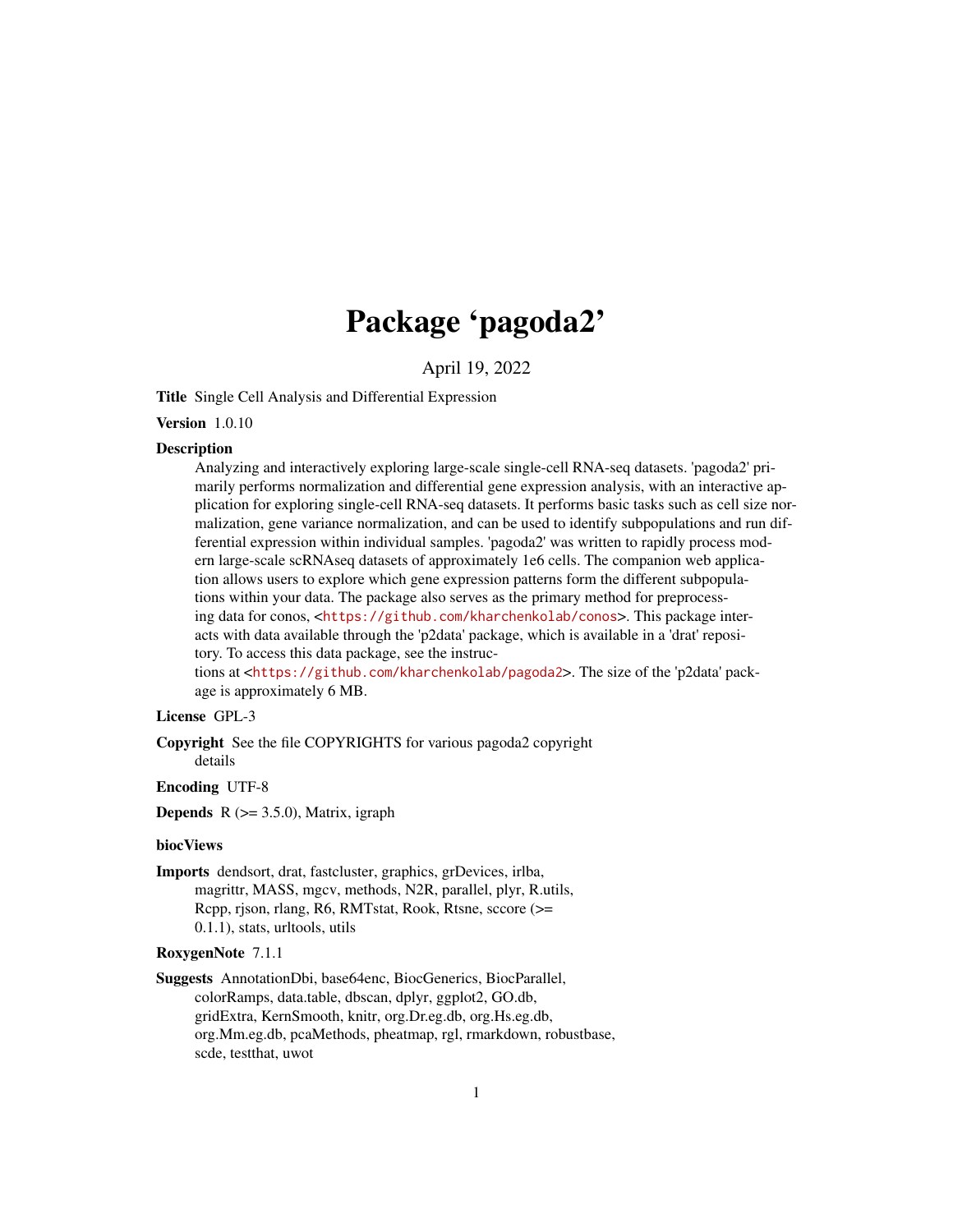URL <https://github.com/kharchenkolab/pagoda2>

# BugReports <https://github.com/kharchenkolab/pagoda2/issues>

NeedsCompilation yes

LinkingTo Rcpp, RcppArmadillo, RcppProgress, RcppEigen

Author Nikolas Barkas [aut], Viktor Petukhov [aut], Peter Kharchenko [aut], Simon Steiger [ctb], Evan Biederstedt [cre, aut]

Maintainer Evan Biederstedt <evan.biederstedt@gmail.com>

Repository CRAN

Date/Publication 2022-04-19 21:40:01 UTC

# R topics documented:

| $\overline{4}$ |
|----------------|
| $\overline{4}$ |
| 5              |
| 6              |
| $\overline{7}$ |
| 7              |
| 8              |
| 8              |
| 9              |
| 9              |
| 10             |
| 10             |
| 11             |
| 12             |
| 12             |
| 13             |
| 13             |
| 14             |
| 15             |
| 15             |
| 16             |
| 16             |
| 18             |
| 18             |
| 19             |
| 19             |
| 20             |
| 20             |
| 21             |
| 22             |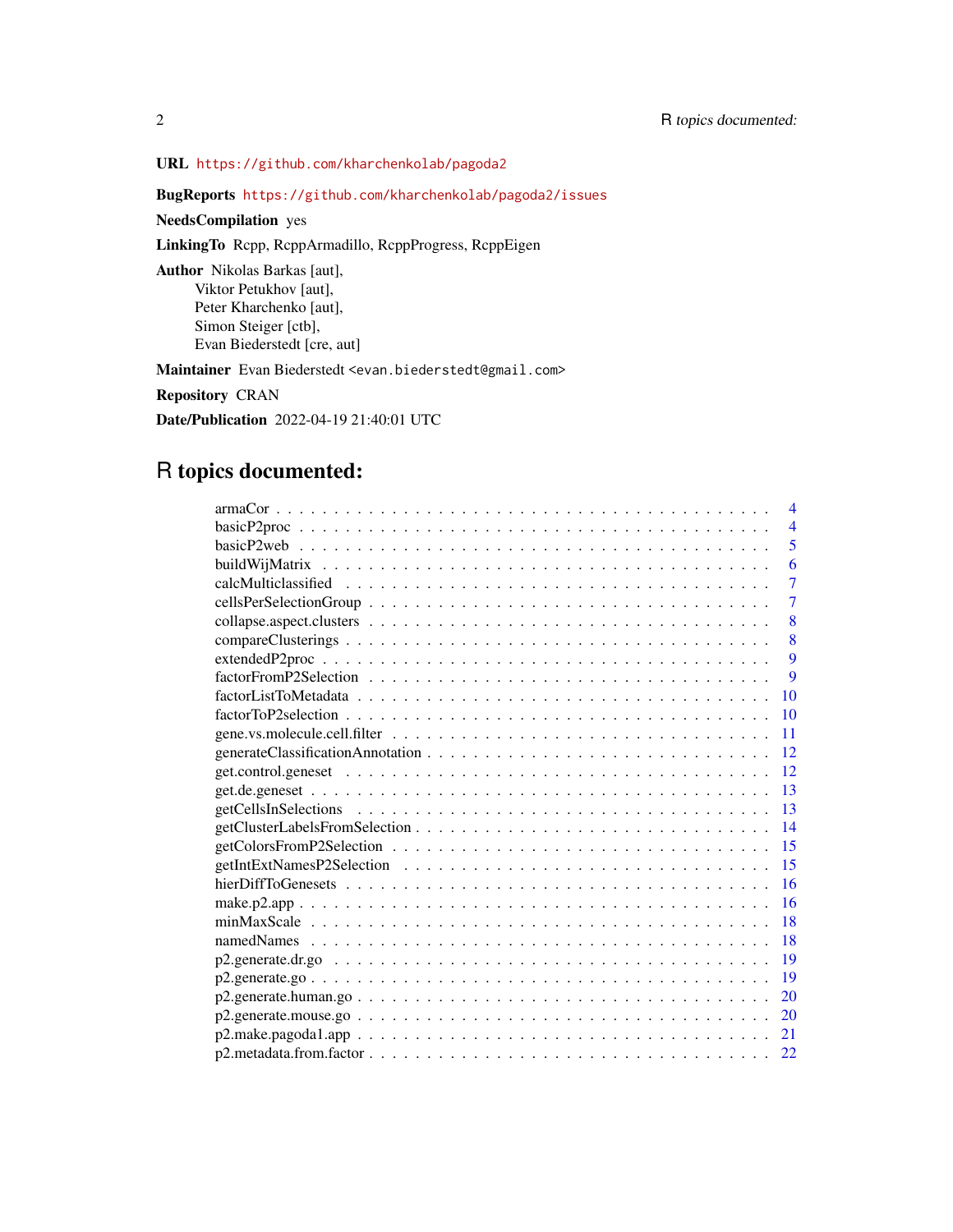| 28                     |
|------------------------|
| 29                     |
| 29                     |
| 30                     |
|                        |
|                        |
|                        |
|                        |
| 31                     |
|                        |
|                        |
|                        |
|                        |
|                        |
|                        |
| 34                     |
| 34                     |
| 35                     |
| 35                     |
|                        |
|                        |
|                        |
|                        |
| 39                     |
| 40                     |
| 40                     |
| 41                     |
| 41                     |
| 42                     |
| 42                     |
|                        |
| 44<br>show.app         |
| 44                     |
| 45                     |
| 46                     |
| 47<br>webP2proc        |
| winsorize.matrix<br>48 |
| 48                     |
| 49                     |
|                        |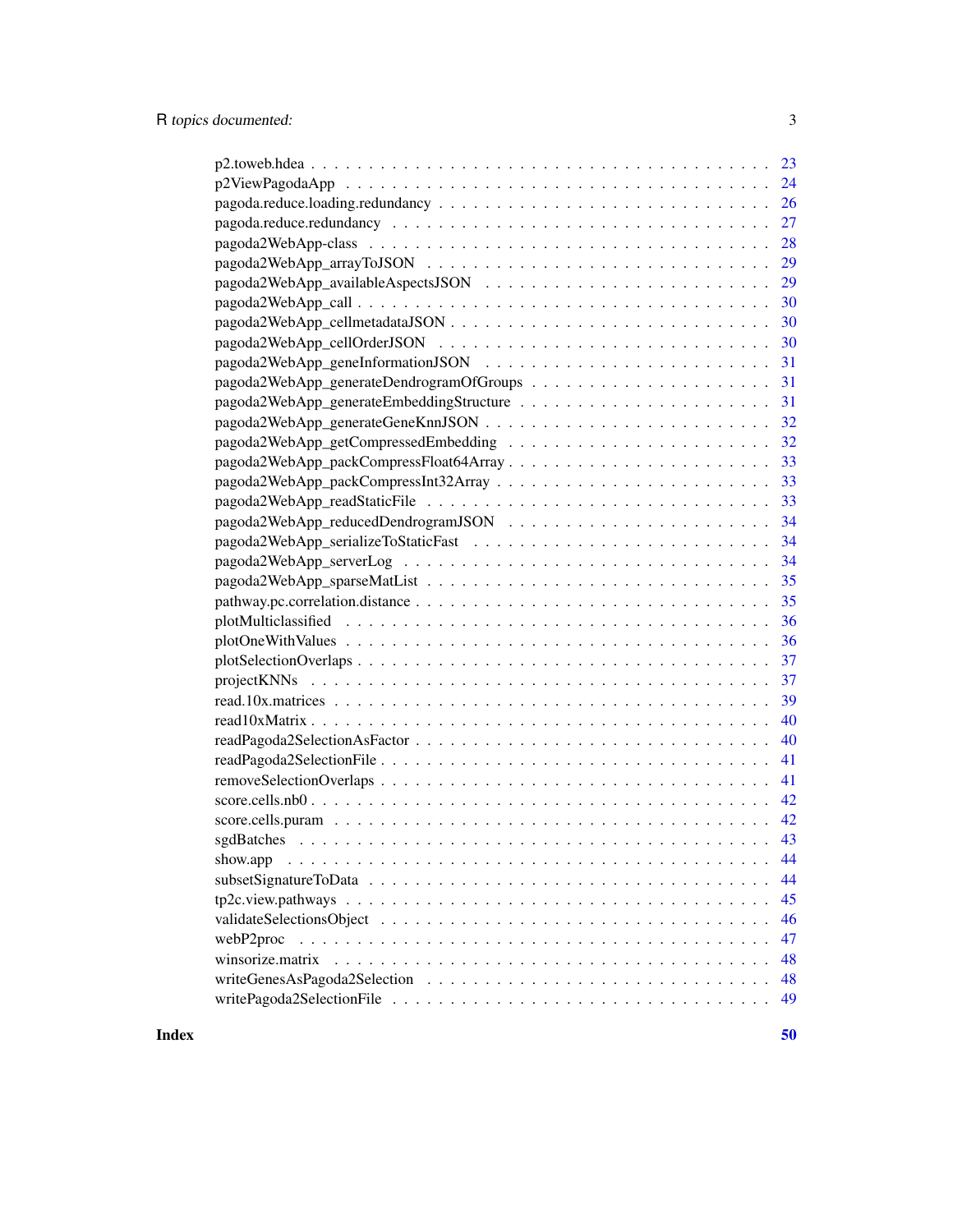<span id="page-3-0"></span>armaCor *armaCor - matrix column correlations. Allows faster matrix correlations with armadillo. Similar to cor() call, will calculate correlation between matrix columns*

### Description

armaCor - matrix column correlations. Allows faster matrix correlations with armadillo. Similar to cor() call, will calculate correlation between matrix columns

#### Usage

armaCor(mat)

#### Arguments

mat matrix

#### Value

matrix with columns as correlations

| basicP2proc | Perform basic 'pagoda2' processing, <i>i.e.</i> adjust variance, calculate |
|-------------|----------------------------------------------------------------------------|
|             | pca reduction, make knn graph, identify clusters with multilevel, and      |
|             | generate largeVis and tSNE embeddings.                                     |

# Description

Perform basic 'pagoda2' processing, i.e. adjust variance, calculate pca reduction, make knn graph, identify clusters with multilevel, and generate largeVis and tSNE embeddings.

# Usage

```
basicP2proc(
 cd,
 n.cores = 1,n.odgenes = 3000,
 nPcs = 100,
 k = 30,perplexity = 50.
 log.scale = TRUE,
  trim = 10,
 keep.genes = NULL,
 min.cells.per.gene = 0,min.transcripts.per.cell = 100,
```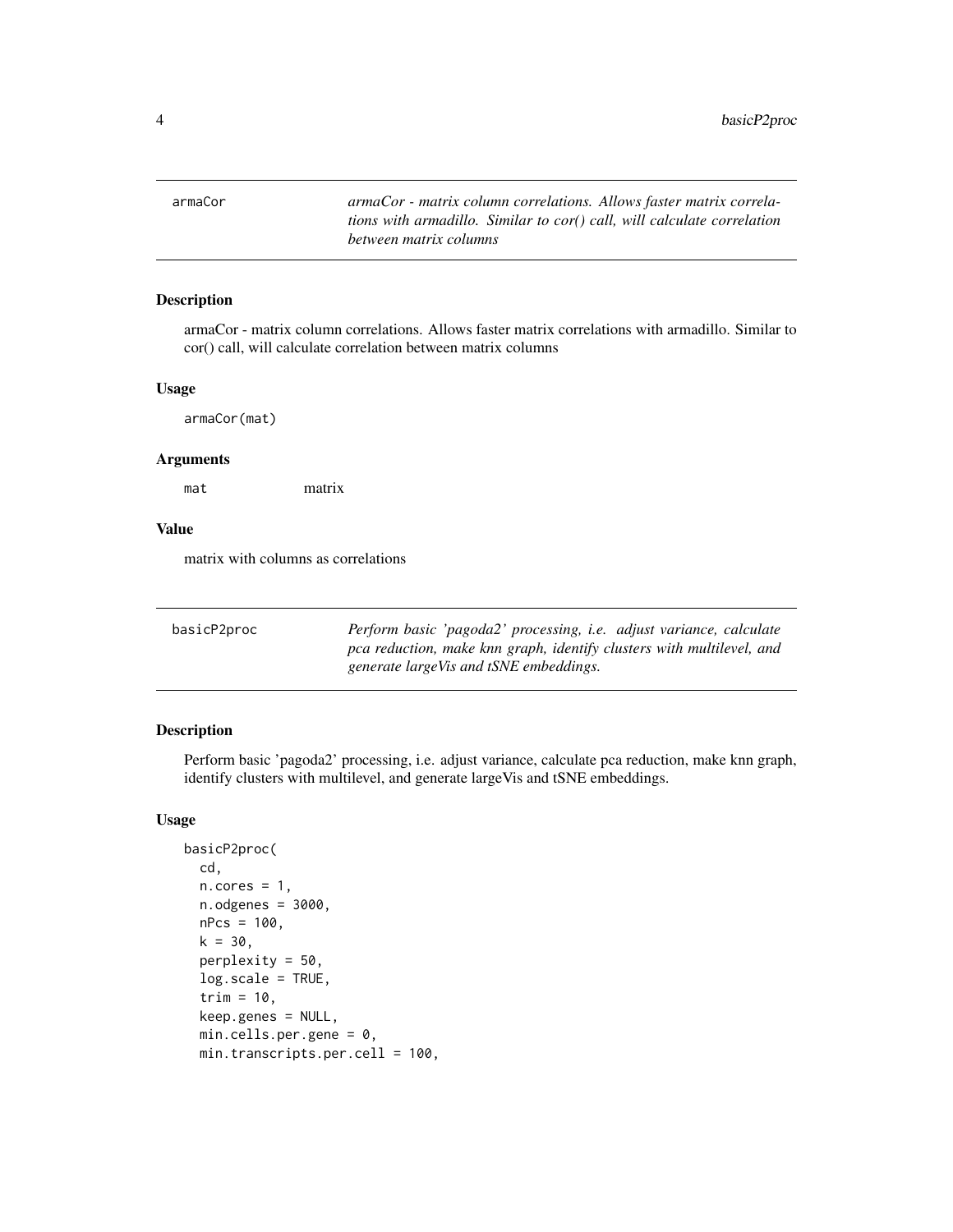#### <span id="page-4-0"></span>basicP2web 5

```
get.largevis = TRUE,
  get.tsne = TRUE,
  make.geneknn = TRUE
\mathcal{L}
```
# Arguments

| cd                       | count matrix whereby rows are genes, columns are cells.                                                     |  |
|--------------------------|-------------------------------------------------------------------------------------------------------------|--|
| n.cores                  | numeric Number of cores to use (default=1)                                                                  |  |
| n.odgenes                | numeric Number of top overdispersed genes to use (dfault=3e3)                                               |  |
| nPcs                     | numeric Number of PCs to use $(detault=100)$                                                                |  |
| k                        | numeric Default number of neighbors to use in kNN graph (default=30)                                        |  |
| perplexity               | numeric Perplexity to use in generating tSNE and largeVis embeddings (de-<br>fault= $50$ )                  |  |
| log.scale                | boolean Whether to use log scale normalization (default=TRUE)                                               |  |
| trim                     | numeric Number of cells to trim in winsorization (default=10)                                               |  |
| keep.genes               | optional set of genes to keep from being filtered out (even at low counts) (de-<br>fault=NULL)              |  |
| min.cells.per.gene       |                                                                                                             |  |
|                          | numeric Minimal number of cells required for gene to be kept (unless listed in<br>$keep.genes)$ (default=0) |  |
| min.transcripts.per.cell |                                                                                                             |  |
|                          | numeric Minimumal number of molecules/reads for a cell to be admitted (de-<br>fault= $100$ )                |  |
| get.largevis             | boolean Whether to caluclate large Vis embedding (default=TRUE)                                             |  |
| get.tsne                 | boolean Whether to calculate tSNE embedding (default=TRUE)                                                  |  |
| make.geneknn             | boolean Whether pre-calculate gene kNN (for gene search) (default=TRUE)                                     |  |

# Value

a new 'Pagoda2' object

| basicP2web | Generate a 'pagoda2' web application from a 'Pagoda2' object |  |
|------------|--------------------------------------------------------------|--|
|------------|--------------------------------------------------------------|--|

# Description

Generate a 'pagoda2' web application from a 'Pagoda2' object

# Usage

```
basicP2web(p2, app.title = "Pagoda2", extraWebMetadata = NULL, n.cores = 4)
```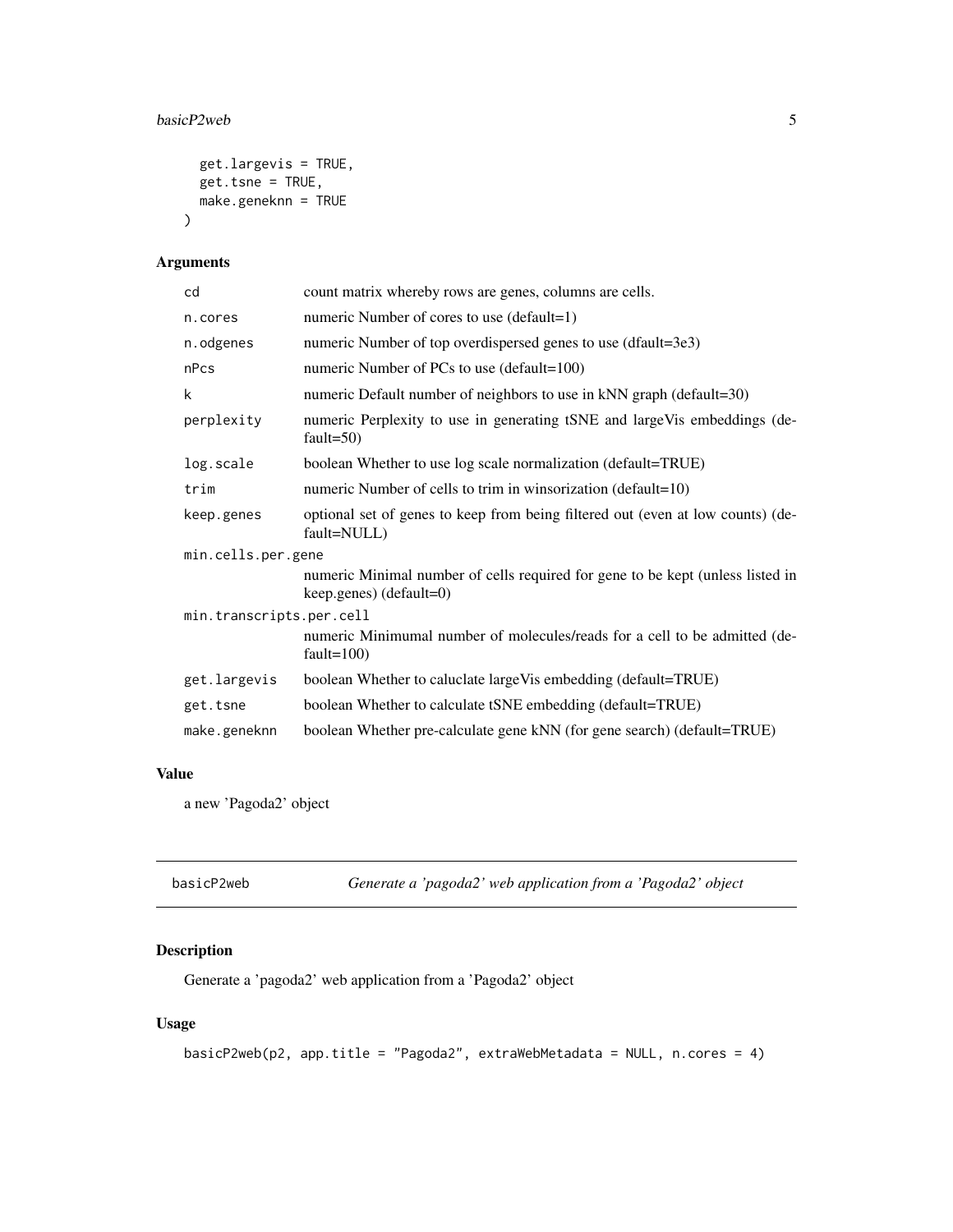### <span id="page-5-0"></span>Arguments

| p2               | a 'Pagoda2' object                                                                         |  |
|------------------|--------------------------------------------------------------------------------------------|--|
| app.title        | name of application as displayed in the browser title (default='Pagoda2')                  |  |
| extraWebMetadata |                                                                                            |  |
|                  | additional metadata generated by p2.metadata.from.fractor (default=NULL)                   |  |
| n.cores          | numeric Number of cores to use for differential expression calculation (de-<br>fault=4 $)$ |  |

### Value

a 'pagoda2' web object

| buildWijMatrix | Rescale the weights in an edge matrix to match a given perplexity.      |  |
|----------------|-------------------------------------------------------------------------|--|
|                | From 'largeVis', <https: elbamos="" github.com="" largevis=""></https:> |  |

# Description

Rescale the weights in an edge matrix to match a given perplexity. From 'largeVis', <https://github.com/elbamos/largeVis>

#### Usage

```
buildWijMatrix(x, threads = NULL, perplexity = 50)
```
# Arguments

|            | An edgematrix, either an 'edgematrix' object or a sparse matrix.                                                    |
|------------|---------------------------------------------------------------------------------------------------------------------|
| threads    | numeric The maximum number of threads to spawn (default=NULL). Deter-<br>mined automatically if NULL (default=NULL) |
| perplexity | numeric Given perplexity (default=50)                                                                               |

### Value

A list with the following components:

- 'dist' An [N,K] matrix of the distances to the nearest neighbors.
- 'id' An [N,K] matrix of the node indexes of the neartest neighbors. Note that this matrix is 1indexed, unlike most other matrices in this package.
- 'k' The number of nearest neighbors.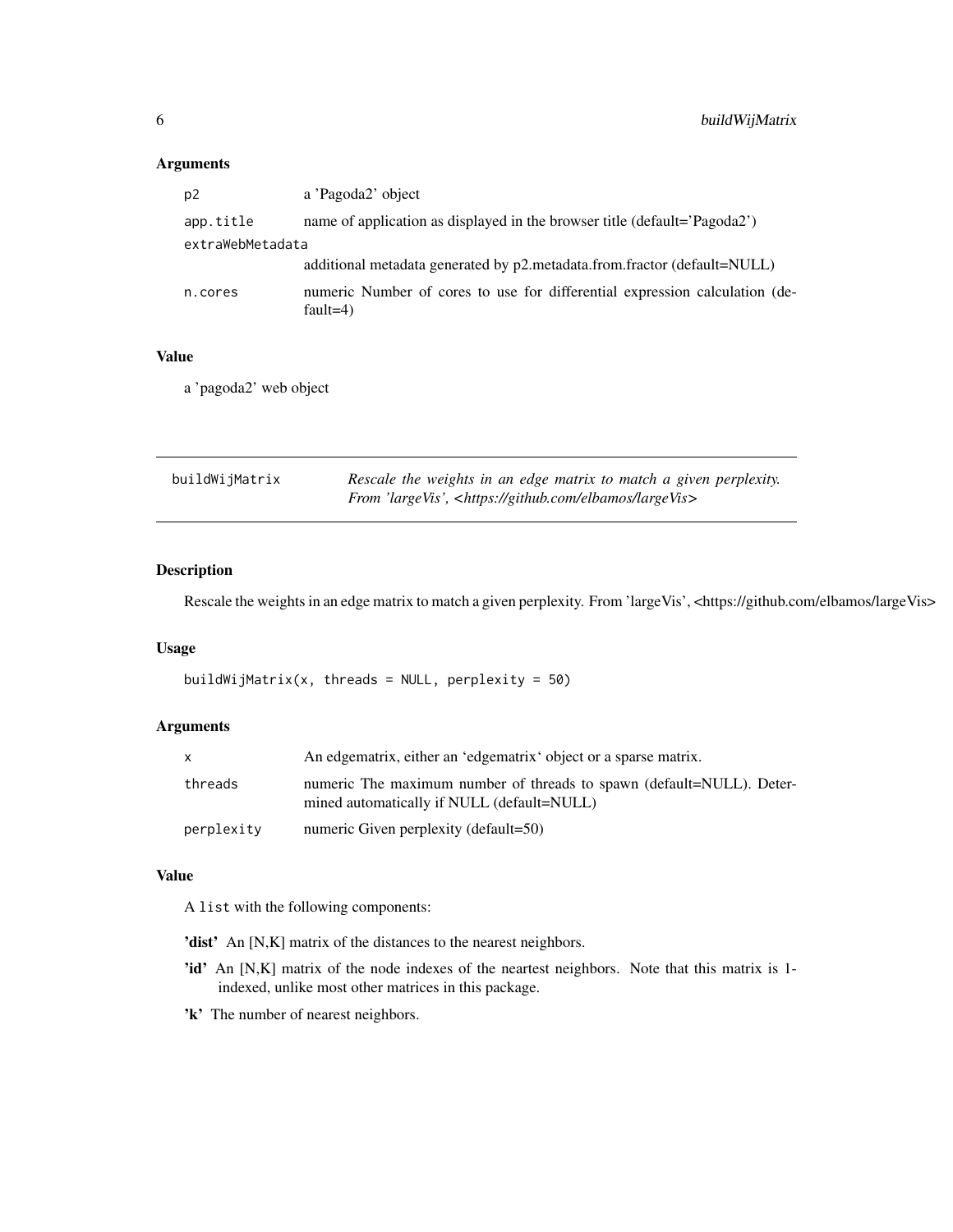<span id="page-6-0"></span>calcMulticlassified *Returns a list vector with the number of cells that are present in more than one selections in the provided p2 selection object*

### Description

Returns a list vector with the number of cells that are present in more than one selections in the provided p2 selection object

#### Usage

```
calcMulticlassified(sel)
```
# Arguments

sel a pagoda2 selection as genereated by readPagoda2SelectionFile

### Value

list vector with the number of cells that are present in more than one selections in the provided p2 selection object

cellsPerSelectionGroup

*Get the number of cells in each selection group*

# Description

Get the number of cells in each selection group

### Usage

cellsPerSelectionGroup(selection)

### Arguments

selection a pagoda2 selection list

### Value

a named vector of cell numbers in each groups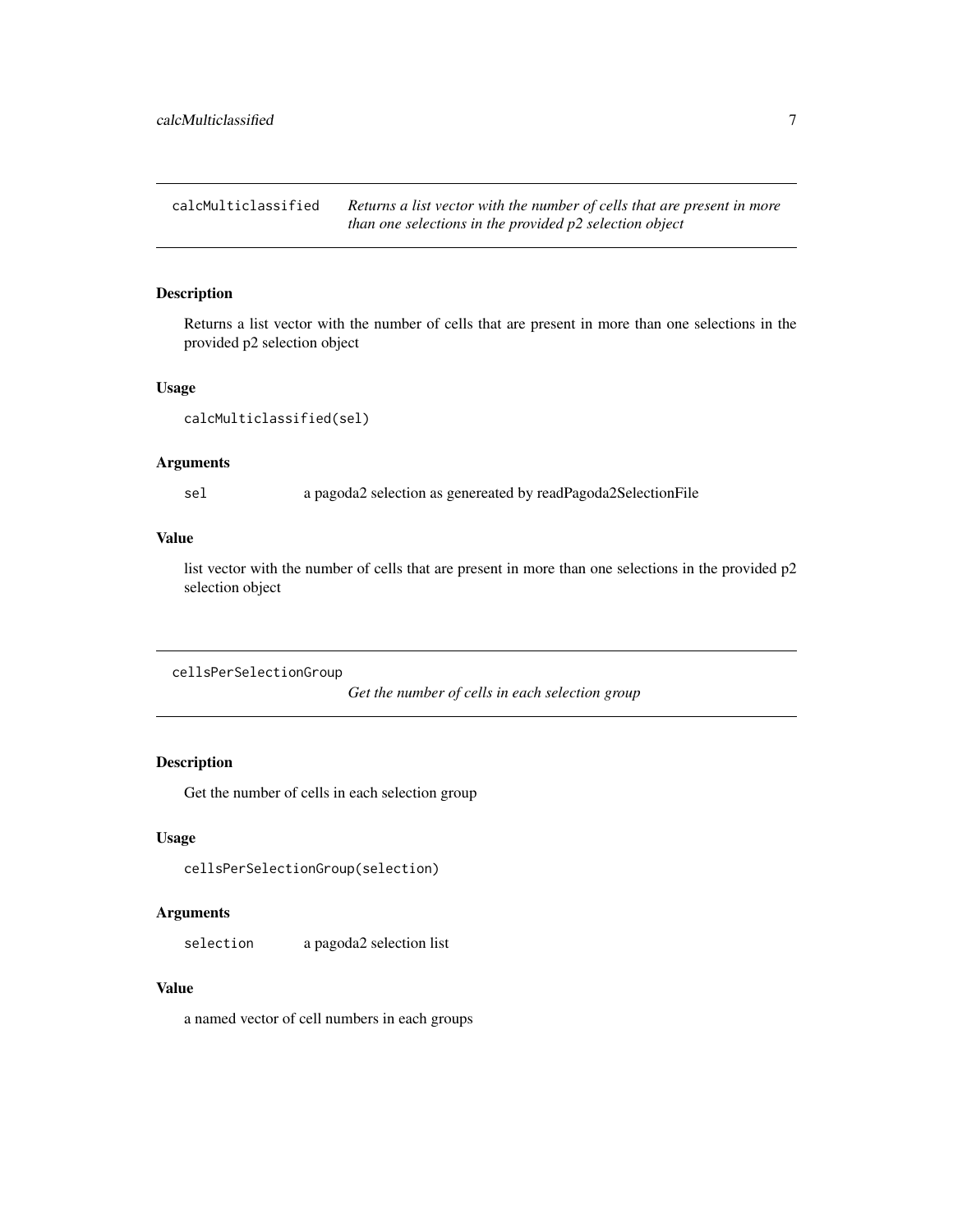```
collapse.aspect.clusters
```
*Collapse aspect patterns into clusters*

# Description

Collapse aspect patterns into clusters

### Usage

```
collapse.aspect.clusters(d, dw, ct, scale = TRUE, pick.top = FALSE)
```
# Arguments

| d        | matrix of normalized aspect patterns (rows: significant aspects, columns: cells),<br>normally the output \$xv in 'tamr', the combined pathways that show similar<br>expression patterns |
|----------|-----------------------------------------------------------------------------------------------------------------------------------------------------------------------------------------|
| dw       | corresponding weight matrix to parameter 'd'                                                                                                                                            |
| ct       | clusters, the output of fastcluster::hclust()                                                                                                                                           |
| scale    | boolean Whether to scale aspects (default=TRUE)                                                                                                                                         |
| pick.top | boolean Whether to pick top aspects (default=FALSE)                                                                                                                                     |

## Value

list of clusters from matrix of normalized aspect patterns and clusters from the corresponding weight matrix

| compareClusterings | Compare two different clusterings provided as factors by plotting a |
|--------------------|---------------------------------------------------------------------|
|                    | normalised heatmap                                                  |

# Description

Compare two different clusterings provided as factors by plotting a normalised heatmap

# Usage

```
compareClusterings(cl1, cl2, filename = NA)
```
# Arguments

| c11      | clustering 1, a named factor                                                                                  |
|----------|---------------------------------------------------------------------------------------------------------------|
| c12      | clustering 2, a named factor                                                                                  |
| filename | an optional filename to save the plot instead of displaying it, will be passed to<br>$ph$ eatmap (default=NA) |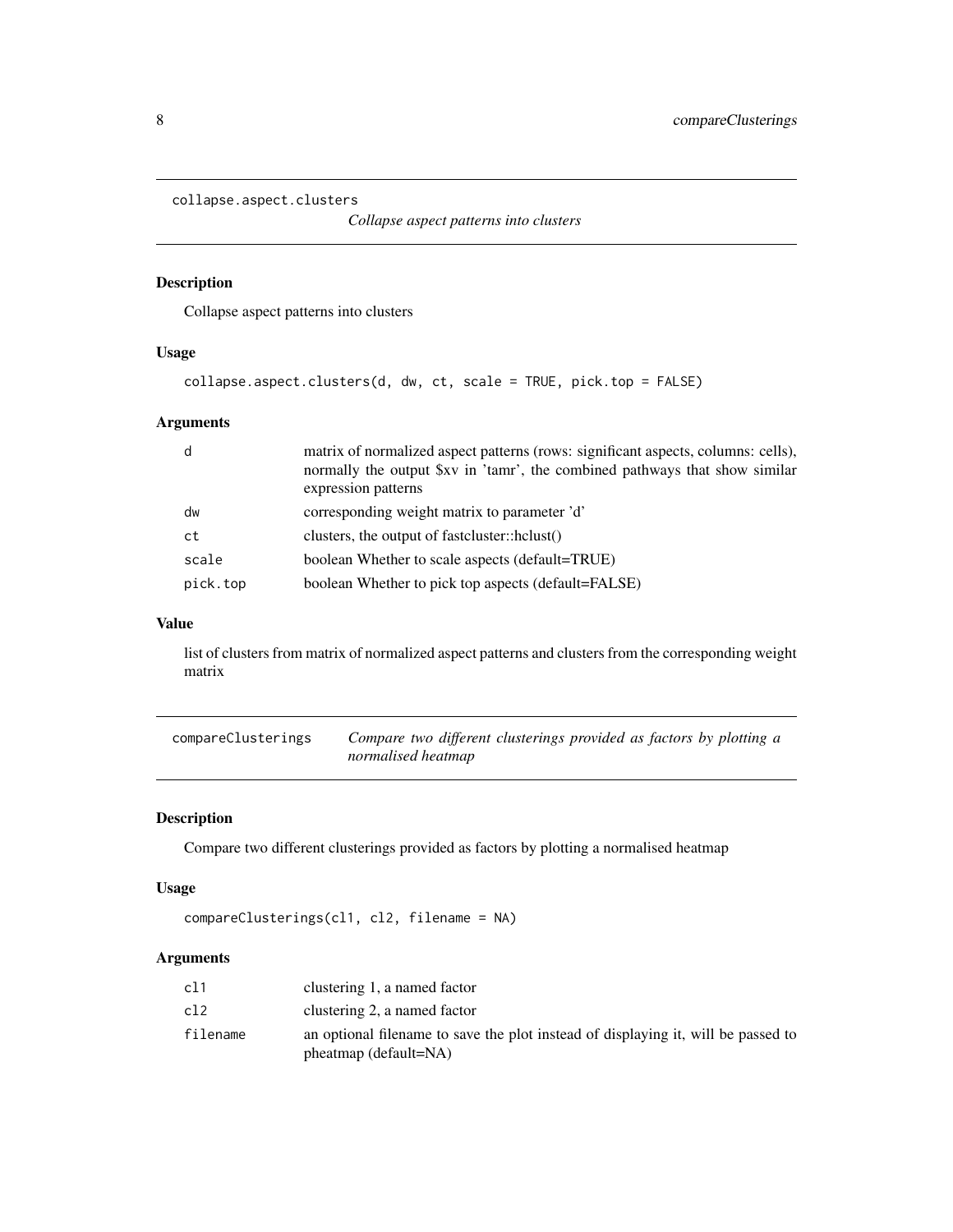# <span id="page-8-0"></span>extendedP2proc 9

# Value

invisible summary table that gets plotted

| extendedP2proc | Perform extended 'Pagoda2' processing. Generate organism specific |  |
|----------------|-------------------------------------------------------------------|--|
|                | GO environment and calculate pathway overdispersion.              |  |

# Description

Perform extended 'Pagoda2' processing. Generate organism specific GO environment and calculate pathway overdispersion.

# Usage

extendedP2proc(p2, organism = "hs")

# Arguments

| p <sub>2</sub> | the 'Pagoda2' object                                                     |
|----------------|--------------------------------------------------------------------------|
| organism       | character Organisms hs (Homo Sapiens), mm (M. Musculus, mouse) or dr (D. |
|                | Rerio, zebrafish) (default='hs')                                         |

### Value

list of a 'Pagoda2' object and go.env

| factorFromP2Selection Returns a factor of cell membership from a p2 selection object the fac- |
|-----------------------------------------------------------------------------------------------|
| tor only includes cells present in the selection. If the selection contains                   |
| multiclassified cells an error is raised                                                      |

# Description

Returns a factor of cell membership from a p2 selection object the factor only includes cells present in the selection. If the selection contains multiclassified cells an error is raised

### Usage

```
factorFromP2Selection(sel, use.internal.name = FALSE, flatten = FALSE)
```
### Arguments

| sel               | a pagoda2 selection as genereated by readPagoda2SelectionFile                         |
|-------------------|---------------------------------------------------------------------------------------|
| use.internal.name |                                                                                       |
|                   | boolean Whether to use field 'internal.name' as factor names (default=FALSE)          |
| flatten           | boolean Whether to ignore multiclassified cells, overwriting randomly (default=FALSE) |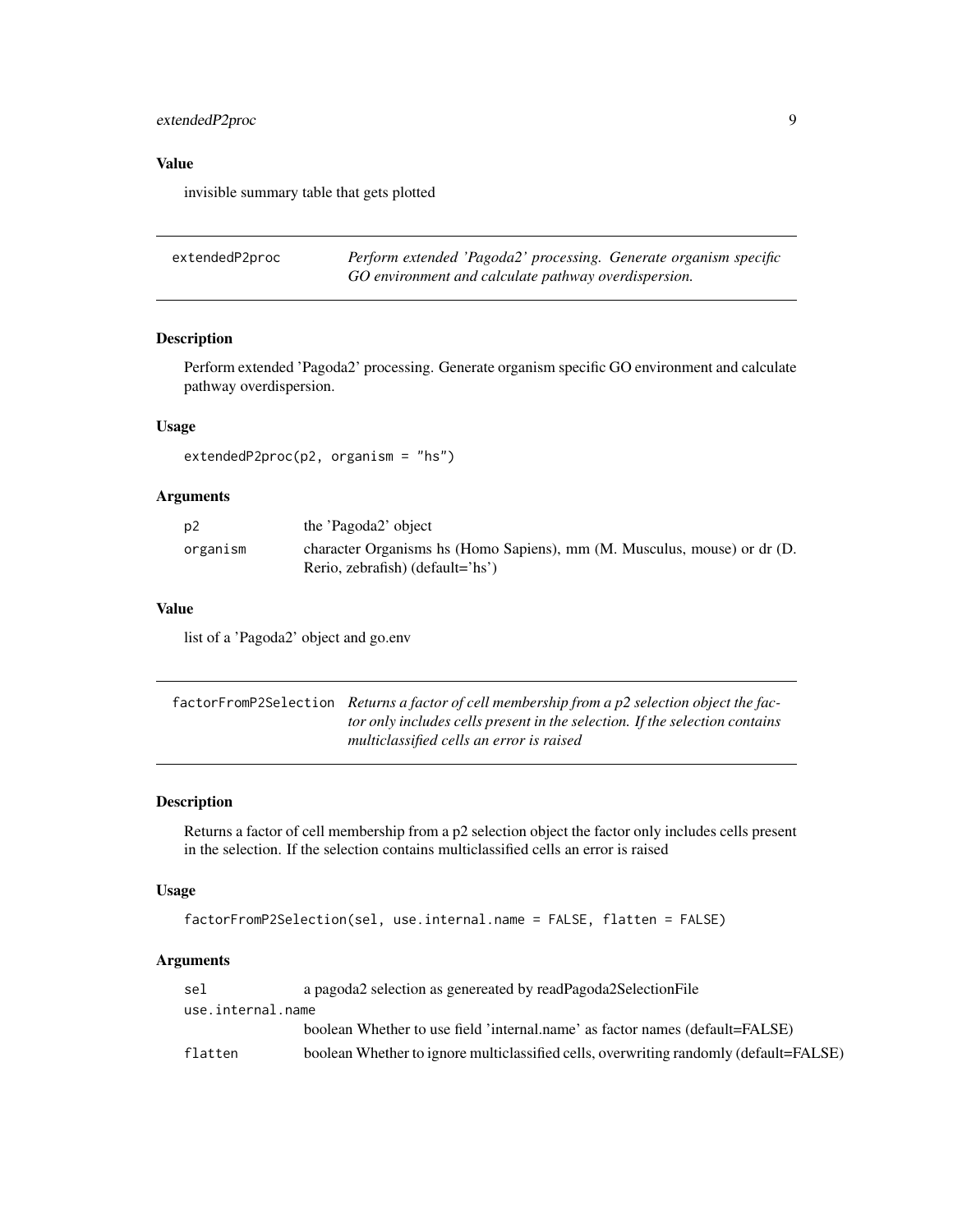# Value

factor of cell membership from a p2 selection object. The factor only includes cells present in the selection.

factorListToMetadata *Converts a list of factors into 'pagoda2' metadata optionally filtering down to the cells present in the provided 'pagoda2' app.*

### Description

Converts a list of factors into 'pagoda2' metadata optionally filtering down to the cells present in the provided 'pagoda2' app.

# Usage

```
factorListToMetadata(factor.list, p2 = NULL)
```
# Arguments

| factor.list | list of factors named by the cell identifier                    |
|-------------|-----------------------------------------------------------------|
| p2          | 'pagoda2' app to filter the factors by, optional (default=NULL) |

### Value

'pagoda2' web metadata object

| factorToP2selection | Converts a names factor to a p2 selection object if colors are provided |
|---------------------|-------------------------------------------------------------------------|
|                     | <i>it assigns those, otherwise uses a rainbow palette</i>               |

# Description

Converts a names factor to a p2 selection object if colors are provided it assigns those, otherwise uses a rainbow palette

#### Usage

```
factorToP2selection(cl, col = NULL)
```
### Arguments

| c1  | factor                                |
|-----|---------------------------------------|
| col | names vector of colors (default=NULL) |

# Value

a p2 selection object (list)

<span id="page-9-0"></span>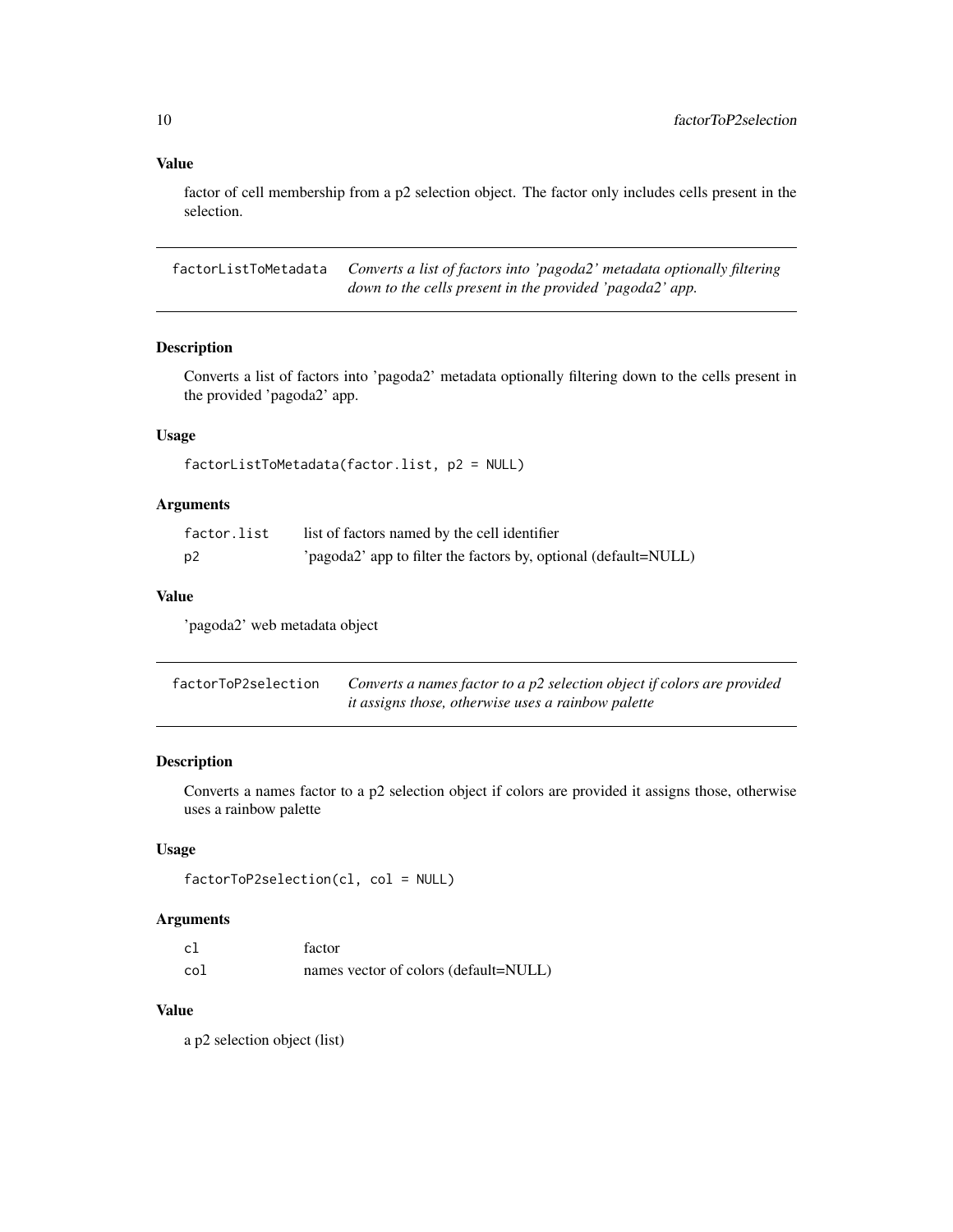<span id="page-10-0"></span>gene.vs.molecule.cell.filter

*Filter cells based on gene/molecule dependency*

# Description

Filter cells based on gene/molecule dependency

# Usage

```
gene.vs.molecule.cell.filter(
 countMatrix,
 min.cell.size = 500,
 max.cell.size = 50000,
 p.level = min(0.001, 1/ncol(countMatrix)),
 alpha = 0.1,
 plot = TRUE,
 do.par = TRUE
)
```
# Arguments

| countMatrix   | input count matrix to be filtered                                                                                                          |
|---------------|--------------------------------------------------------------------------------------------------------------------------------------------|
| min.cell.size | numeric Min allowed cell size (default=500)                                                                                                |
| max.cell.size | numeric Max allowed cell size (default=5e4)                                                                                                |
| p.level       | numeric Statistical confidence level for deviation from the main trend, used for<br>cell filtering (default=min(1e-3,1/ncol(countMatrix))) |
| alpha         | numeric Shading of the confidence band (default=0.1)                                                                                       |
| plot          | boolean Plot the molecule distribution and the gene/molecule dependency fit<br>(default=TRUE)                                              |
| do.par        | boolean Reset graphical parameters prior to plotting (default=TRUE)                                                                        |

# Value

a filtered matrix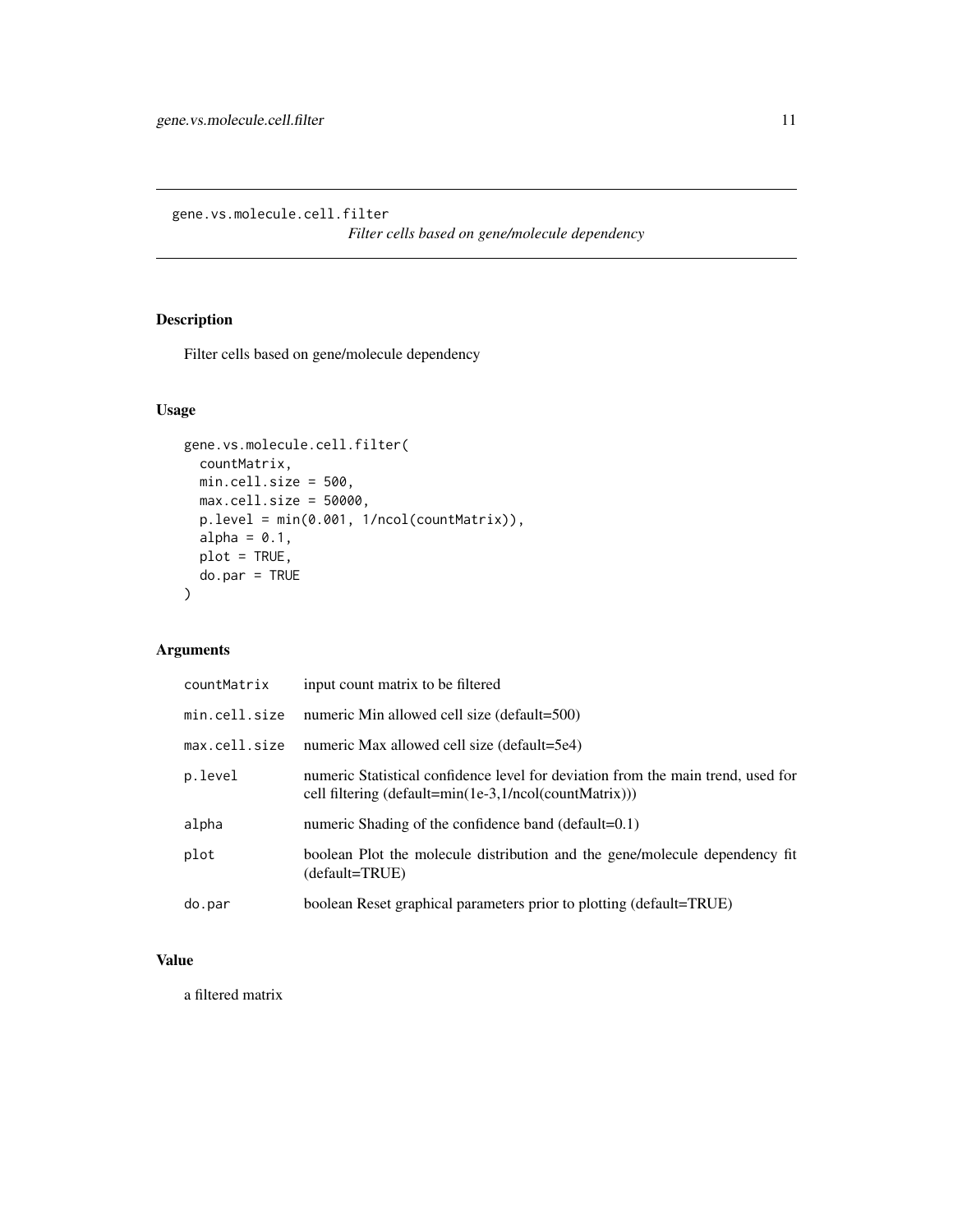### <span id="page-11-0"></span>generateClassificationAnnotation

*Given a cell clustering (partitioning) and a set of user provided selections generate a cleaned up annotation of cluster groups that can be used for classification*

# Description

Given a cell clustering (partitioning) and a set of user provided selections generate a cleaned up annotation of cluster groups that can be used for classification

### Usage

```
generateClassificationAnnotation(clustering, selections)
```
# Arguments

| clustering | a factor that provides the clustering                         |
|------------|---------------------------------------------------------------|
| selections | a p2 selection object that provided by the web interfact user |

### Value

a named factor that can be used for classification

| get.control.geneset | Get a control geneset for cell scoring using the method described in |
|---------------------|----------------------------------------------------------------------|
|                     | Puram, Bernstein (Cell, 2018)                                        |

#### Description

Get a control geneset for cell scoring using the method described in Puram, Bernstein (Cell, 2018)

#### Usage

```
get.control.geneset(data, signature, n.bins = 25, n.genes.per.bin = 100)
```
# Arguments

| data            | matrix of expression, rows are cell, columns are genes                   |  |
|-----------------|--------------------------------------------------------------------------|--|
| signature       | character vector. The signature to evaluate, a character vector of genes |  |
| n.bins          | numeric Number of bins to put the genes in (default=25)                  |  |
| n.genes.per.bin |                                                                          |  |
|                 | numeric Number of genes to get from each bin (default=100)               |  |

# Value

a character vector that can be used as a background signature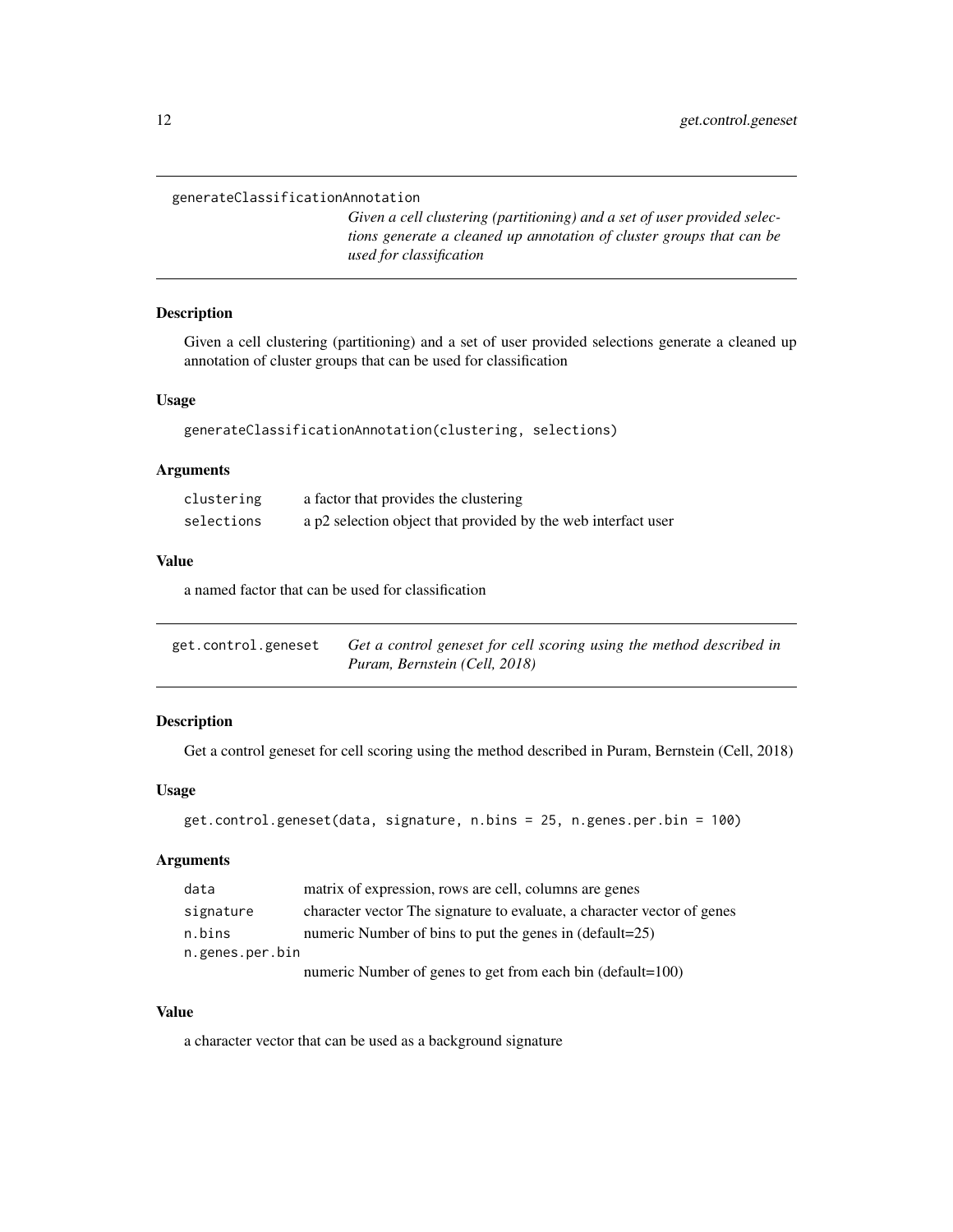<span id="page-12-0"></span>get.de.geneset *Generate differential expression genesets for the web app given a cell grouping by calculating DE sets between each cell set and everything else*

#### Description

Generate differential expression genesets for the web app given a cell grouping by calculating DE sets between each cell set and everything else

#### Usage

get.de.geneset(pagObj, groups, prefix = "de\_")

### Arguments

| pag0bj | pagoda object                                                    |
|--------|------------------------------------------------------------------|
| groups | named factor to do the de by                                     |
| prefix | character Prefix to assign to genesets generated (default="de_") |

### Value

a 'pagoda2' web object

getCellsInSelections *Returns all the cells that are in the designated selections. Given a pagoda2 selections object and the names of some selections in it returns the names of the cells that are in these selections removed any duplicates*

#### Description

Returns all the cells that are in the designated selections. Given a pagoda2 selections object and the names of some selections in it returns the names of the cells that are in these selections removed any duplicates

#### Usage

getCellsInSelections(p2selections, selectionNames)

### Arguments

p2selections a p2 selections object selectionNames the names of some selections in th p2 object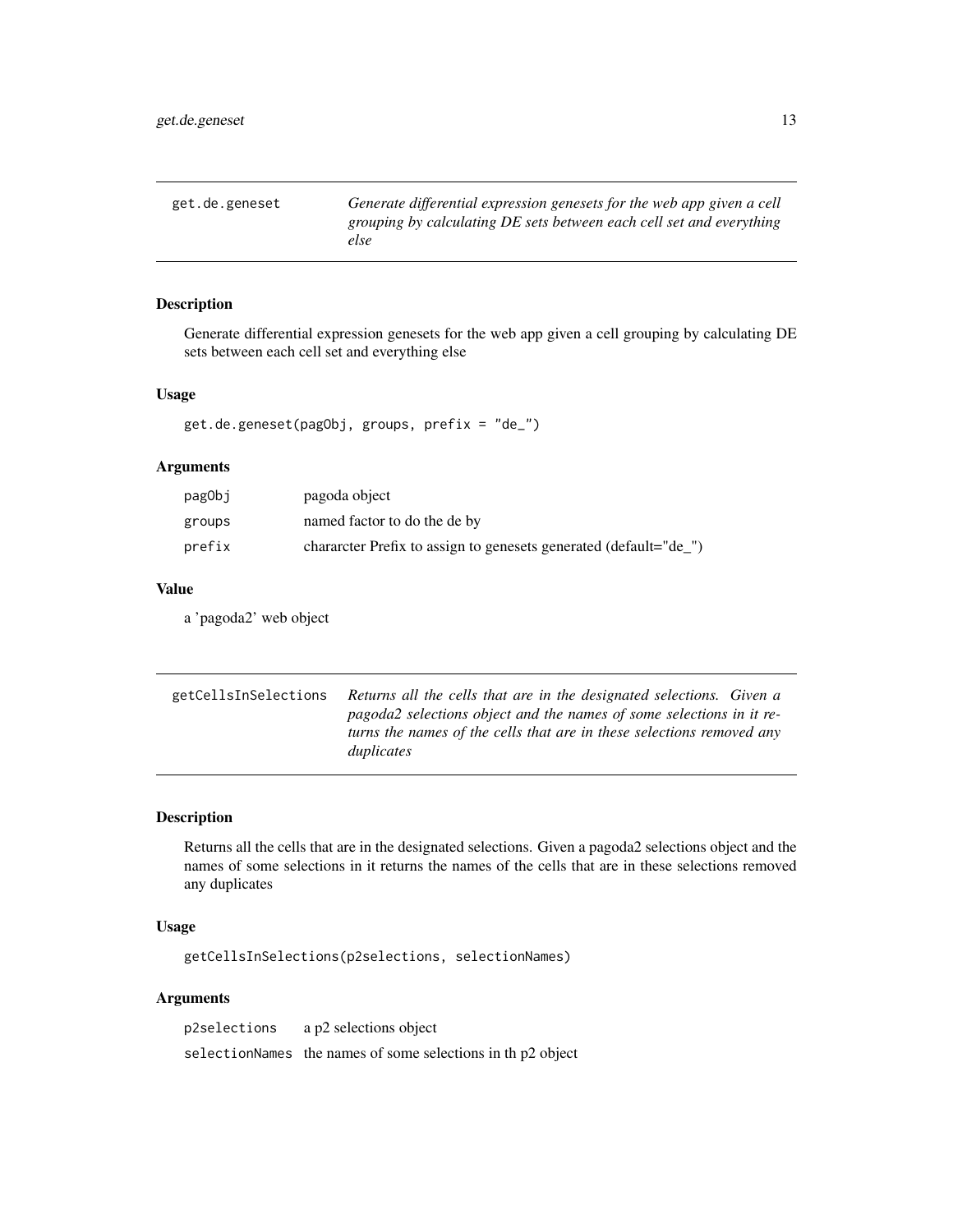#### <span id="page-13-0"></span>Value

a character vector of cell names

#### getClusterLabelsFromSelection

*Assign names to the clusters, given a clustering vector and a set of selections. This function will use a set of pagoda2 cell seletcion to identify the clusters in a a named factor. It is meant to be used to import user defined annotations that are defined as selections into a more formal categorization of cells that are defined by cluster. To help with this the function allows a percent of cells to have been classified in the selections into multiple groups, something which may be the result of the users making wrong selections. The percent of cells allows to be multiselected in any given group is defined by multiClassCutoff. Furthermore the method will assign each cluster to a selection only if the most popular cluster to the next most popular exceed the ambiguous.ratio in terms of cell numbers. If a cluster does not satisfy this condtiion it is not assigned.*

### **Description**

Assign names to the clusters, given a clustering vector and a set of selections. This function will use a set of pagoda2 cell seletcion to identify the clusters in a a named factor. It is meant to be used to import user defined annotations that are defined as selections into a more formal categorization of cells that are defined by cluster. To help with this the function allows a percent of cells to have been classified in the selections into multiple groups, something which may be the result of the users making wrong selections. The percent of cells allows to be multiselected in any given group is defined by multiClassCutoff. Furthermore the method will assign each cluster to a selection only if the most popular cluster to the next most popular exceed the ambiguous.ratio in terms of cell numbers. If a cluster does not satisfy this condtiion it is not assigned.

### Usage

```
getClusterLabelsFromSelection(
  clustering,
  selections,
  multiClassCutoff = 0.3,
  ambiguous.ratio = 0.5
\mathcal{L}
```
### Arguments

| clustering       | a named factor of clusters, where every entry is a cell                             |  |
|------------------|-------------------------------------------------------------------------------------|--|
| selections       | a pagoda2 selection object                                                          |  |
| multiClassCutoff |                                                                                     |  |
|                  | numeric Percent of cells in any one cluster that can be multiassigned (default=0.3) |  |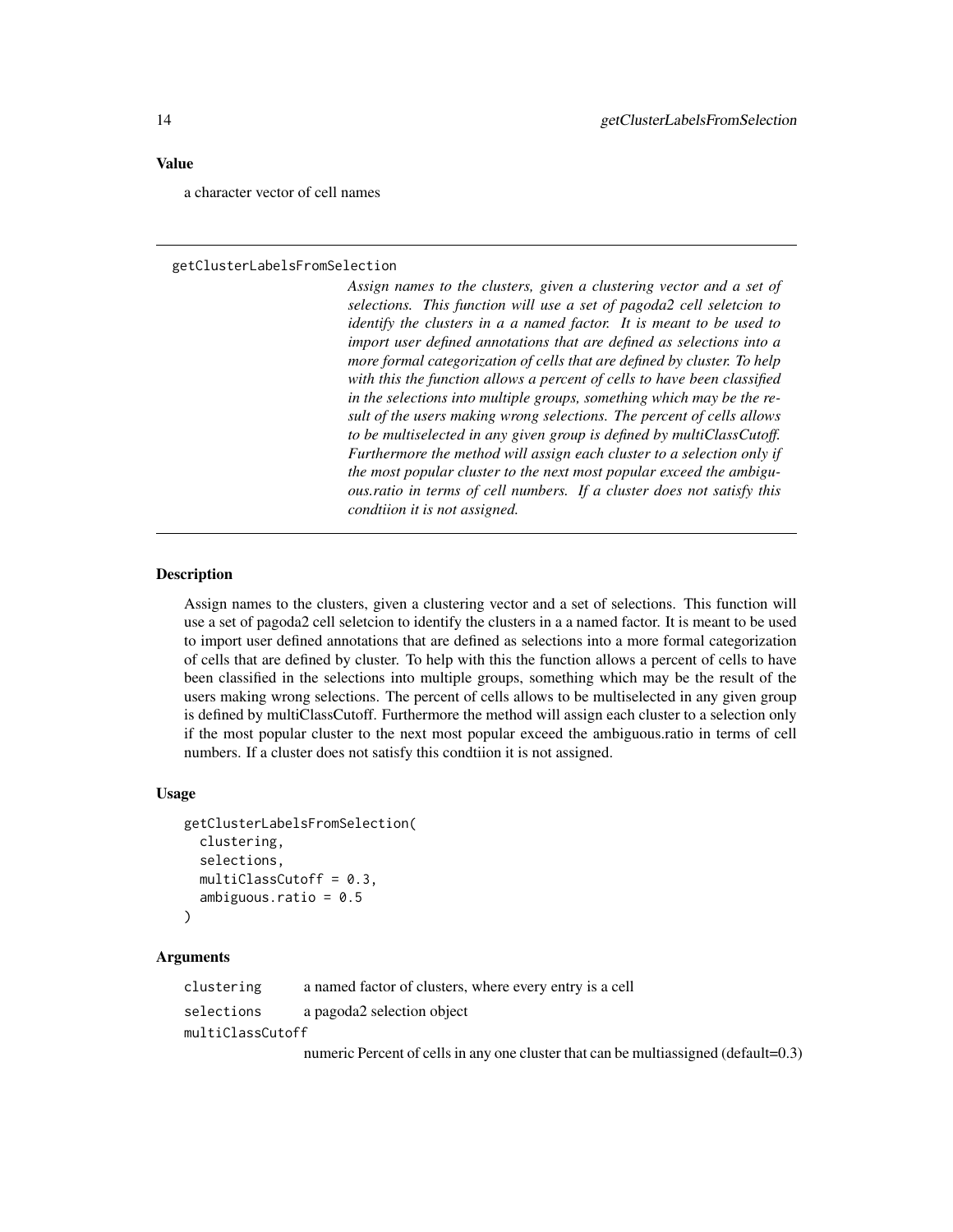<span id="page-14-0"></span>ambiguous.ratio

numeric Ratio of first and second cell numbers for any cluster to produce a valid clustering (default=0.5)

### Value

a data.frame with two columns, one for cluster and one for selections, each cluster appears only once

getColorsFromP2Selection

*Retrieves the colors of each selection from a p2 selection object as a names vector of strings*

### Description

Retrieves the colors of each selection from a p2 selection object as a names vector of strings

### Usage

getColorsFromP2Selection(sel)

### Arguments

sel pagoda2 selection object

### Value

a named vector of hex colours

getIntExtNamesP2Selection

*Get a mapping form internal to external names for the specified selection object*

### Description

Get a mapping form internal to external names for the specified selection object

### Usage

getIntExtNamesP2Selection(x)

#### Arguments

x p2 selection object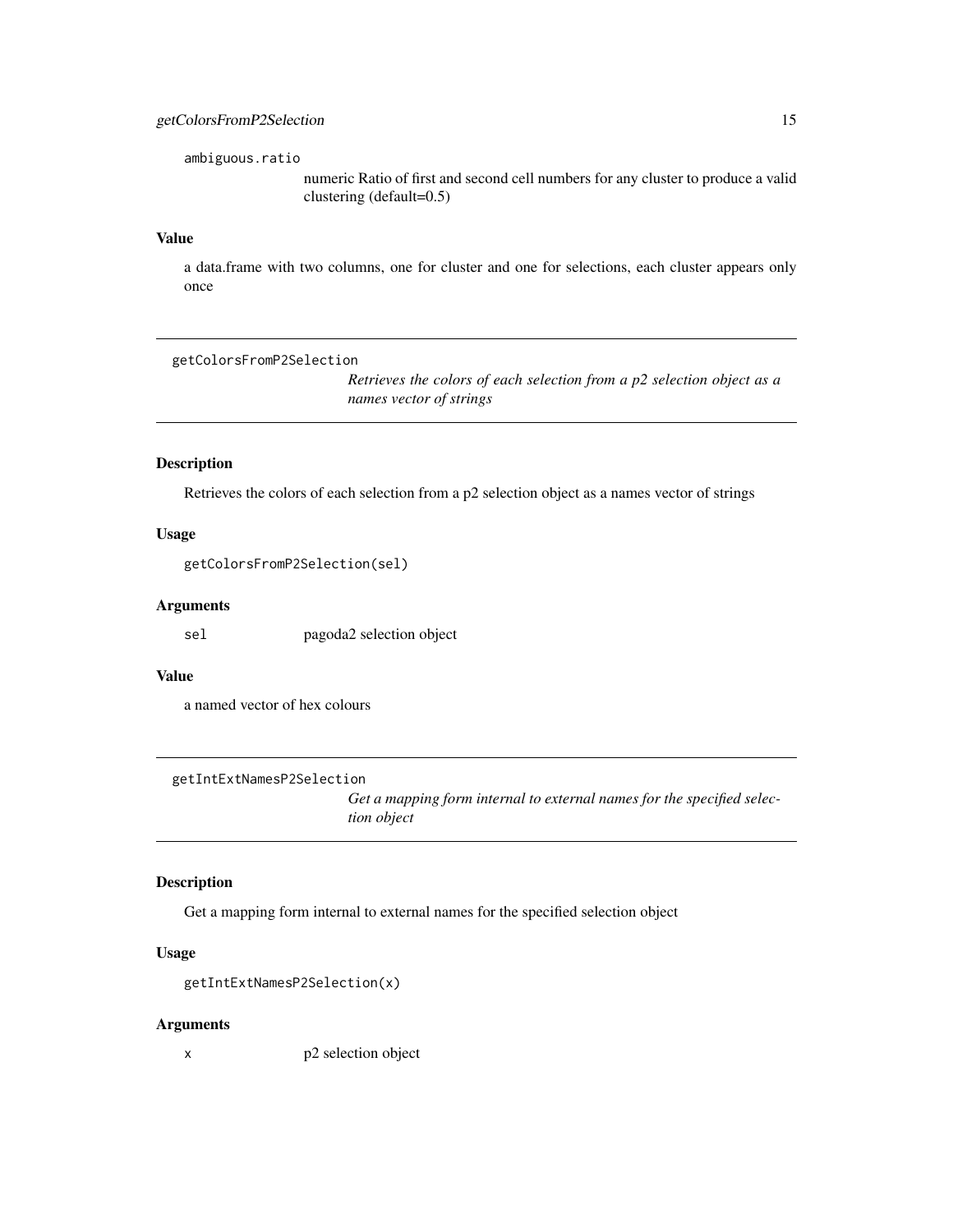# <span id="page-15-0"></span>Value

list of names from the specified selection object

| hierDiffToGenesets | Converts the output of hierarchical differential expression aspects into |
|--------------------|--------------------------------------------------------------------------|
|                    | genesets that can be loaded into a 'pagoda2' web app to retrive the      |
|                    | genes that make the geneset interactively                                |

# Description

Converts the output of hierarchical differential expression aspects into genesets that can be loaded into a 'pagoda2' web app to retrive the genes that make the geneset interactively

# Usage

```
hierDiffToGenesets(output)
```
# Arguments

output output of getHierarchicalDiffExpressionAspects

#### Value

a geneset that can be loaded into p2 web genesets

| make.p2.append | Generate a Rook Server app from a 'Pagoda2' object. This generates  |
|----------------|---------------------------------------------------------------------|
|                | a 'pagoda2' web object from a 'Pagoda2' object by automating steps  |
|                | that most users will want to run. This function is a wrapper about  |
|                | the 'pagoda2' web constructor. (Advanced users may wish to use that |
|                | <i>constructor directly.)</i>                                       |

# Description

Generate a Rook Server app from a 'Pagoda2' object. This generates a 'pagoda2' web object from a 'Pagoda2' object by automating steps that most users will want to run. This function is a wrapper about the 'pagoda2' web constructor. (Advanced users may wish to use that constructor directly.)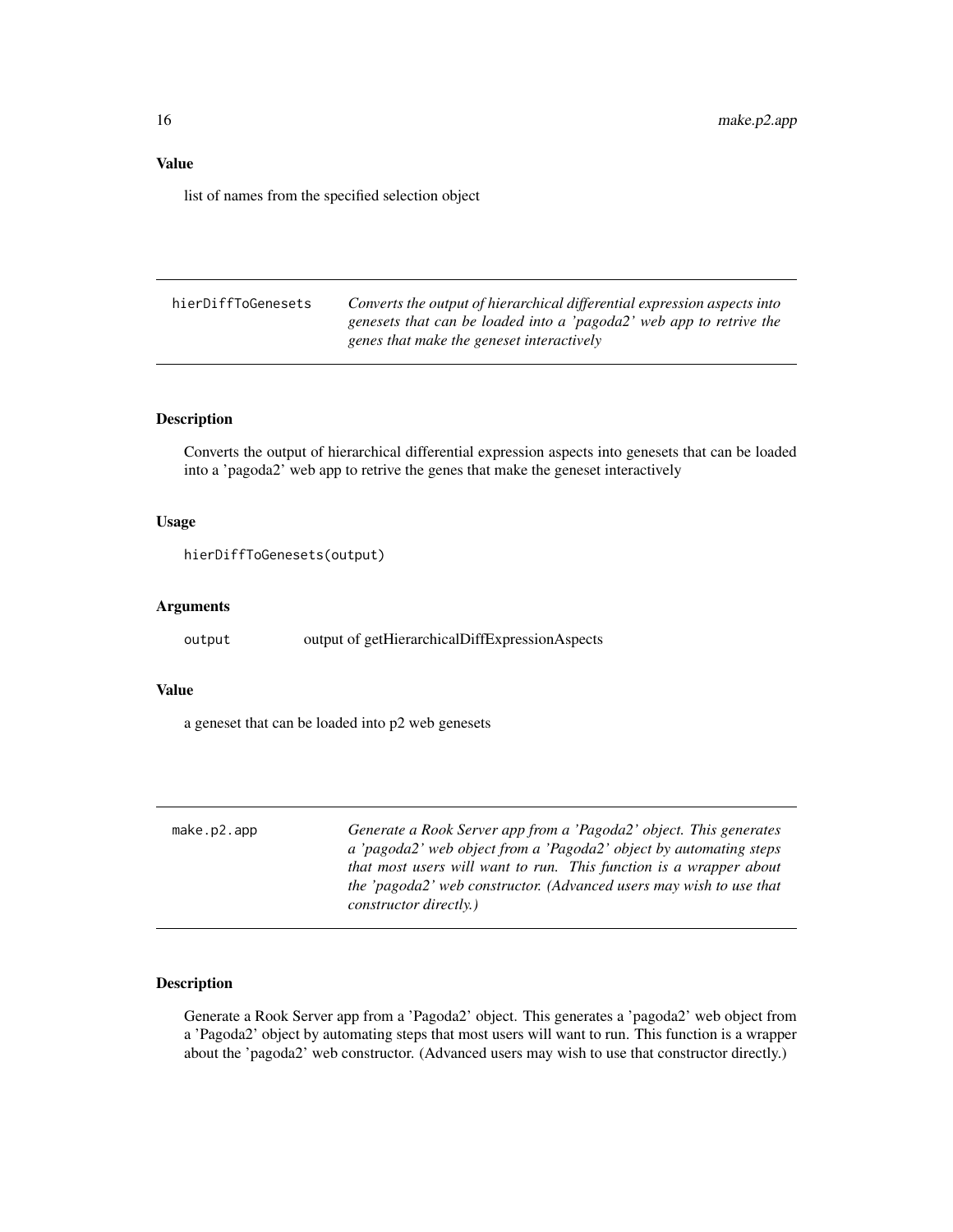# make.p2.app 17

# Usage

```
make.p2.app(
  r,
  dendrogramCellGroups,
  additionalMetadata = list(),
  geneSets,
  show.depth = TRUE,
  show.batch = TRUE,
  show.clusters = TRUE,
  appname = "Pagoda2 Application",
  innerOrder = NULL,
 orderDend = FALSE,
  appmetadata = NULL
\mathcal{L}
```
# Arguments

| r                    | a 'Pagoda2' object                                                                                                                                                                |  |
|----------------------|-----------------------------------------------------------------------------------------------------------------------------------------------------------------------------------|--|
| dendrogramCellGroups |                                                                                                                                                                                   |  |
|                      | a named factor of cell groups, used to generate the main dendrogram, limits<br>zoom in                                                                                            |  |
| additionalMetadata   |                                                                                                                                                                                   |  |
|                      | a list of metadata other than depth, batch and cluster that are automatically added<br>$(default=list())$                                                                         |  |
| geneSets             | a list of genesets to show                                                                                                                                                        |  |
| show.depth           | boolean Include depth as a metadata row (default=TRUE)                                                                                                                            |  |
| show.batch           | boolean Include batch as a metadata row (default=TRUE)                                                                                                                            |  |
| show.clusters        | boolean Include clusters as a metadata row (default=TRUE)                                                                                                                         |  |
| appname              | character Application name (default="Pagoda2 Application")                                                                                                                        |  |
| innerOrder           | Ordering of cells inside the clusters provided in dendrogramCellGroups (de-<br>fault=NULL). This should be one of "odPCA", "reductdist", "graphbased", "knn".<br>Defaults to NULL |  |
| orderDend            | boolean Whether to order dendrogram (default=FALSE)                                                                                                                               |  |
| appmetadata          | a 'pagoda2' web application metadata (default=NULL)                                                                                                                               |  |

# Value

a 'pagoda2' web object that presents a Rook compatible interface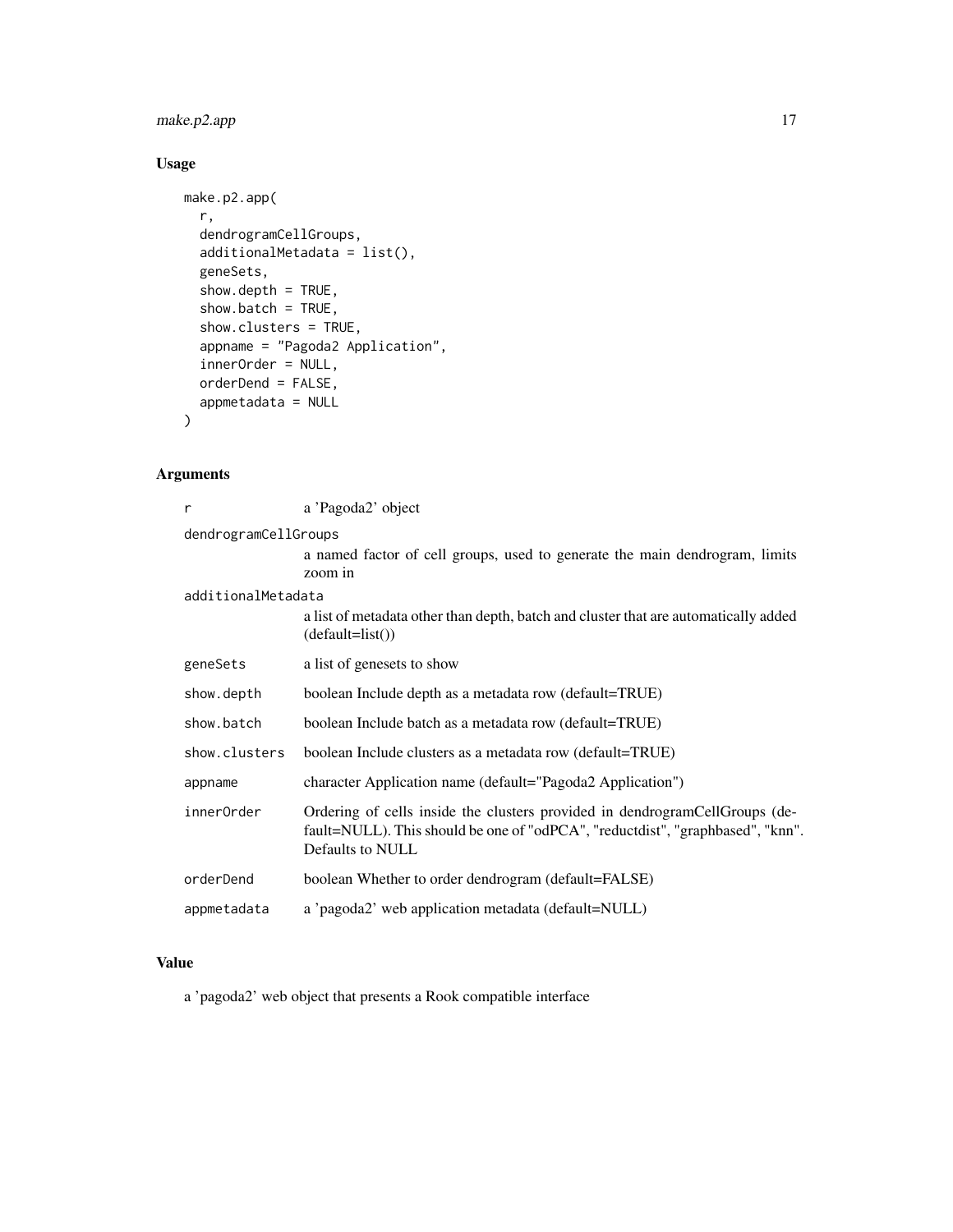<span id="page-17-0"></span>

### Description

Scale the designated values between the range of 0 and 1

#### Usage

```
minMaxScale(x)
```
### Arguments

x values to scale

### Value

the scaled values

## Examples

```
example_matrix = matrix(rep(c(1:5), 3), 5)minMaxScale(example_matrix)
```

| namedNames | Get a vector of the names of an object named by the names themselves.  |
|------------|------------------------------------------------------------------------|
|            | This is useful with lapply when passing names of objects as it ensures |
|            | that the output list is also named.                                    |

# Description

Get a vector of the names of an object named by the names themselves. This is useful with lapply when passing names of objects as it ensures that the output list is also named.

### Usage

```
namedNames(g)
```
### Arguments

g an objects on which we can call names()

## Value

vector with names of object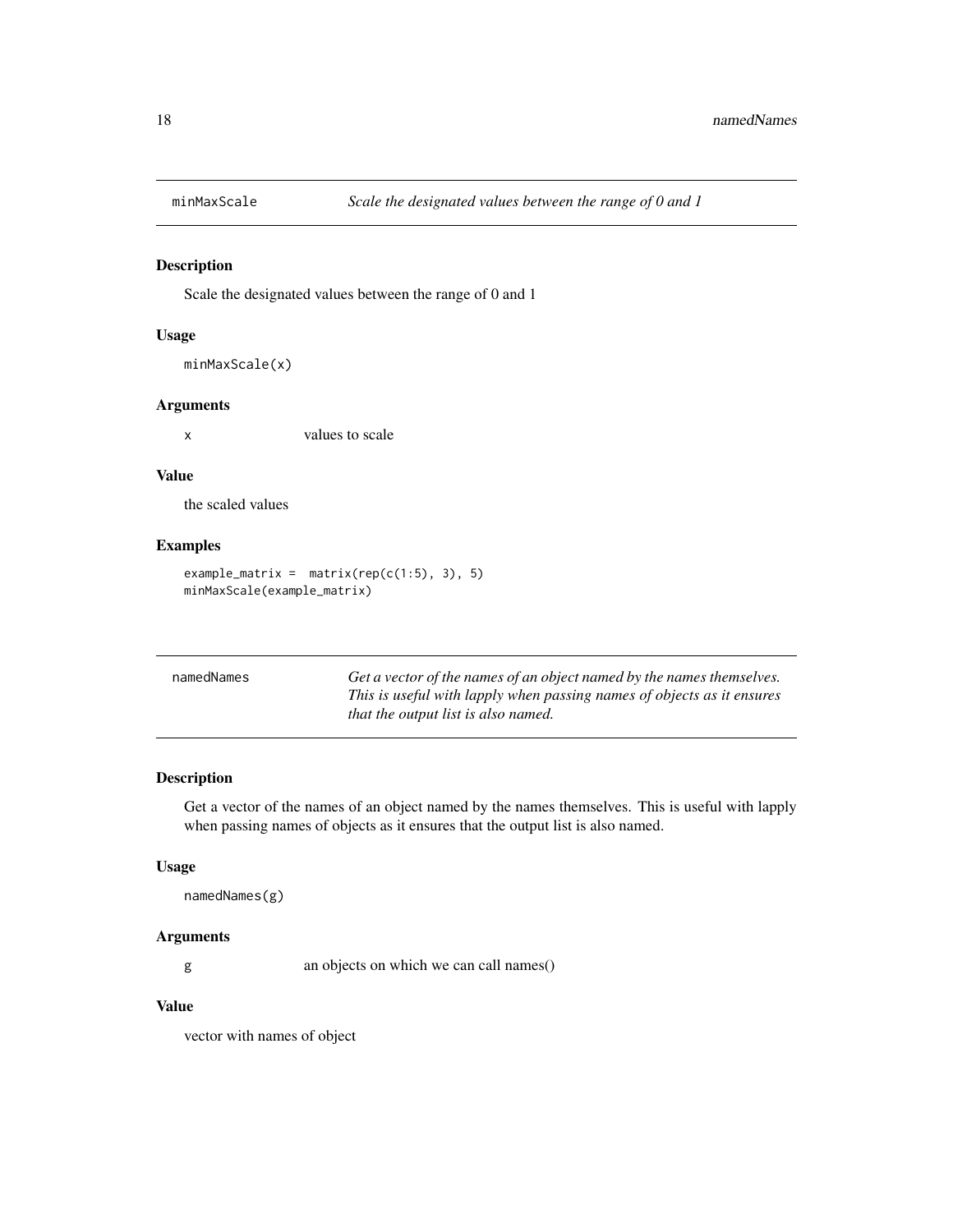<span id="page-18-0"></span>

# Description

Generate a GO environment for human for overdispersion analysis for the the back end

# Usage

```
p2.generate.dr.go(r)
```
### Arguments

r a 'Pagoda2' object

# Value

a GO environment object

p2.generate.go *Generate a GO environment for the organism specified*

# Description

Generate a GO environment for the organism specified

# Usage

```
p2.generate.go(
  r,
  organism = NULL,
  go2all.egs = NULL,
 eg.alias2eg = NULL,
 min.env.length = 5
)
```
# Arguments

| r          | a 'Pagoda2' object                                                                                                                                                             |
|------------|--------------------------------------------------------------------------------------------------------------------------------------------------------------------------------|
| organism   | the organism (default=NULL). Currently 'hs' (human), 'mm' (mouse) and 'dr'<br>(zebrafish) are supported.                                                                       |
| go2all.egs | mappings between a given GO identifier and all of the Entrez Gene identifiers<br>annotated at that GO term or to one of its child nodes in the GO ontology (de-<br>fault=NULL) |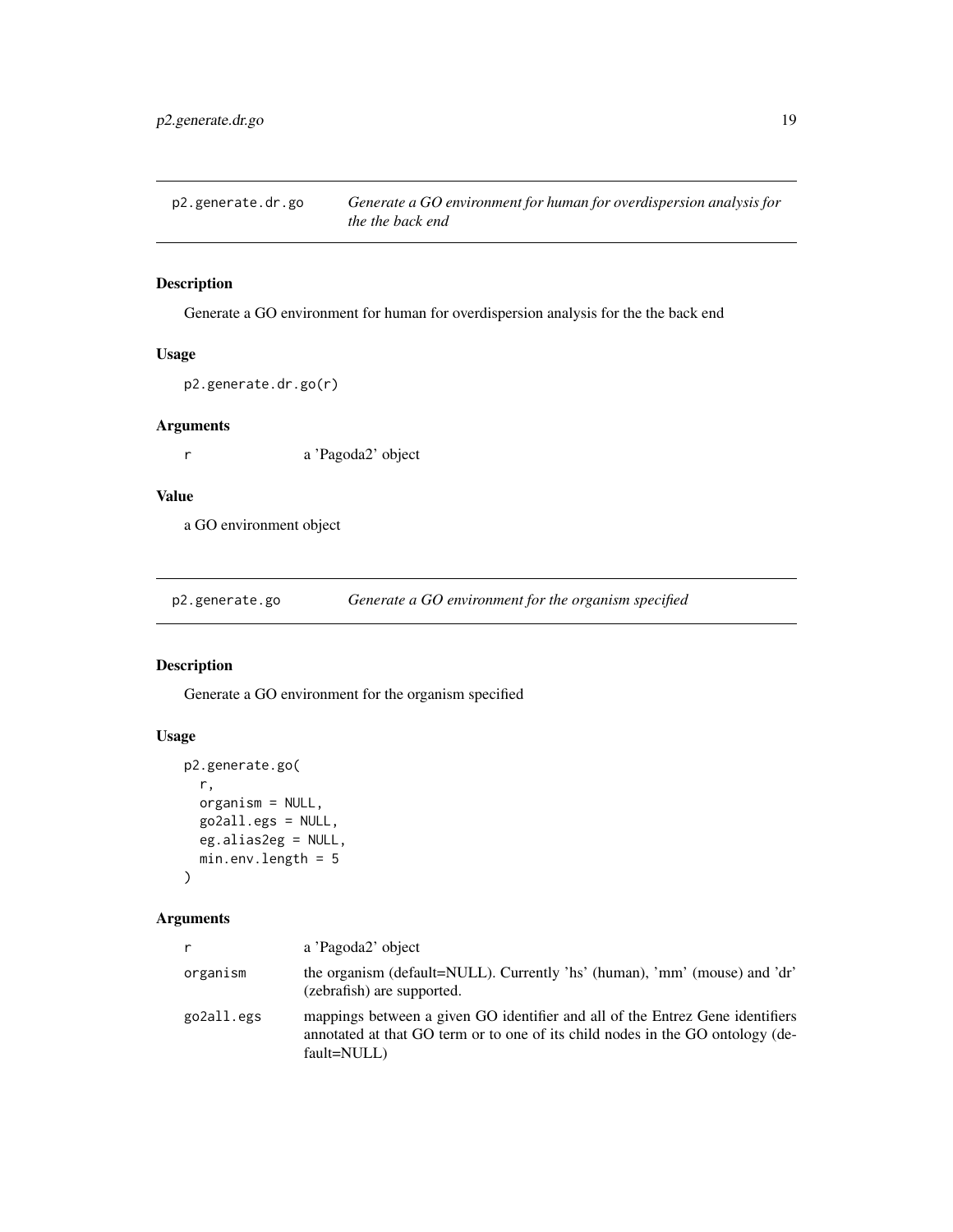<span id="page-19-0"></span>

| eg.alias2eg | mappings between common gene symbol identifiers and entrez gene identifiers<br>(default=NULL) |
|-------------|-----------------------------------------------------------------------------------------------|
|             | $min. env. length$ numeric Minimum environment length (default=5)                             |

p2.generate.human.go *Generate a GO environment for human for overdispersion analysis for the the back end*

# Description

Generate a GO environment for human for overdispersion analysis for the the back end

### Usage

p2.generate.human.go(r)

### Arguments

r a 'Pagoda2' object

### Value

a GO environment object

p2.generate.mouse.go *Generate a GO environment for mouse for overdispersion analysis for the the back end*

### Description

Generate a GO environment for mouse for overdispersion analysis for the the back end

### Usage

p2.generate.mouse.go(r)

# Arguments

r a 'Pagoda2' object

# Value

a GO environment object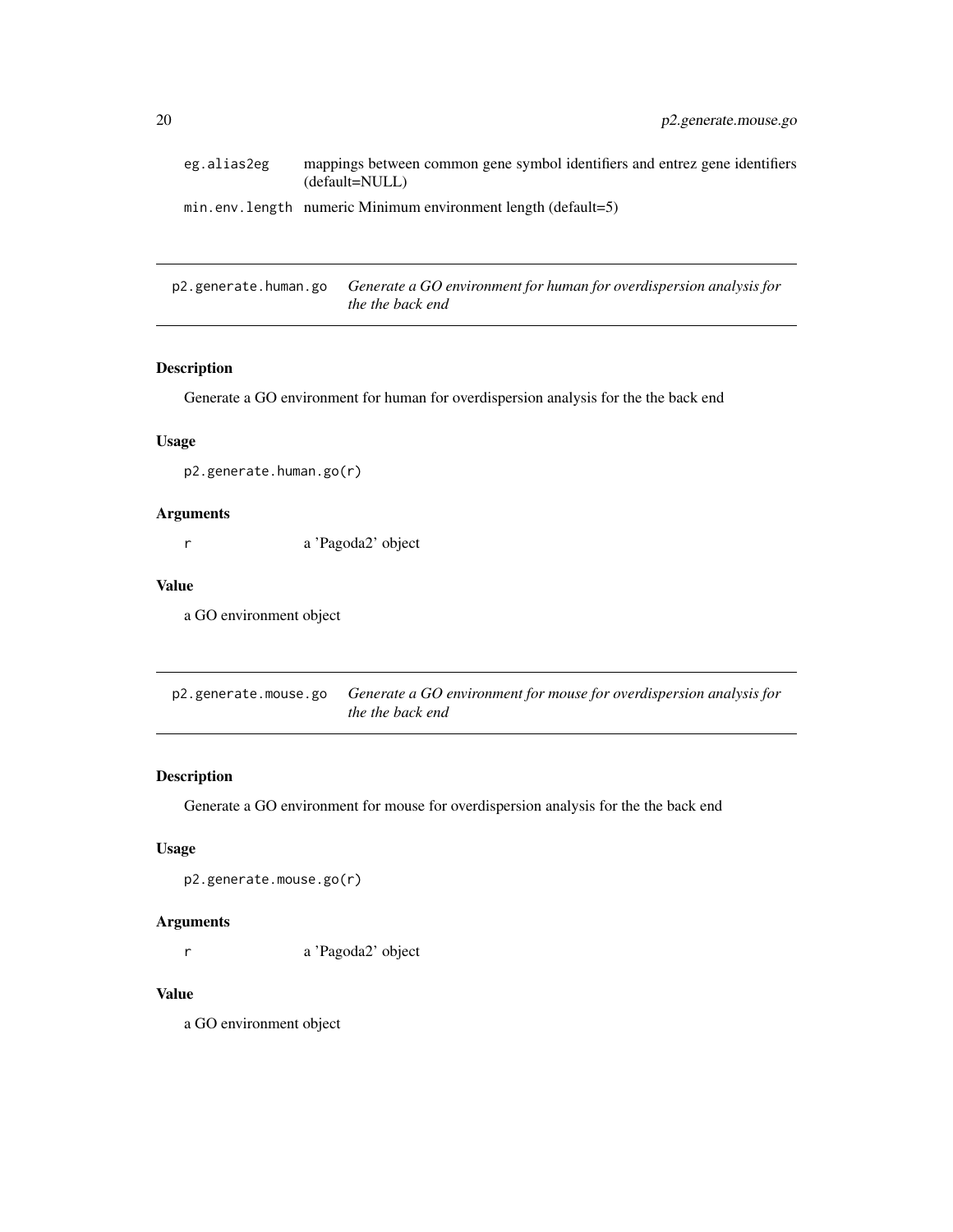<span id="page-20-0"></span>

| p2.make.pagoda1.app <i>Create 'PAGODA1'</i> web application from a 'Pagoda2' |                                                                                               |  |  |  |
|------------------------------------------------------------------------------|-----------------------------------------------------------------------------------------------|--|--|--|
|                                                                              | <i>object</i> 'PAGODA1' found here, with 'SCDE':                                              |  |  |  |
|                                                                              | <https: bioc="" html="" packages="" release="" scde.html="" www.bioconductor.org=""></https:> |  |  |  |

# Description

Create 'PAGODA1' web application from a 'Pagoda2' object 'PAGODA1' found here, with 'SCDE': <https://www.bioconductor.org/packages/release/bioc/html/scde.html>

### Usage

```
p2.make.pagoda1.app(
 p2,
  col.cols = NULL,
  row.clustering = NULL,
  title = "pathway clustering",
  zlim = NULL,
  embedding = NULL,
  inner.clustering = TRUE,
  groups = NULL,
  clusterType = NULL,
  embeddingType = NULL,
  veloinfo = NULL,
  type = "PCA",min.group.size = 1,
 batch.colors = NULL,
 n.core<sub>s</sub> = 10)
```
### Arguments

| p <sub>2</sub>   | 'Pagoda2' object                                                                                                                                                                                                                                                                    |
|------------------|-------------------------------------------------------------------------------------------------------------------------------------------------------------------------------------------------------------------------------------------------------------------------------------|
| col.cols         | Matrix of column colors (default=NULL). Useful for visualizing cell annota-<br>tions such as batch labels.                                                                                                                                                                          |
|                  | row.clustering Row dendrogram (default=NULL)                                                                                                                                                                                                                                        |
| title            | character Title to use (default="pathway clustering")                                                                                                                                                                                                                               |
| zlim             | Range of the normalized gene expression levels (default=NULL). Input as a list:<br>c(lower_bound, upper_bound). Values outside this range will be Winsorized.<br>Useful for increasing the contrast of the heatmap visualizations. If NULL, set to<br>the 5th and 95th percentiles. |
| embedding        | A 2-D embedding of the cells (PCA, tSNE, etc.), passed as a data frame with<br>two columns (two dimensions) and rows corresponding to cells (row names have<br>to match cell names) (default=NULL).                                                                                 |
| inner.clustering |                                                                                                                                                                                                                                                                                     |
|                  | $b$ ooleen Whether to get overall cell clustering $(dafoult-TDIF)$                                                                                                                                                                                                                  |

boolean Whether to get overall cell clustering (default=TRUE).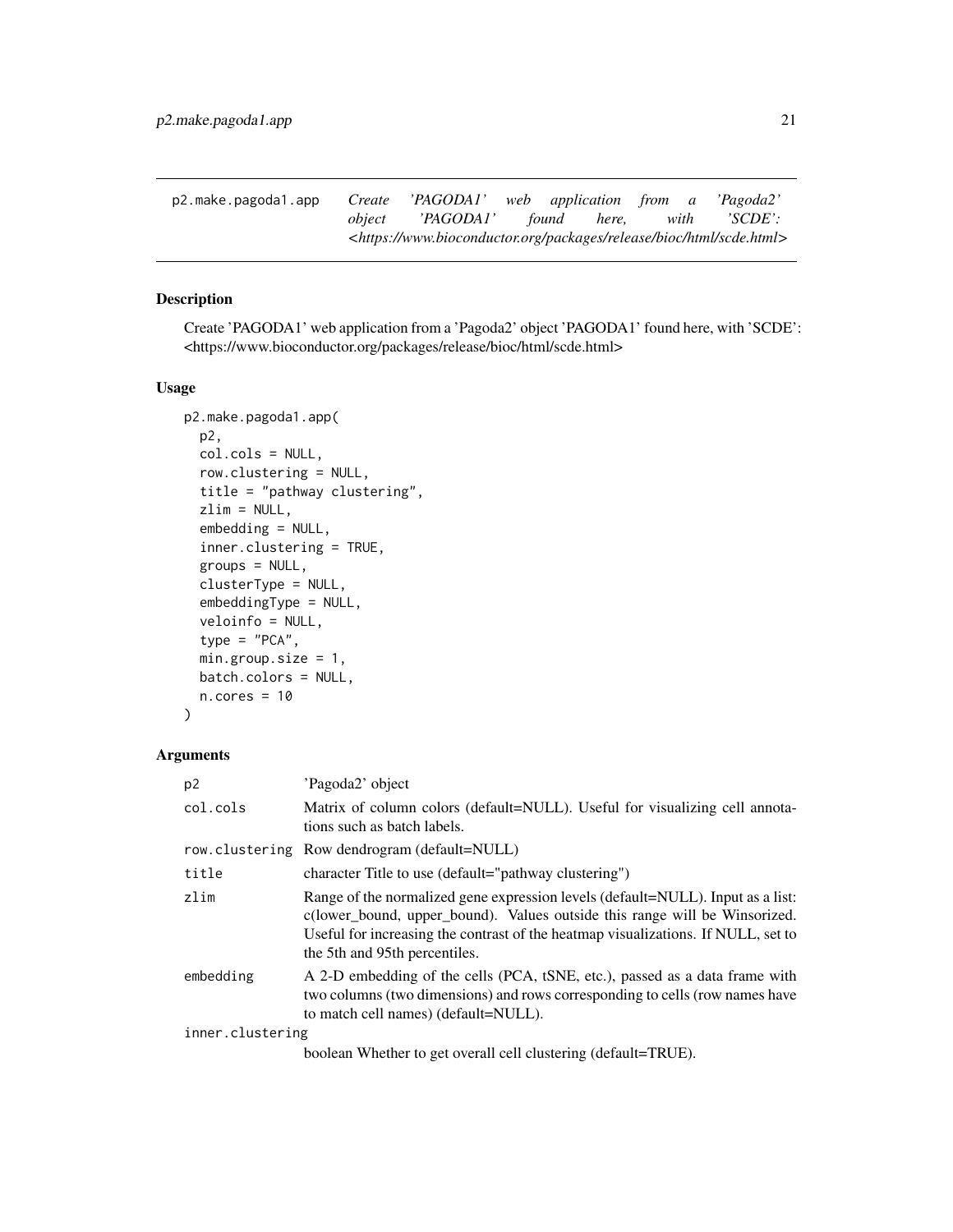<span id="page-21-0"></span>

| groups        | factor describing grouping of different cells. If provided, the cross-fits and<br>the expected expression magnitudes will be determined separately within each<br>group. The factor should have the same length as ncol(counts) (default=NULL). |
|---------------|-------------------------------------------------------------------------------------------------------------------------------------------------------------------------------------------------------------------------------------------------|
| clusterType   | cluster type (default=NULL). If NULL, takes the latest cluster in the 'Pagoda2'<br>object using 'p2\$clusters[[type]][[1]]'                                                                                                                     |
| embeddingType | embedding type (default=NULL). If NULL, takes the latest embedding in the<br>'Pagoda2' object using p2\$embeddings[[type]][[1]]                                                                                                                 |
| veloinfo      | cell velocity information, cell velocities (grid and cell) (default=NULL)                                                                                                                                                                       |
| type          | character Either 'counts' or a name of a 'reduction' in the 'Pagoda2' object<br>$(detault='PCA')$                                                                                                                                               |
|               | $min.group.size$ integer Minimum group size (default=1)                                                                                                                                                                                         |
| batch.colors  | colors of the batches, i.e. the factor (corresponding to rows of the model matrix)<br>specifying batch assignment of each cell(default=NULL)                                                                                                    |
| n.cores       | numeric Number of cores (default=10)                                                                                                                                                                                                            |
|               |                                                                                                                                                                                                                                                 |

# Value

'PAGODA1' web application

p2.metadata.from.factor

*Generate a list metadata structure that can be passed to a 'pagoda2' web object constructor as additional metadata given a named factor*

# Description

Generate a list metadata structure that can be passed to a 'pagoda2' web object constructor as additional metadata given a named factor

# Usage

```
p2.metadata.from.factor(
  metadata,
  displayname = NULL,
  s = 1,
  v = 1,
  start = 0,
  end = NULL,pal = NULL
\mathcal{E}
```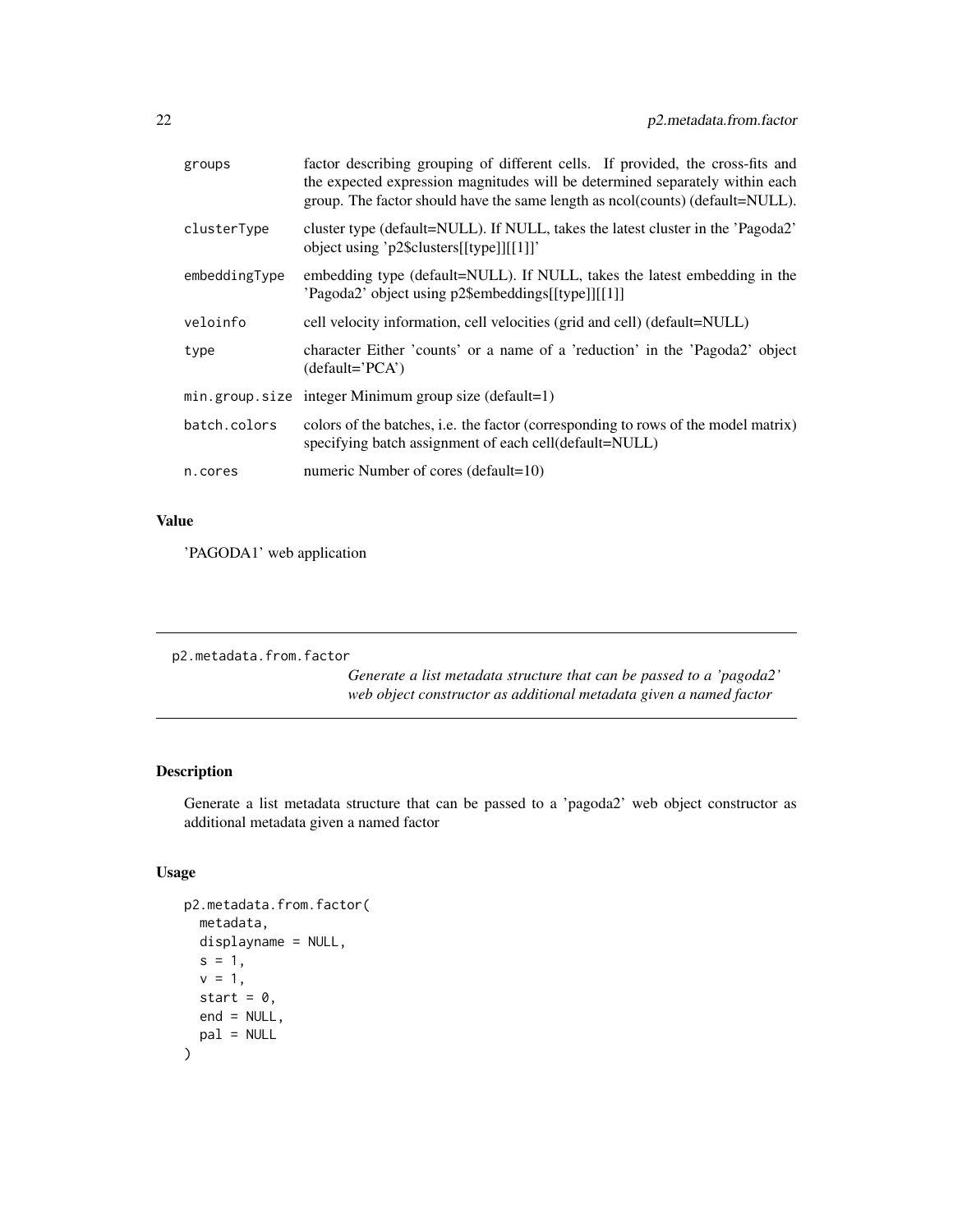# <span id="page-22-0"></span>p2.toweb.hdea 23

# Arguments

| metadata     | named factor with metadata for individual cells, names must correspond to cells                             |
|--------------|-------------------------------------------------------------------------------------------------------------|
| displayname  | character Name to display for the metadata (default=NULL)                                                   |
| -S           | numeric Value for rainbow palette (default=1)                                                               |
| $\mathsf{v}$ | numeric Value for rainbow palette (default=1)                                                               |
| start        | numeric Starting value (default=0)                                                                          |
| end          | numeric Ending value (default=NULL)                                                                         |
| pal          | optional vector of colours to use, if provided overrides s, v, start and end param-<br>eters (default=NULL) |

# Value

list of data, levels, palette to be passed to 'pagoda2' web object constructor

| p2.toweb.hdea | Generate a 'pagoda2' web object from a 'Pagoda2' object using hier- |
|---------------|---------------------------------------------------------------------|
|               | archical differential expression                                    |

# Description

Generate a 'pagoda2' web object from a 'Pagoda2' object using hierarchical differential expression

# Usage

p2.toweb.hdea(p2, title = "")

# Arguments

| p2    | p2 object                                        |
|-------|--------------------------------------------------|
| title | character Name of the pagoda object (default="") |

# Value

a 'pagoda2' web object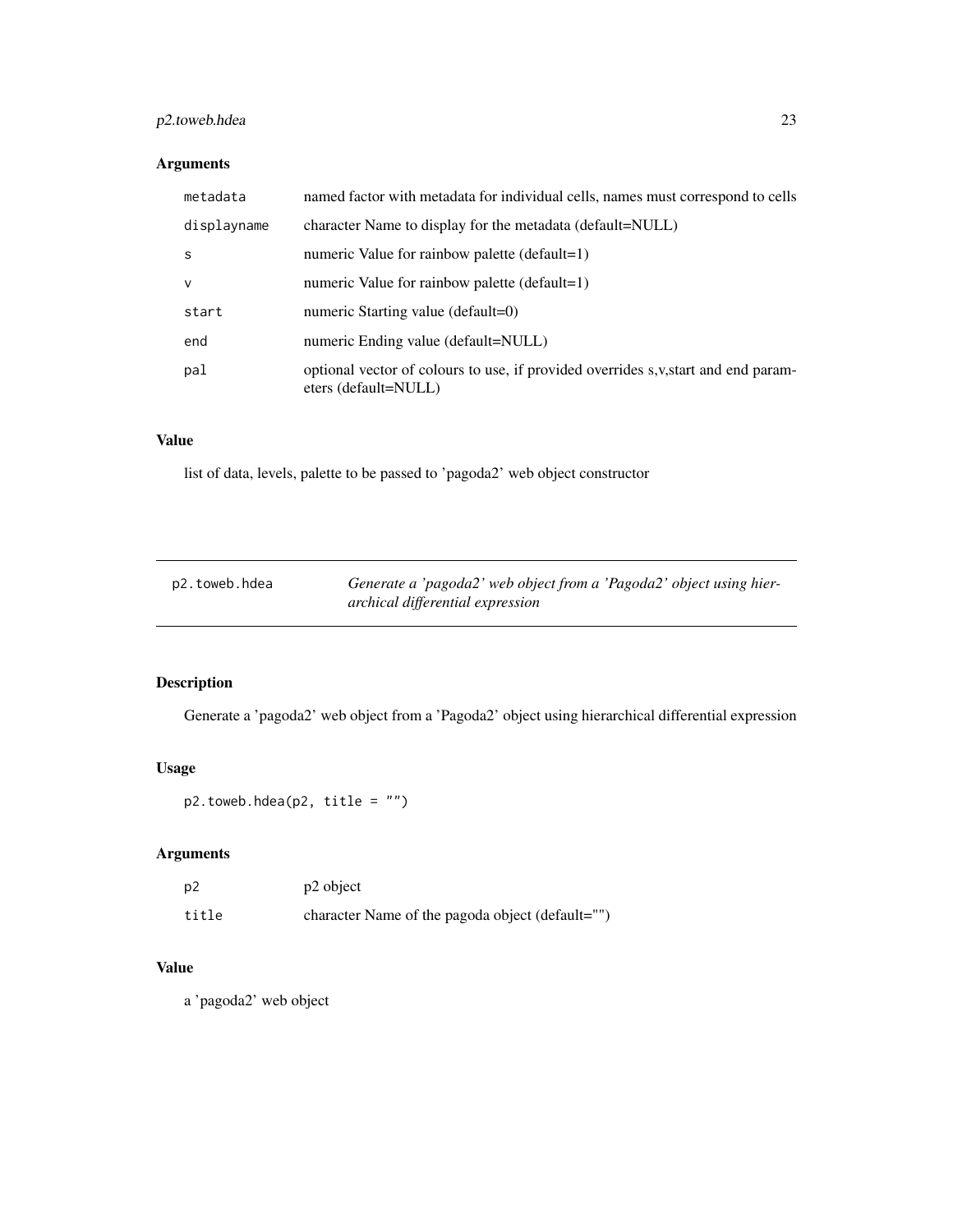<span id="page-23-0"></span>

#### Description

Modified 'PAGODA1' app (from 'SCDE') for browsing 'pagoda2' results. Refer to 'ViewPagodaAppOld' and 'make.pagoda.app()' in 'SCDE'

# Public fields

results Result object returned by scde.expression.difference() (default=NULL). Note to browse group posterior levels, use return.posteriors = TRUE in the scde.expression.difference() call.

type Either 'counts' or a name of a 'reduction' in the 'Pagoda2' object

genes List of genes to display in the Detailed clustering panel (default=list())

batch Any batch or other known confounders to be included in the visualization as a column color track (default=NULL)

pathways character vector Pathway or gene names (default=NULL)

- name App name (needs to be altered only if adding more than one app to the server using the 'server' parameter) (default=NULL)
- trim Trim quantity used for Winsorization for visualization
- embedding Embedding information (default=NULL)
- veloinfo Velocity information (default=NULL)
- goenv environment mapping pathways to genes (default=NULL)
- renv Global environment (default=NULL)

# Methods

#### Public methods:

- [p2ViewPagodaApp\\$new\(\)](#page-23-1)
- [p2ViewPagodaApp\\$getgenecldata\(\)](#page-24-0)
- [p2ViewPagodaApp\\$call\(\)](#page-24-1)
- [p2ViewPagodaApp\\$clone\(\)](#page-24-2)

<span id="page-23-1"></span>Method new(): Initialize p2ViewPagodaApp class

```
Usage:
p2ViewPagodaApp$new(
  results,
 pathways,
 genes,
 goenv,
 batch = NULL,name = "pathway overdispersion",
```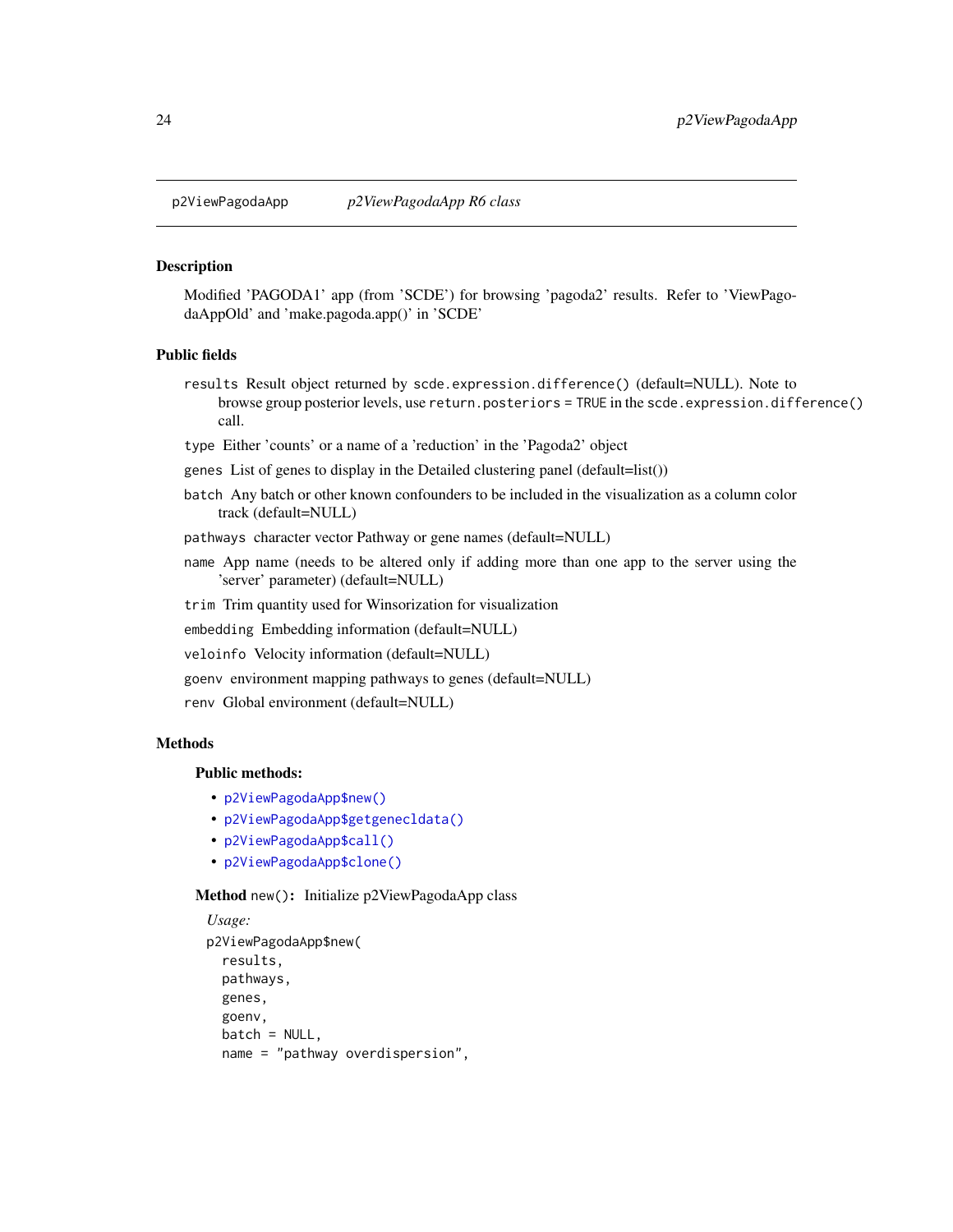)

```
trim = 1.1/nrow(p2$counts),embedding = NULL,
type,
veloinfo = NULL
```
*Arguments:*

- results Result object returned by scde.expression.difference(). Note to browse group posterior levels, use return.posteriors = TRUE in the scde.expression.difference() call.
- pathways character vector Pathway or gene names (default=NULL)
- genes list Genes to display in the Detailed clustering panel (default=list())
- goenv Environment mapping pathways to genes (default=NULL)
- batch Any batch or other known confounders to be included in the visualization as a column color track (default=NULL)
- name string App name (needs to be altered only if adding more than one app to the server using the 'server' parameter) (default="pathway overdispersion")
- trim numeric Trim quantity used for Winsorization for visualization (default=1.1/nrow(p2\$counts) whereby the 'counts' from the 'Pagoda2' object is the gene count matrix, normalized on total counts (default=NULL)

```
embedding Embedding information (default=NULL)
```

```
type Either 'counts' or a name of a 'reduction' in the 'pagoda2' object
```
veloinfo Velocity information (default=NULL)

*Returns:* new 'p2ViewPagodaApp' object

<span id="page-24-0"></span>Method getgenecldata(): Helper function to get the heatmap data for a given set of genes

*Usage:*

```
p2ViewPagodaApp$getgenecldata(genes = NULL, gcl = NULL, ltrim = 0)
```
*Arguments:*

genes character vector Gene names (default=NULL)

gcl pathway or gene-weighted PCA (default=NULL). If NULL, uses tp2c.view.pathways(self\$genes, self\$results\$p2, goenv=goenv, vhc=self\$results\$hvc, plot=FALSE, trim=ltrim, n.genes=Inf).

ltrim numeric Winsorization trim that should be applied (default=0)

*Returns:* heatmap data for a given set of genes

<span id="page-24-1"></span>Method call(): Call Rook application. Using client-side ExtJS framework and Inchlib HTML5 canvas libraries to create the graphical user interface for PAGODA

*Usage:*

p2ViewPagodaApp\$call(env)

*Arguments:*

env The environment argument is a true R environment object which the application is free to modify. Please see the Rook documentation for more details.

*Returns:* modified 'PAGODA1' app

<span id="page-24-2"></span>Method clone(): The objects of this class are cloneable with this method.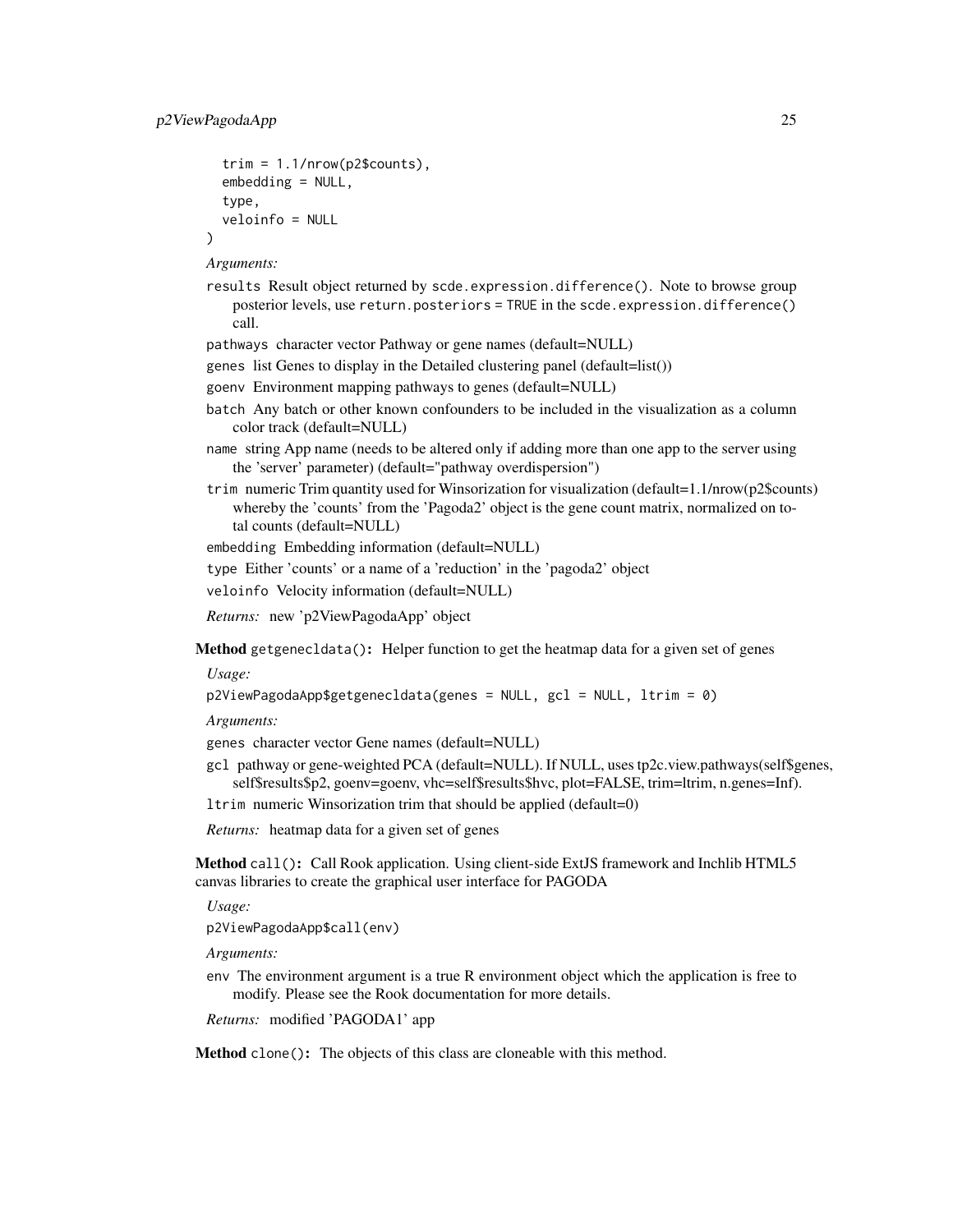<span id="page-25-0"></span>*Usage:* p2ViewPagodaApp\$clone(deep = FALSE) *Arguments:* deep Whether to make a deep clone.

pagoda.reduce.loading.redundancy

*Collapse aspects driven by the same combinations of genes. (Aspects are some pattern across cells e.g. sequencing depth, or PC corresponding to an undesired process such as ribosomal pathway variation.) Examines PC loading vectors underlying the identified aspects and clusters of aspects based on a product of loading and score correlation (raised to corr.power). Clusters of aspects driven by the same genes are determined based on the parameter "distance.threshold".*

# **Description**

Collapse aspects driven by the same combinations of genes. (Aspects are some pattern across cells e.g. sequencing depth, or PC corresponding to an undesired process such as ribosomal pathway variation.) Examines PC loading vectors underlying the identified aspects and clusters of aspects based on a product of loading and score correlation (raised to corr.power). Clusters of aspects driven by the same genes are determined based on the parameter "distance.threshold".

### Usage

```
pagoda.reduce.loading.redundancy(
  tam,
  pwpca,
  clpca = NULL,
 plot = FALSE,
  cluster.method = "complete",
  distance.threshold = 0.01,
  corr.power = 4,
  abs = TRUE,n.cores = 1,...
)
```
#### Arguments

| tam   | output of pagoda.top.aspects(), i.e. a list structure containing the following<br>items: xv: a matrix of normalized aspect patterns (rows: significant aspects,<br>columns: cells) xvw: corresponding weight matrix gw: set of genes driving the<br>significant aspects df: text table with the significance testing results |
|-------|------------------------------------------------------------------------------------------------------------------------------------------------------------------------------------------------------------------------------------------------------------------------------------------------------------------------------|
| pwpca | output of pagoda.pathway.wPCA(), i.e. a list of weighted PCA info for each<br>valid gene set                                                                                                                                                                                                                                 |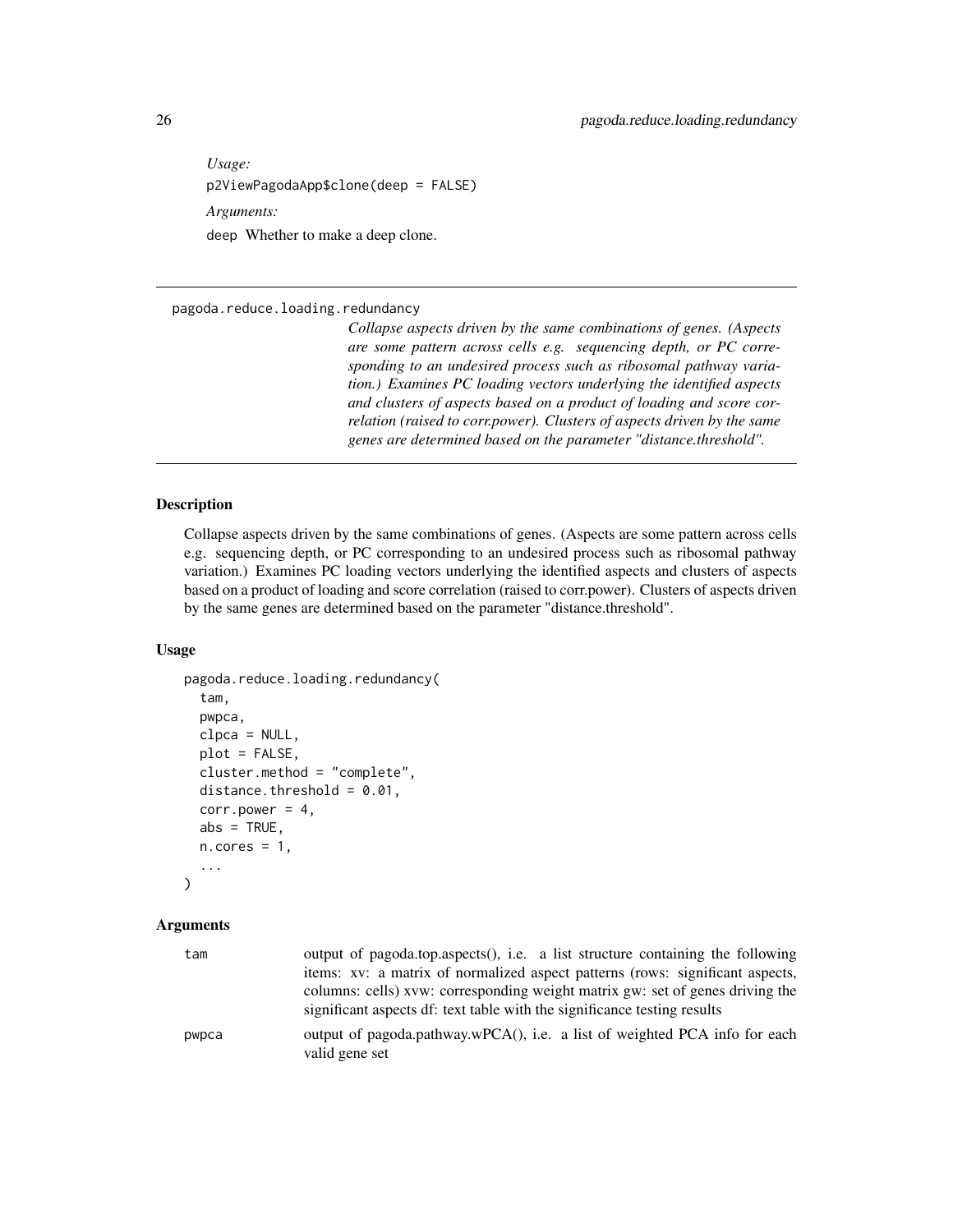<span id="page-26-0"></span>

| output of pagoda.gene.clusters() (optional) (default=NULL). The output of pagoda.gene.clusters()<br>is a list structure containing the following fields: clusters: alist of genes in each<br>cluster values xf: extreme value distribution fit for the standardized lambdal<br>of a randomly generated pattern tci: index of a top cluster in each random it-<br>eration cl.goc: weighted PCA info for each real gene cluster varm: standard-<br>ized lambda1 values for each randomly generated matrix cluster clvlm: a lin-<br>ear model describing dependency of the cluster lambdal on a Tracy-Widom<br>lambda1 expectation |  |  |
|---------------------------------------------------------------------------------------------------------------------------------------------------------------------------------------------------------------------------------------------------------------------------------------------------------------------------------------------------------------------------------------------------------------------------------------------------------------------------------------------------------------------------------------------------------------------------------------------------------------------------------|--|--|
| boolean Whether to plot the resulting clustering (default=FALSE)                                                                                                                                                                                                                                                                                                                                                                                                                                                                                                                                                                |  |  |
| cluster method string One of the standard clustering methods to be used (default="complete")                                                                                                                                                                                                                                                                                                                                                                                                                                                                                                                                    |  |  |
| distance.threshold                                                                                                                                                                                                                                                                                                                                                                                                                                                                                                                                                                                                              |  |  |
| numeric Similarity threshold for grouping interdependent aspects (default=0.01)                                                                                                                                                                                                                                                                                                                                                                                                                                                                                                                                                 |  |  |
| numeric Power to which the product of loading and score correlation is raised<br>$(default=4)$                                                                                                                                                                                                                                                                                                                                                                                                                                                                                                                                  |  |  |
| boolean Whether to use absolute correlation (default=TRUE)                                                                                                                                                                                                                                                                                                                                                                                                                                                                                                                                                                      |  |  |
| numeric Number of cores to use during processing (default=1)                                                                                                                                                                                                                                                                                                                                                                                                                                                                                                                                                                    |  |  |
| additional arguments are passed to the pagoda.view.aspects() method during<br>plotting                                                                                                                                                                                                                                                                                                                                                                                                                                                                                                                                          |  |  |
|                                                                                                                                                                                                                                                                                                                                                                                                                                                                                                                                                                                                                                 |  |  |

### Value

a list structure analogous to that returned by pagoda.top.aspects(), but with addition of a \$cnam element containing a list of aspects summarized by each row of the new (reduced) \$xv and \$xvw

```
pagoda.reduce.redundancy
```
*Collapse aspects driven by similar patterns (i.e. separate the same sets of cells) Examines PC loading vectors underlying the identified aspects and clusters aspects based on score correlation. Clusters of aspects driven by the same patterns are determined based on the distance.threshold.*

#### Description

Collapse aspects driven by similar patterns (i.e. separate the same sets of cells) Examines PC loading vectors underlying the identified aspects and clusters aspects based on score correlation. Clusters of aspects driven by the same patterns are determined based on the distance.threshold.

# Usage

```
pagoda.reduce.redundancy(
  tamr,
  distance.threshold = 0.2,
  cluster.method = "complete",
  distance = NULL,
```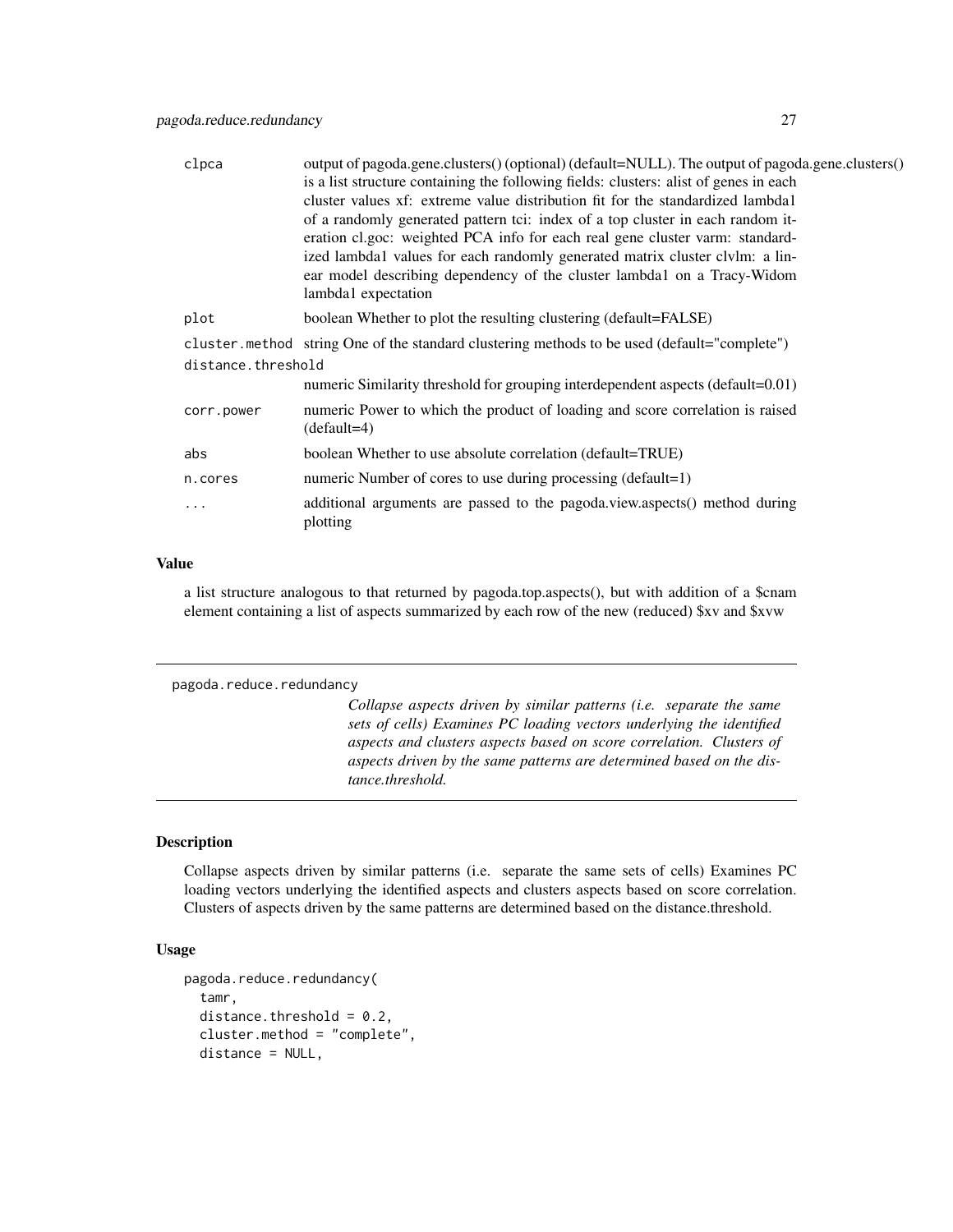```
weighted.correlation = TRUE,
 plot = FALSE,
  top = Inf,trim = 0,
  abs = FALSE,
  ...
\mathcal{L}
```
# Arguments

| tamr                 | Combined pathways that show similar expression patterns, output of pagoda.reduce.loading.redundancy()     |  |
|----------------------|-----------------------------------------------------------------------------------------------------------|--|
| distance.threshold   |                                                                                                           |  |
|                      | numeric Similarity threshold for grouping interdependent aspects (default=0.2)                            |  |
|                      | cluster.method character One of the standard clustering methods to be used (default="complete")           |  |
| distance             | distance matrix (default=NULL)                                                                            |  |
| weighted.correlation |                                                                                                           |  |
|                      | boolean Whether to use a weighted correlation in determining the similarity of<br>patterns (default=TRUE) |  |
| plot                 | boolean Whether to show plot (default=FALSE)                                                              |  |
| top                  | bololean Restrict output to the top N aspects of heterogeneity (default=Inf, i.e.<br>no restriction)      |  |
| trim                 | numeric Winsorization trim to use prior to determining the top aspects (de-<br>fault= $0$ )               |  |
| abs                  | boolean Whether to use absolute correlation (default=FALSE)                                               |  |
| $\cdot$              | additional arguments are passed to the pagoda.view.aspects() method during<br>plotting                    |  |

# Value

List structure analogous to that returned by pagoda.top.aspects(), but with addition of a \$cnam element containing a list of aspects summarized by each row of the new (reduced) \$xv and \$xvw

pagoda2WebApp-class *pagoda2WebApp class to create 'pagoda2' web applications via a Rook server*

# Description

pagoda2WebApp class to create 'pagoda2' web applications via a Rook server

<span id="page-27-0"></span>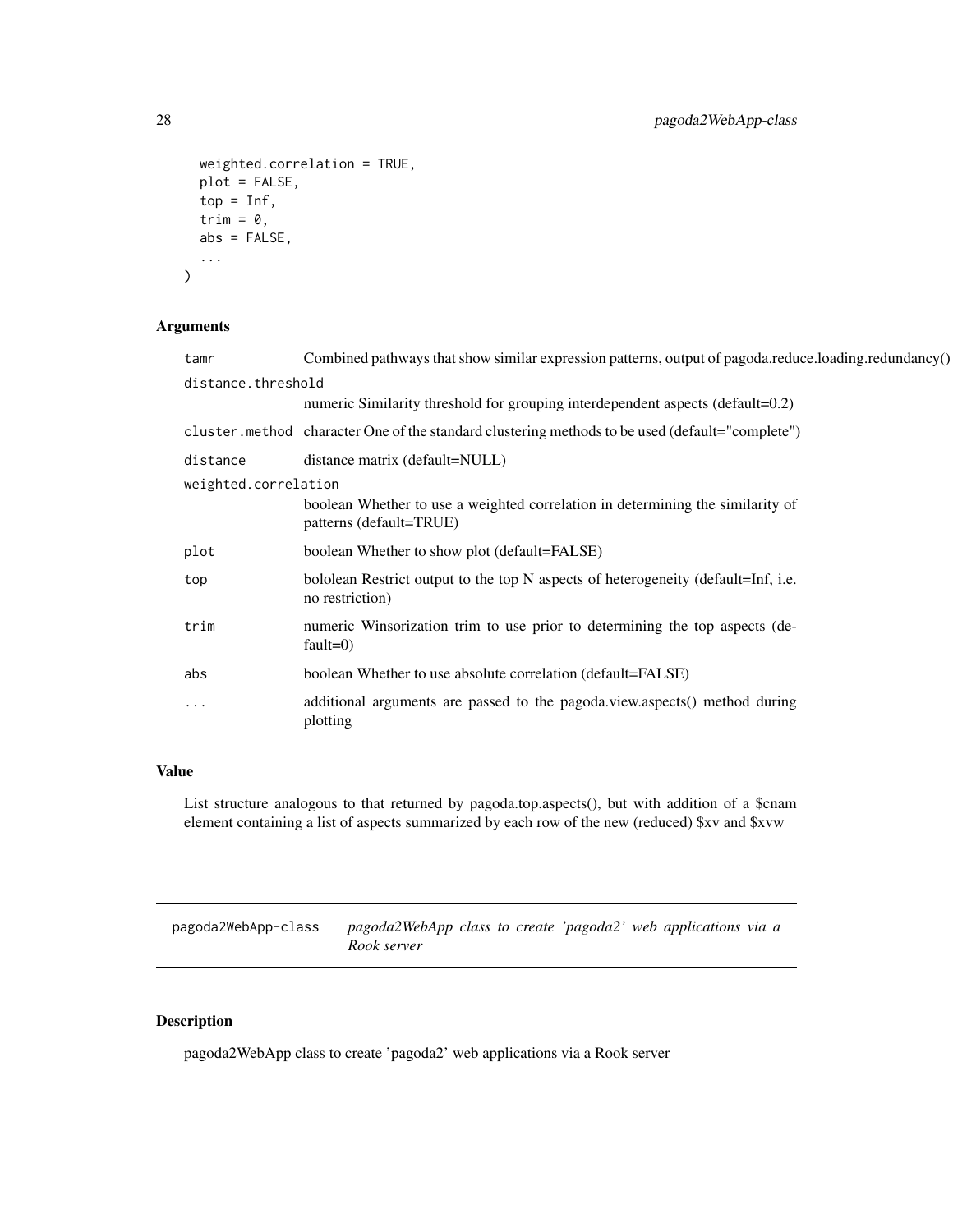### <span id="page-28-0"></span>Fields

originalP2object Input 'Pagoda2' object name string Display name for the application mat Embedding cellmetadata Metadata associated with 'Pagoda2' object mainDendrogram Dendrogram from hclust() of all cells in the 'Pagoda2' object geneSets Gene sets in the 'Pagoda2' object rookRoot Rook server root directory appmetadata pagoda2 web application metadata

pagoda2WebApp\_arrayToJSON *pagoda2WebApp\_arrayToJSON*

### Description

Serialise an R array to a JSON object

### Arguments

arr An array (default=NULL)

# Value

Serialised version of the array in JSON, which includes dimension information as separate fields

pagoda2WebApp\_availableAspectsJSON *pagoda2WebApp\_availableAspectsJSON*

### Description

Parse pathways from originalP2object\$misc\$pathwayOD\$xv into JSON

### Value

JSON with parsed cell order from mainDendrogram\$cellorder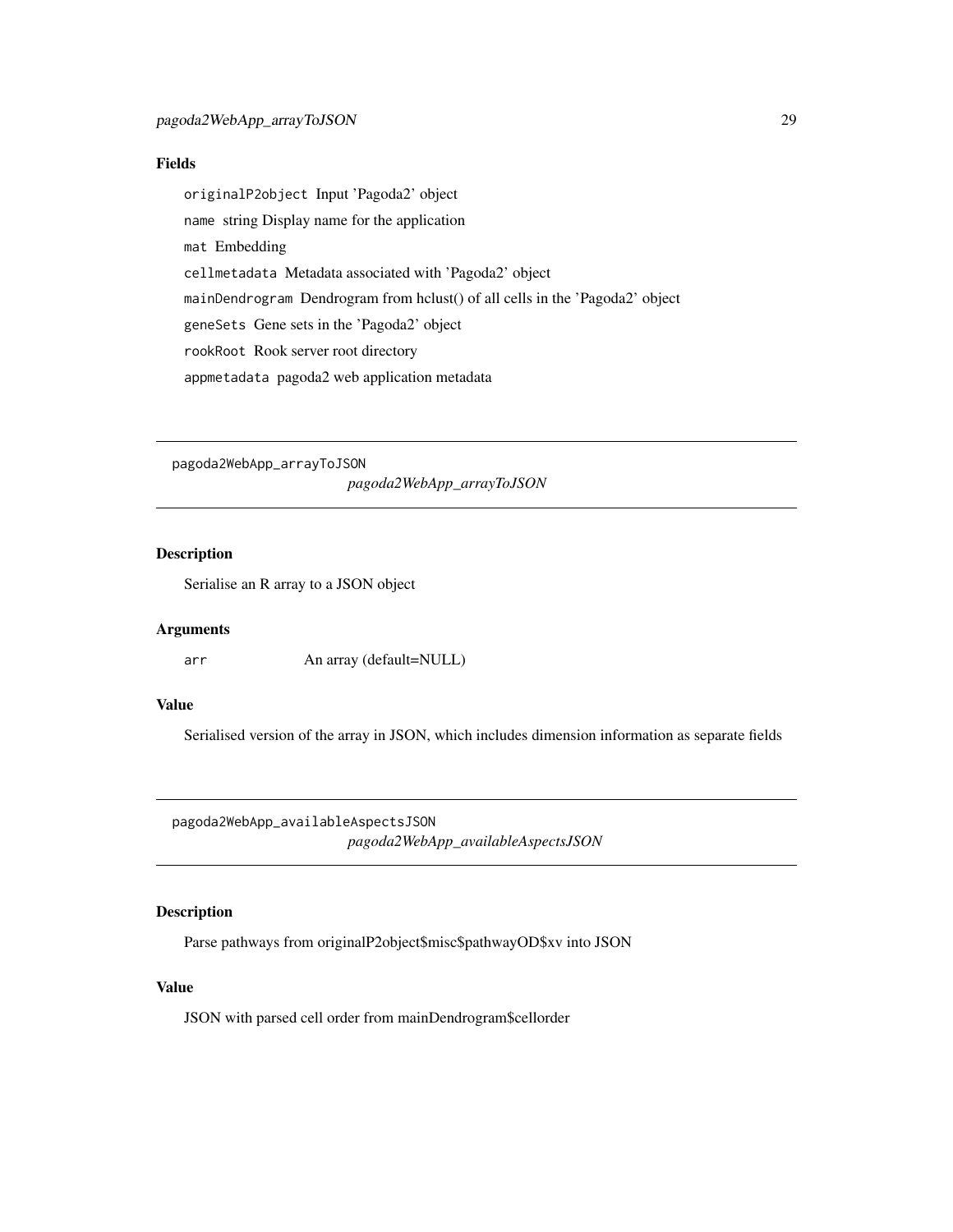<span id="page-29-0"></span>pagoda2WebApp\_call *pagoda2WebApp\_call*

# Description

Handle httpd server calls

# Arguments

env The environment argument is a true R environment object which the application is free to modify. Please see the Rook documentation for more details.

pagoda2WebApp\_cellmetadataJSON *pagoda2WebApp\_cellmetadataJSON*

### Description

Parse cellmetadata into JSON

### Value

JSON with parsed cellmetadata

pagoda2WebApp\_cellOrderJSON

*pagoda2WebApp\_cellOrderJSON*

# Description

Parse mainDendrogram\$cellorder into JSON

### Value

JSON with parsed cell order from mainDendrogram\$cellorder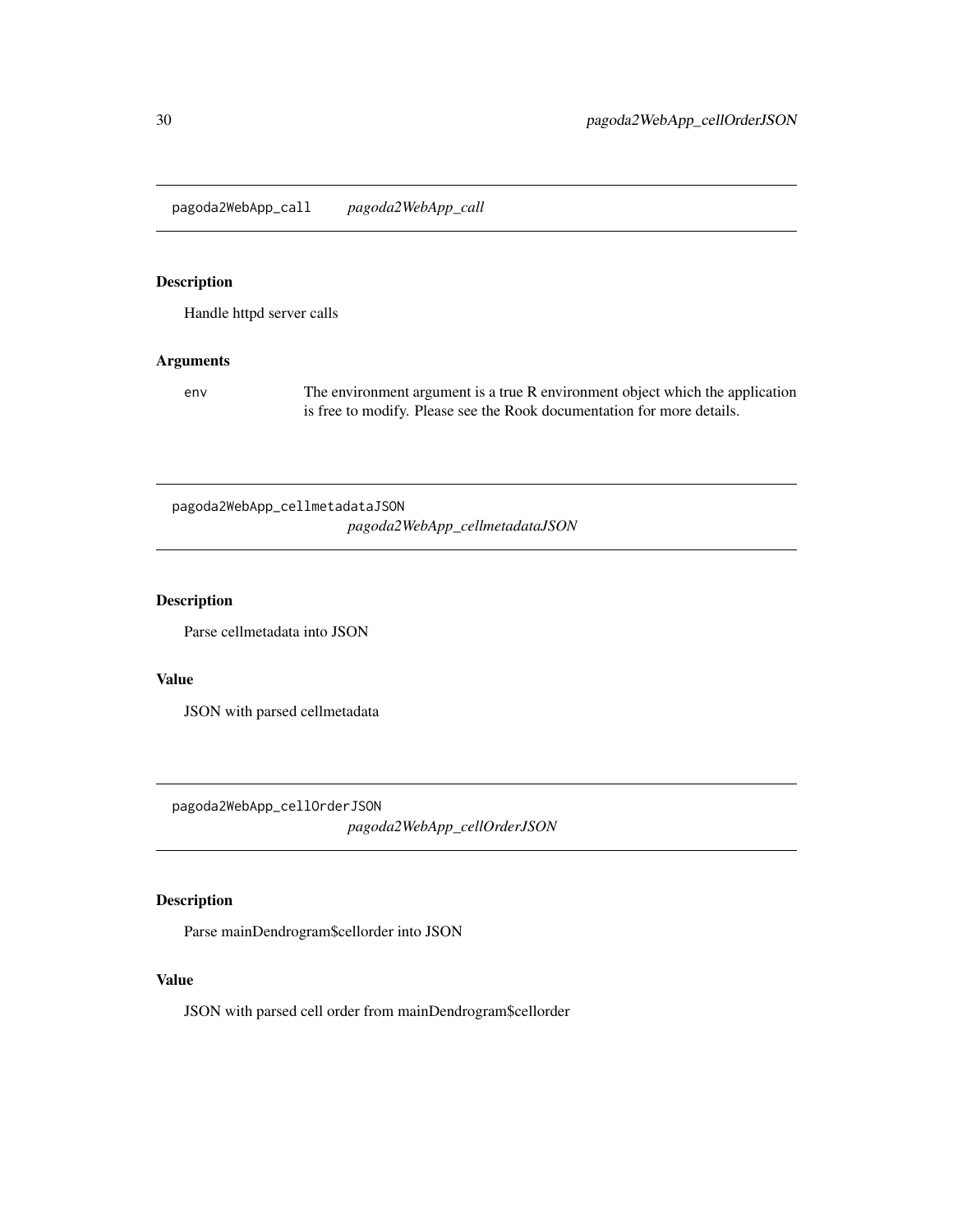<span id="page-30-0"></span>pagoda2WebApp\_geneInformationJSON *pagoda2WebApp\_geneInformationJSON*

# Description

Parse originalP2object\$misc\$varinfo[,c("m","qv")] into JSON

### Value

JSON with parsed information from genename, dispersion, mean gene expression

pagoda2WebApp\_generateDendrogramOfGroups *Generate a dendrogram of groups*

### Description

Generate a dendrogram of groups

# Arguments

dendrogramCellGroups Cell groups to input into hclust()

# Value

List of hcGroups, cellorder, and cluster.sizes

pagoda2WebApp\_generateEmbeddingStructure *pagoda2WebApp\_generateEmbeddingStructure*

# Description

Generate information about the embeddings we are exporting

### Value

List with embeddings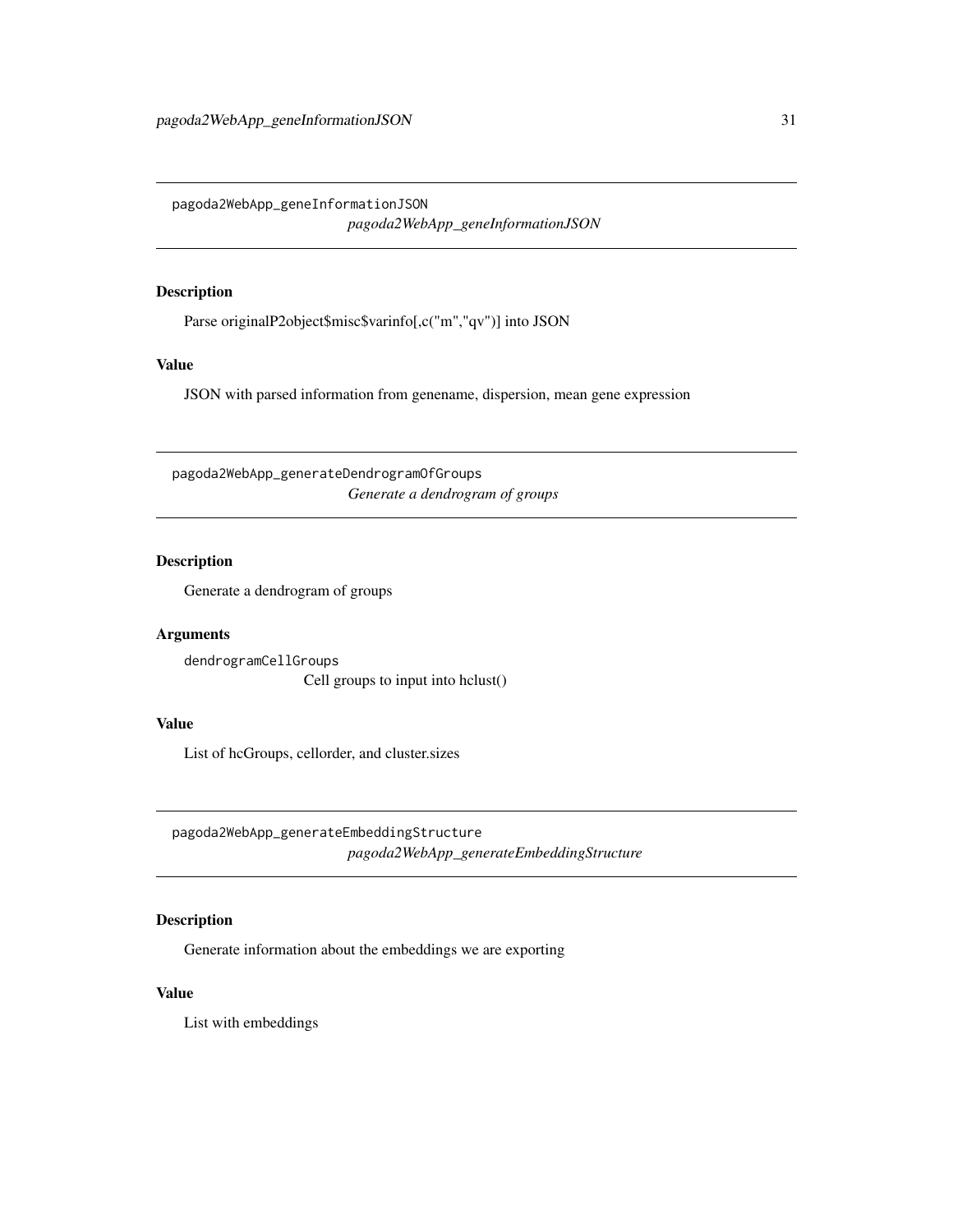<span id="page-31-0"></span>pagoda2WebApp\_generateGeneKnnJSON

*pagoda2WebApp\_generateGeneKnnJSON*

# Description

Generate a JSON list representation of the gene kNN network

# Arguments

graph Input graph

### Value

JSON with gene kNN network

pagoda2WebApp\_getCompressedEmbedding *pagoda2WebApp\_getCompressedEmbedding*

# Description

Compress the embedding

# Arguments

| reduc | reduction |
|-------|-----------|
| embed | embedding |

# Value

compressed embedding as JSON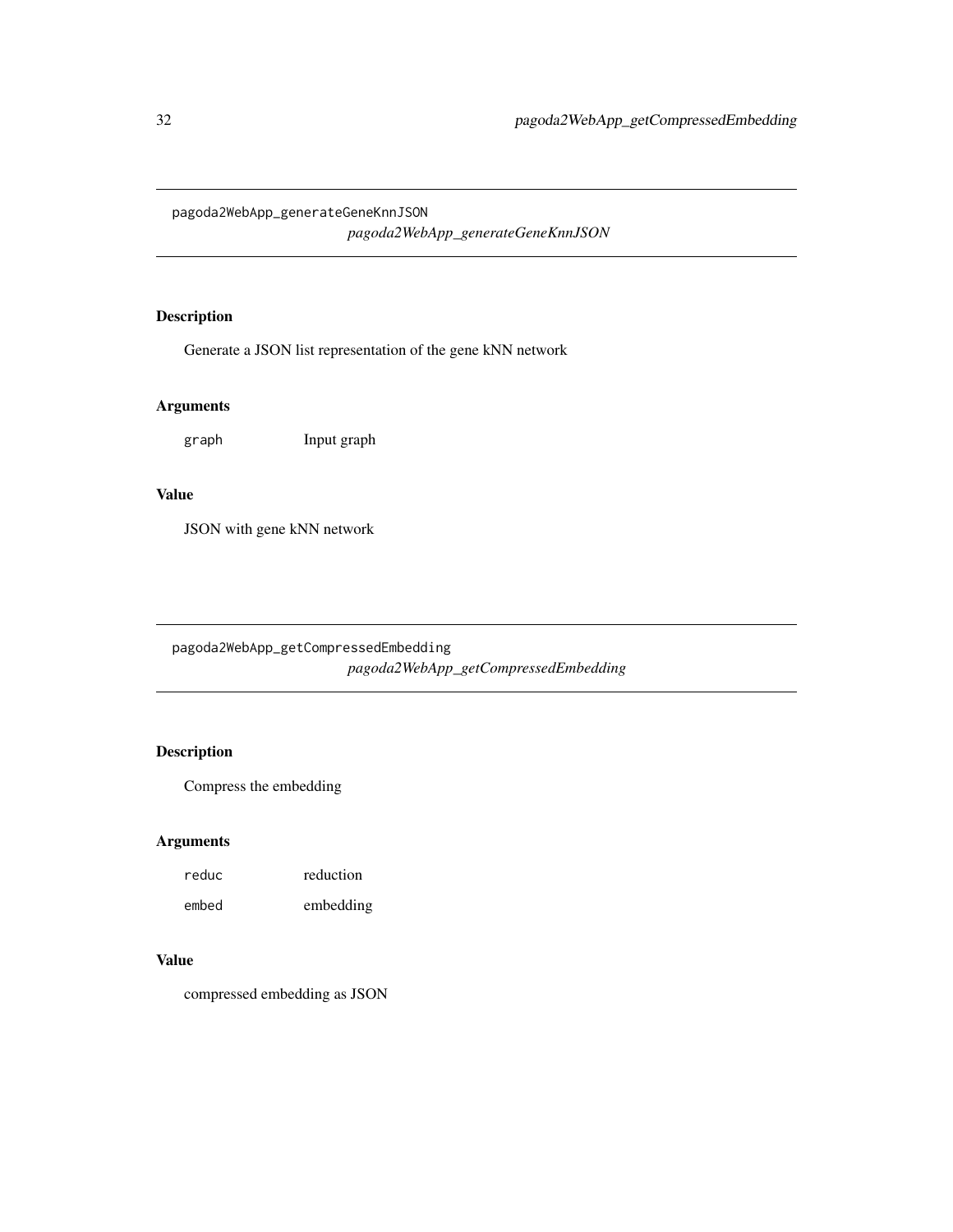<span id="page-32-0"></span>pagoda2WebApp\_packCompressFloat64Array *pagoda2WebApp\_packCompressFloat64Array*

# Description

Compress float64 array

### Arguments

v float 64 array

### Value

compressed array

pagoda2WebApp\_packCompressInt32Array *pagoda2WebApp\_packCompressInt32Array*

# Description

Compress int32 array

### Arguments

v int32 array

### Value

compressed array

pagoda2WebApp\_readStaticFile

*pagoda2WebApp\_readStaticFile*

### Description

Read a static file from the filesystem, and put in the response

### Arguments

filename path to filename

# Value

Content to display or error page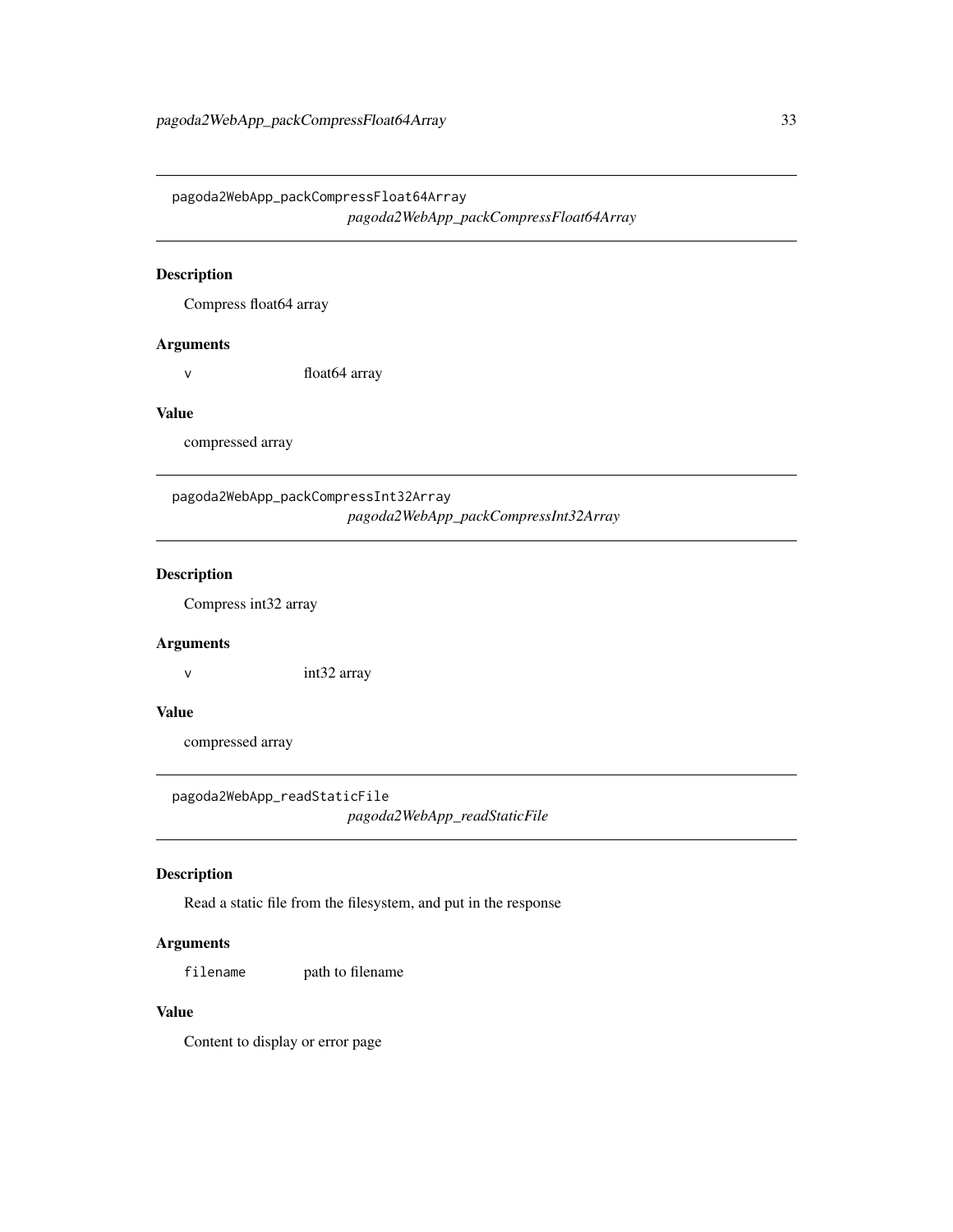<span id="page-33-0"></span>pagoda2WebApp\_reducedDendrogramJSON *pagoda2WebApp\_reducedDendrogramJSON*

# Description

Parse dendrogram into JSON

### Value

JSON with parsed dendrogram

pagoda2WebApp\_serializeToStaticFast *pagoda2WebApp\_serializeToStaticFast*

### Description

Convert serialized file to static file

# Arguments

| binary.filename |                                                        |
|-----------------|--------------------------------------------------------|
|                 | path to binary file (default=NULL)                     |
| verbose         | boolean Whether to give verbose output (default=FALSE) |

### Value

static file written by WriteListToBinary(expL=exportList, outfile=binary.filename, verbose=verbose)

```
pagoda2WebApp_serverLog
```
*pagoda2WebApp\_serverLog*

# Description

Logging function for console

### Arguments

message Message to output for the console

### Value

printed message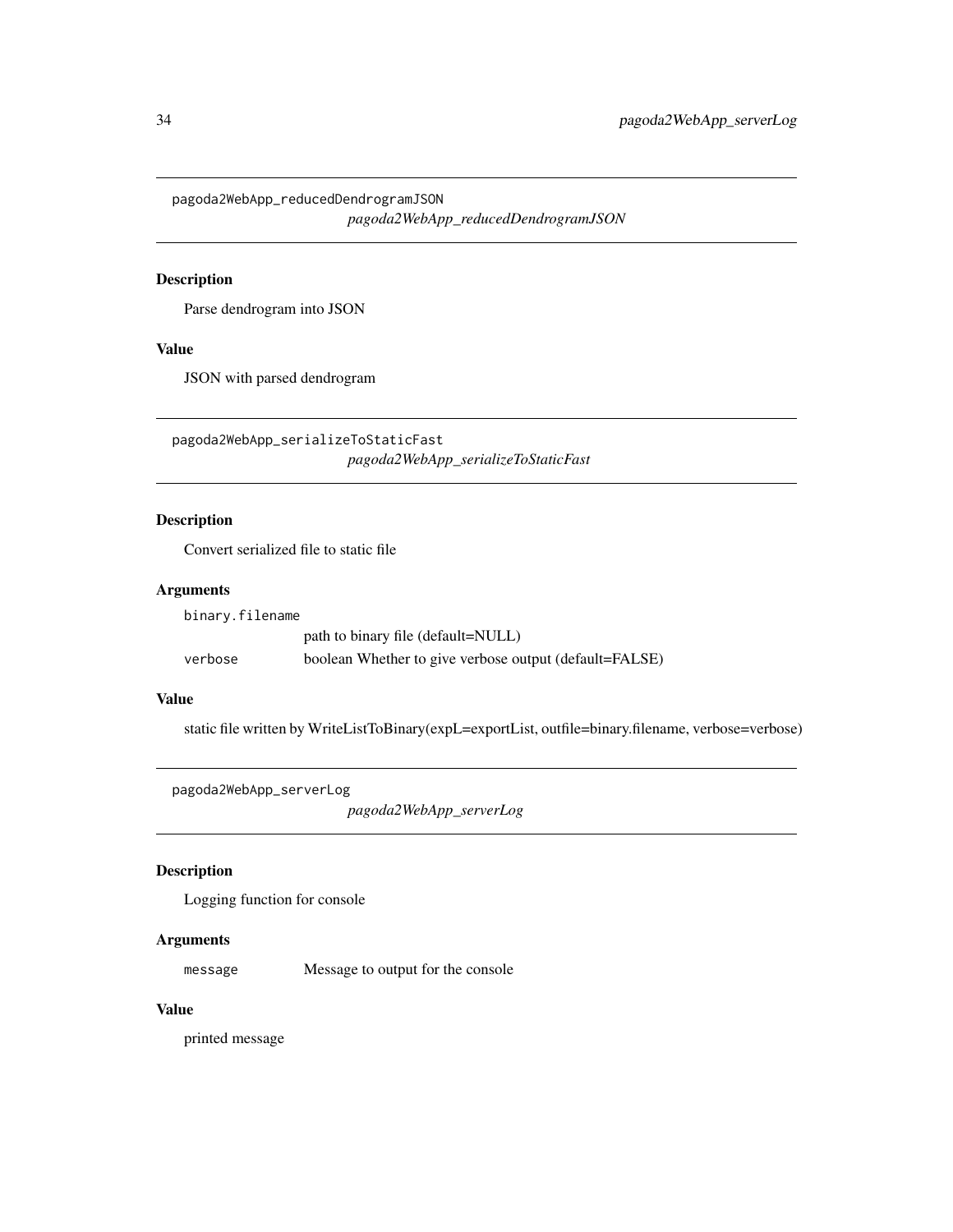<span id="page-34-0"></span>pagoda2WebApp\_sparseMatList

*pagoda2WebApp\_sparseMatList*

### Description

Create simple List from sparse Matrix with Dimnames as JSON

# Arguments

matsparse Sparse matrix

## Value

List with slots i, p, x

```
pathway.pc.correlation.distance
```
*Calculate correlation distance between PC magnitudes given a number of target dimensions*

### Description

Calculate correlation distance between PC magnitudes given a number of target dimensions

### Usage

```
pathway.pc.correlation.distance(pcc, xv, n.cores = 1, target.ndf = NULL)
```
# Arguments

| pcc        | weighted PC magnitudes e.g. scde::pagoda.pathway.wPCA() gives the weighted<br>PC magnitudes for each gene provided; e.g. scde::pagoda.gene.clusters() gives<br>the weighted PC magnitudes for de novo gene sets identified by clustering on<br>expression |  |
|------------|-----------------------------------------------------------------------------------------------------------------------------------------------------------------------------------------------------------------------------------------------------------|--|
| XV         | a matrix of normalized aspect patterns (rows: significant aspects, columns:<br>cells)                                                                                                                                                                     |  |
| n.cores    | numeric Number of cores to use (default=1)                                                                                                                                                                                                                |  |
| target.ndf | numeric Target dimensions (default=NULL)                                                                                                                                                                                                                  |  |

# Value

correlation distance matrix, akin to stats dist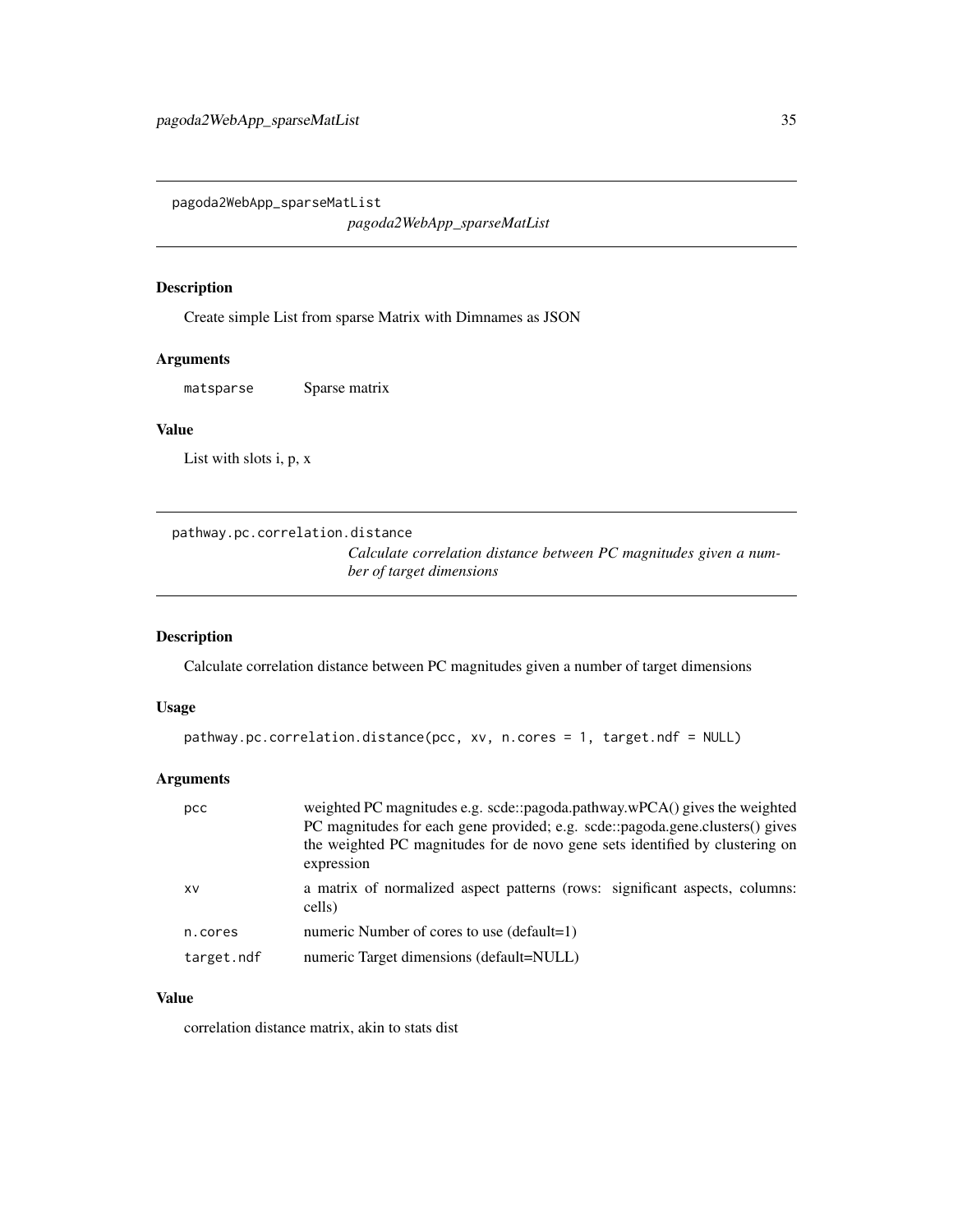<span id="page-35-0"></span>plotMulticlassified *Plot multiclassified cells per selection as a percent barplot*

### Description

Plot multiclassified cells per selection as a percent barplot

# Usage

```
plotMulticlassified(sel)
```
# Arguments

sel pagoda2 selection object

# Value

ggplot2 object

plotOneWithValues *Plot the embedding of a 'Pagoda2' object with the given values*

# Description

Plot the embedding of a 'Pagoda2' object with the given values

### Usage

```
plotOneWithValues(
  p2obj,
  values,
  title = ",
  type = "PCA",
  embeddingType = "tSNE"
)
```
# Arguments

| p2obj         | the 'Pagoda2' object                                                        |
|---------------|-----------------------------------------------------------------------------|
| values        | the values to plot, fed into p2obj\$plotEmbedding(colors=values)            |
| title         | character Title for the plot (default="")                                   |
| type          | character Type reduction on which the embedding is based on (default="PCA") |
| embeddingType | character Type of embedding to plot (default="tSNE")                        |

# Value

NULL, simply updates p2obj\$plotEmbedding()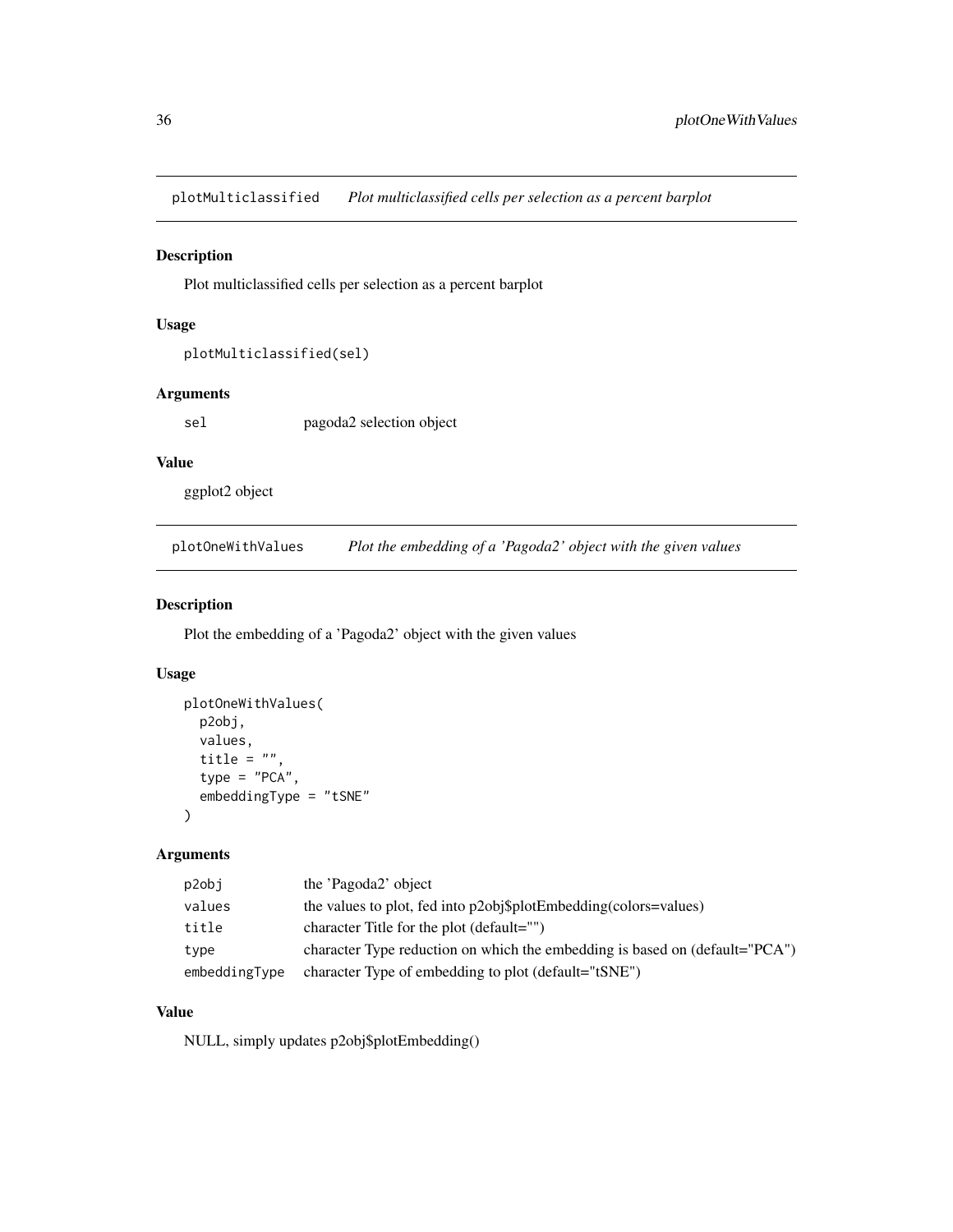<span id="page-36-0"></span>plotSelectionOverlaps *Get a dataframe and plot summarising overlaps between selection of a pagoda2 selection object ignore self overlaps*

### Description

Get a dataframe and plot summarising overlaps between selection of a pagoda2 selection object ignore self overlaps

### Usage

```
plotSelectionOverlaps(sel)
```
# Arguments

sel a pagoda2 selection object

# Value

a list that contains a ggplot2 object and a datatable with the overlaps data

| projectKNNs | Project a distance matrix into a lower-dimensional space. (from el- |
|-------------|---------------------------------------------------------------------|
|             | bamos/largeVis)                                                     |

# Description

Takes as input a sparse matrix of the edge weights connecting each node to its nearest neighbors, and outputs a matrix of coordinates embedding the inputs in a lower-dimensional space.

#### Usage

```
projectKNNs(
  wij,
  dim = 2,
  sgd_batches = NULL,
  M = 5,
  gamma = 7,alpha = 1,
  rho = 1,
  coords = NULL,
  useDegree = FALSE,
 momentum = NULL,
  seed = NULL,
  threads = NULL,
  verbose = getOption("verbose", TRUE)
)
```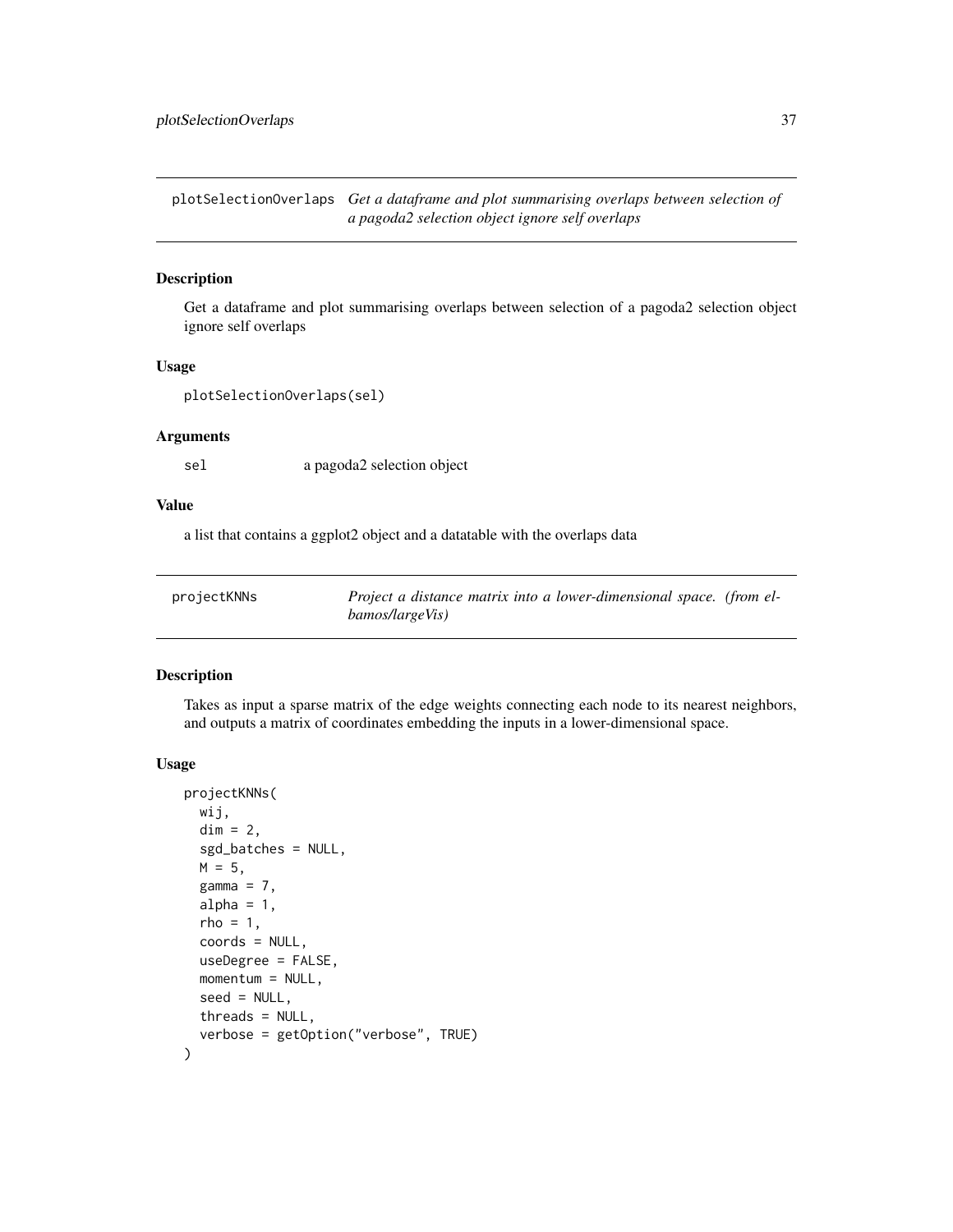# Arguments

| wij         | A symmetric sparse matrix of edge weights, in C-compressed format, as created<br>with the Matrix package.                                                                                                                                                                                                                                                                                                                                                                                                                                              |
|-------------|--------------------------------------------------------------------------------------------------------------------------------------------------------------------------------------------------------------------------------------------------------------------------------------------------------------------------------------------------------------------------------------------------------------------------------------------------------------------------------------------------------------------------------------------------------|
| dim         | numeric The number of dimensions for the projection space (default=2)                                                                                                                                                                                                                                                                                                                                                                                                                                                                                  |
| sgd_batches | numeric The number of edges to process during SGD (default=NULL). Defaults<br>to a value set based on the size of the dataset. If the parameter given is between<br>0 and 1, the default value will be multiplied by the parameter.                                                                                                                                                                                                                                                                                                                    |
| M           | numeric (largeVis) The number of negative edges to sample for each positive<br>edge (default=5).                                                                                                                                                                                                                                                                                                                                                                                                                                                       |
| gamma       | numeric (largeVis) The strength of the force pushing non-neighbor nodes apart<br>$(detault=7)$ .                                                                                                                                                                                                                                                                                                                                                                                                                                                       |
| alpha       | numeric (largeVis) The hyperparameter in the distance function (default=1).<br>The default distance function, $1/(1 + \alpha   y_i - y_j  ^2)$ . The function relates the<br>distance between points in the low-dimensional projection to the likelihood that<br>the two points are nearest neighbors. Increasing $\alpha$ tends to push nodes and their<br>neighbors closer together; decreasing $\alpha$ produces a broader distribution. Setting<br>$\alpha$ to zero enables the alternative distance function. $\alpha$ below zero is meaningless. |
| rho         | $\langle \text{largeVis} \rangle$ numeric Initial learning rate $\langle \text{default=1} \rangle$                                                                                                                                                                                                                                                                                                                                                                                                                                                     |
| coords      | An initialized coordinate matrix (default=NULL)                                                                                                                                                                                                                                                                                                                                                                                                                                                                                                        |
| useDegree   | boolean Whether to use vertex degree to determine weights in negative sampling<br>(if TRUE) or the sum of the vertex's edges (if FALSE) (default=FALSE)                                                                                                                                                                                                                                                                                                                                                                                                |
| momentum    | If not NULL, SGD with momentum is used, with this multiplier, which must be<br>between 0 and 1 (default=NULL). Note that momentum can drastically speed-<br>up training time, at the cost of additional memory consumed.                                                                                                                                                                                                                                                                                                                               |
| seed        | numeric Random seed to be passed to the C++ functions (default=NULL). Sam-<br>pled from hardware entropy pool if NULL (the default). Note that if the seed is<br>not NULL (the default), the maximum number of threads will be set to 1 in phases<br>of the algorithm that would otherwise be non-deterministic.                                                                                                                                                                                                                                       |
| threads     | numeric The maximum number of threads to spawn (default=NULL). Deter-<br>mined automatically if NULL (the default).                                                                                                                                                                                                                                                                                                                                                                                                                                    |
| verbose     | boolean Verbosity (default=getOption("verbose", TRUE))                                                                                                                                                                                                                                                                                                                                                                                                                                                                                                 |

### Details

The algorithm attempts to estimate a dim-dimensional embedding using stochastic gradient descent and negative sampling.

The objective function is:

$$
O = \sum_{(i,j)\in E} w_{ij} (\log f(||p(e_{ij} = 1||) + \sum_{k=1}^{M} E_{jk} P_{n}(j) \gamma \log(1 - f(||p(e_{ij_k} - 1||)))
$$

where  $f()$  is a probabilistic function relating the distance between two points in the low-dimensional projection space, and the probability that they are nearest neighbors.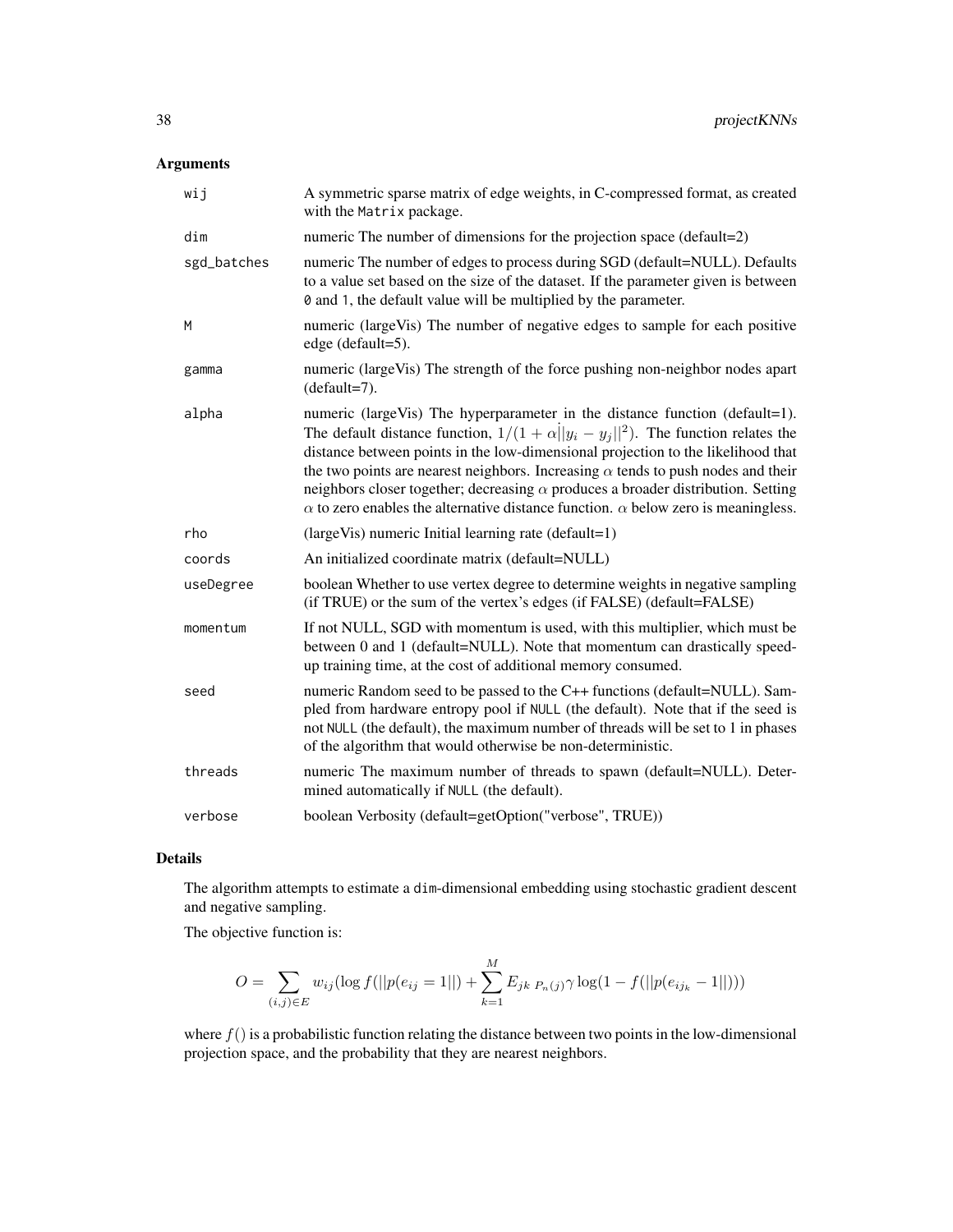## <span id="page-38-0"></span>read.10x.matrices 39

The default probabilistic function is  $1/(1 + \alpha ||x||^2)$ . If  $\alpha$  is set to zero, an alternative probabilistic function,  $1/(1 + \exp(x^2))$  will be used instead.

Note that the input matrix should be symmetric. If any columns in the matrix are empty, the function will fail.

#### Value

A dense [N,D] matrix of the coordinates projecting the w\_ij matrix into the lower-dimensional space.

#### Note

If specified, seed is passed to the  $C++$  and used to initialize the random number generator. This will not, however, be sufficient to ensure reproducible results, because the initial coordinate matrix is generated using the R random number generator. To ensure reproducibility, call set, seed before calling this function, or pass it a pre-allocated coordinate matrix.

The original paper called for weights in negative sampling to be calculated according to the degree of each vertex, the number of edges connecting to the vertex. The reference implementation, however, uses the sum of the weights of the edges to each vertex. In experiments, the difference was imperceptible with small (MNIST-size) datasets, but the results seems aesthetically preferrable using degree. The default is to use the edge weights, consistent with the reference implementation.

read.10x.matrices *Quick loading of 10X CellRanger count matrices*

### Description

Quick loading of 10X CellRanger count matrices

#### Usage

```
read.10x.matrices(matrixPaths, version = "V3", n.cores = 1, verbose = TRUE)
```
### Arguments

| matrixPaths | a single path to the folder containing matrix, mtx, genes, tsy and barcodes, tsy<br>files, OR a named list of such paths |
|-------------|--------------------------------------------------------------------------------------------------------------------------|
| version     | string Version of 10x output to read (default= $'V3'$ ). Must be one of $'V2'$ or<br>'V3'                                |
| n.cores     | numeric Cores to utilize in parallel $(default=1)$                                                                       |
| verbose     | boolean Whether to output verbose output (default=TRUE)                                                                  |

### Value

a sparse matrix representation of the data (or a list of sparse matrices if a list of paths was passed)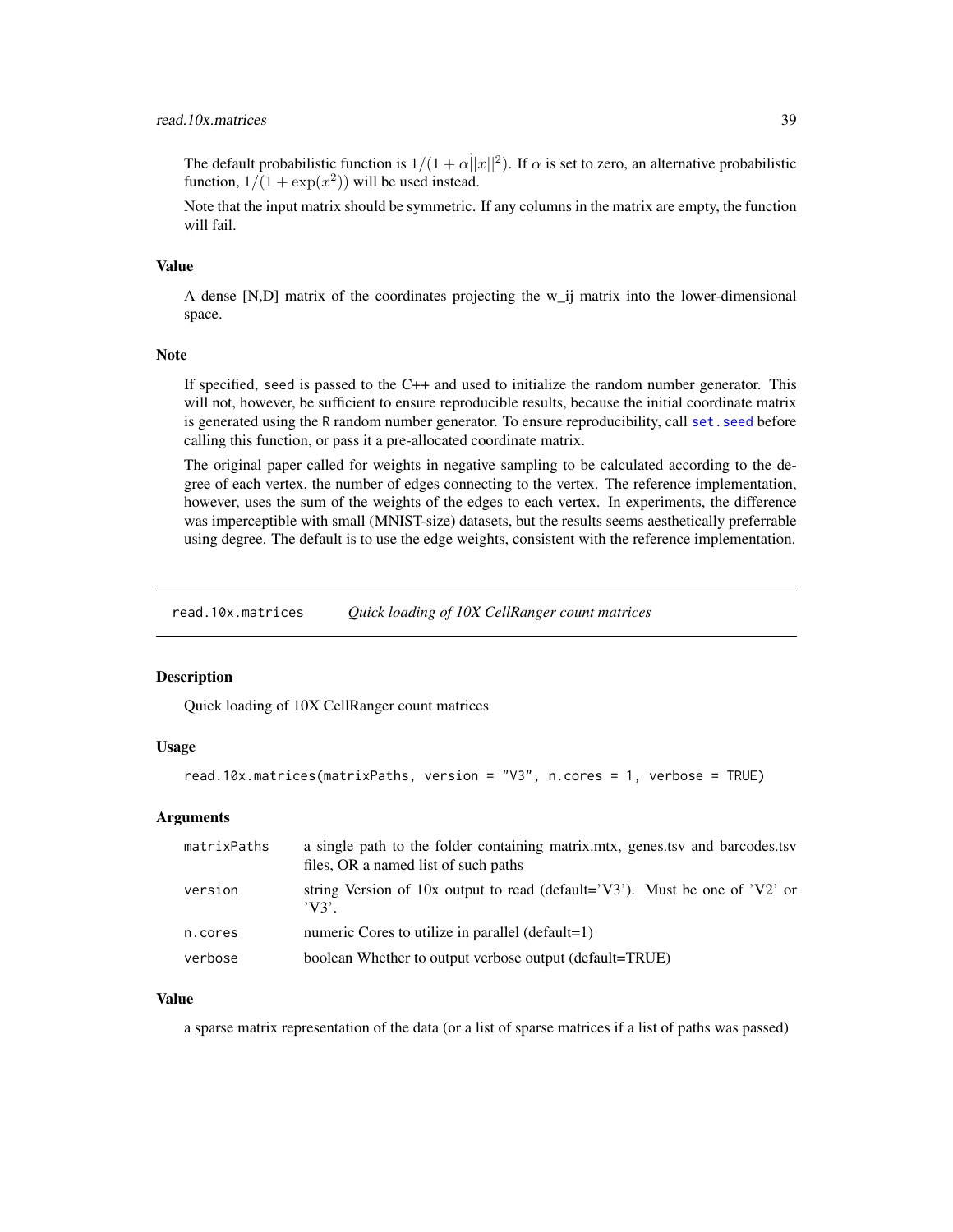<span id="page-39-0"></span>read10xMatrix *This function reads a matrix generated by the 10x processing pipeline from the specified directory and returns it. It aborts if one of the required files in the specified directory do not exist.*

# Description

This function reads a matrix generated by the 10x processing pipeline from the specified directory and returns it. It aborts if one of the required files in the specified directory do not exist.

#### Usage

```
read10xMatrix(path, version = "V3", transcript.id = "SYMBOL", verbose = TRUE)
```
#### Arguments

| path          | string Location of 10x output                                                                                                                                                  |
|---------------|--------------------------------------------------------------------------------------------------------------------------------------------------------------------------------|
| version       | string Version of 10x output to read (default= $'V3'$ ). Must be one of $'V2'$ or<br>$'V3'$ .                                                                                  |
| transcript.id | string Transcript identifier to use (default='SYMBOL'). Must be either 'SYM-<br>BOL' (e.g. "Sox17") or 'ENSEMBL' (e.g. "ENSMUSG00000025902"). This<br>value is case-sensitive. |
| verbose       | boolean Whether to return verbose output                                                                                                                                       |

### Value

parsed 10x outputs into a matrix

readPagoda2SelectionAsFactor

*Read a pagoda2 cell selection file and return it as a factor while removing any mutliclassified cells*

### Description

Read a pagoda2 cell selection file and return it as a factor while removing any mutliclassified cells

### Usage

```
readPagoda2SelectionAsFactor(filepath, use.internal.name = FALSE)
```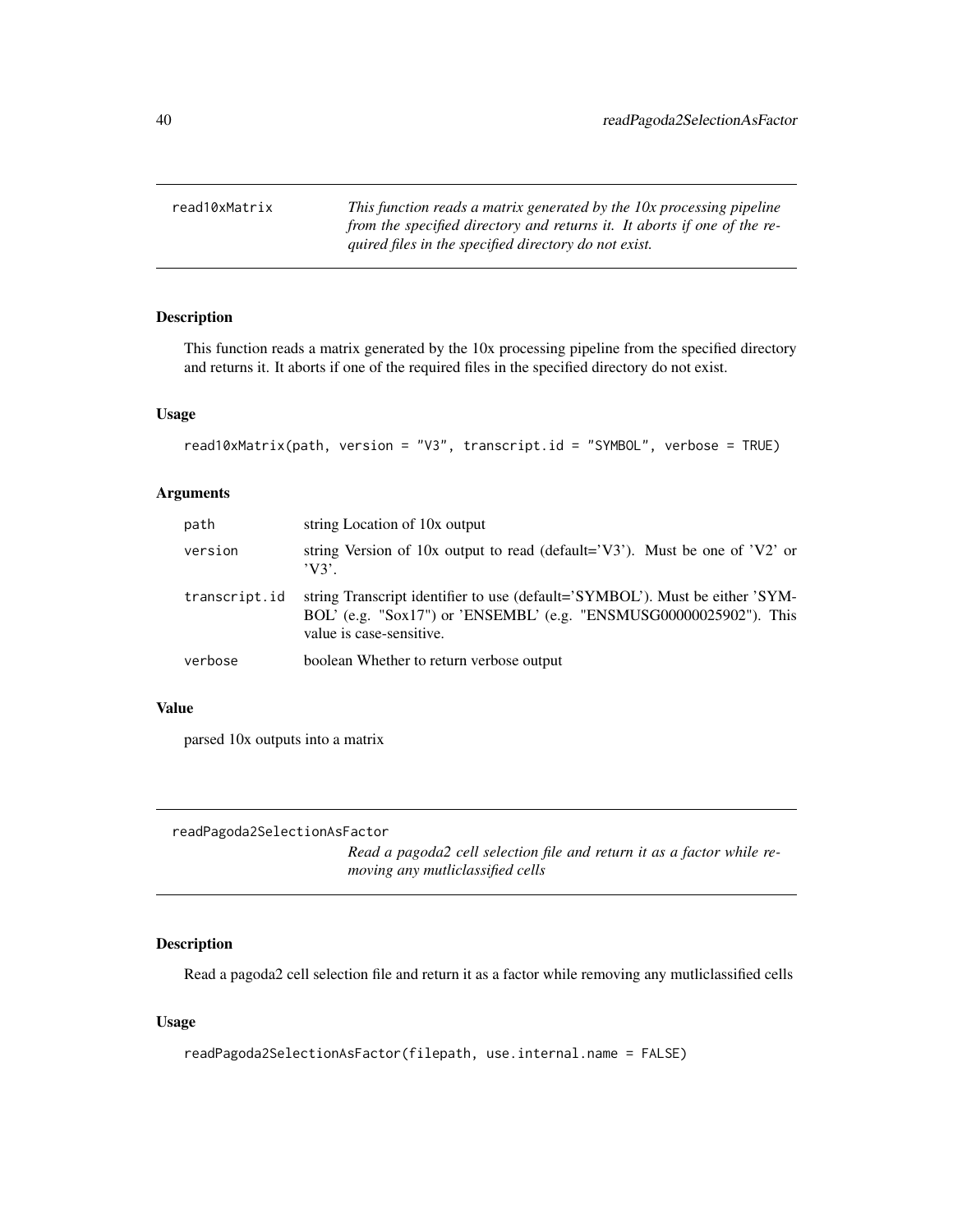#### <span id="page-40-0"></span>**Arguments**

filepath name of the selection file

use.internal.name

boolean Use field 'internal.name' as factor names (default=FALSE). Passed to factorFromP2Selection

### Value

a name factor with the membership of all the cells that are not multiclassified

readPagoda2SelectionFile

*Reads a 'pagoda2' web app exported cell selection file exported as a list of list objects that contain the name of the selection, the color (as a hex string) and the identifiers of the individual cells*

#### Description

Reads a 'pagoda2' web app exported cell selection file exported as a list of list objects that contain the name of the selection, the color (as a hex string) and the identifiers of the individual cells

### Usage

readPagoda2SelectionFile(filepath)

### Arguments

filepath the path of the file load

removeSelectionOverlaps

*Remove cells that are present in more than one selection from all the selections they are in*

#### Description

Remove cells that are present in more than one selection from all the selections they are in

### Usage

removeSelectionOverlaps(selections)

### Arguments

selections a pagoda2 selections list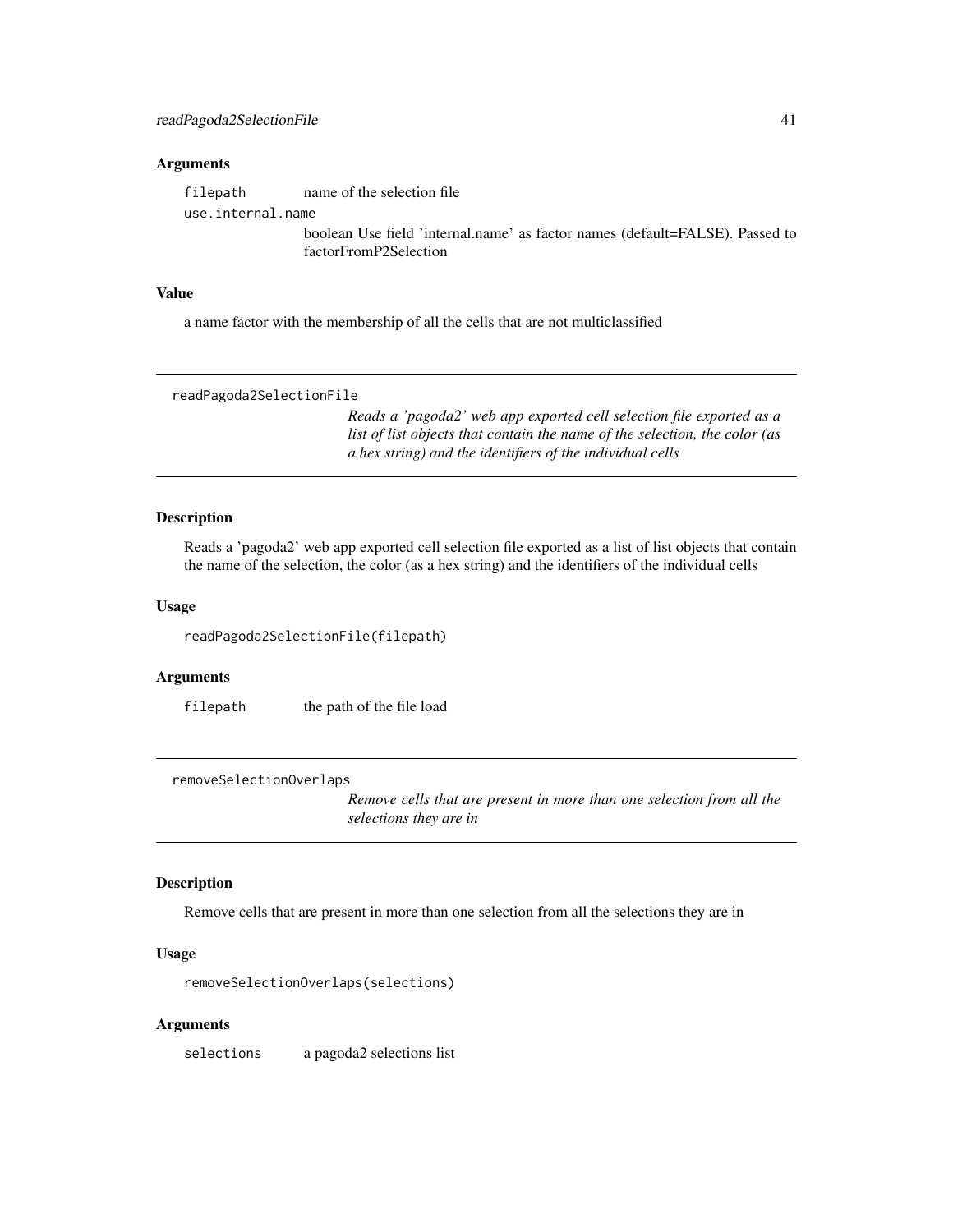# <span id="page-41-0"></span>Value

a new list with the duplicated cells removed

score.cells.nb0 *Score cells by getting mean expression of genes in signatures*

# Description

Score cells by getting mean expression of genes in signatures

# Usage

score.cells.nb0(data, signature)

# Arguments

| data      | matrix                     |
|-----------|----------------------------|
| signature | the genes in the signature |

# Value

cell scores

| score.cells.puram |                        |  |  | Puram, Bernstein (Cell, 2018) Score cells as described in Puram, |  |
|-------------------|------------------------|--|--|------------------------------------------------------------------|--|
|                   | Bernstein (Cell, 2018) |  |  |                                                                  |  |

# Description

Puram, Bernstein (Cell, 2018) Score cells as described in Puram, Bernstein (Cell, 2018)

# Usage

```
score.cells.puram(data, signature, correct = TRUE, show.plot = FALSE, ...)
```
# Arguments

| data      | matrix of expression, rows are cell, columns are genes                                                  |
|-----------|---------------------------------------------------------------------------------------------------------|
| signature | character vector The signature to evaluate, a character vector of genes                                 |
| correct   | boolean Perform background correction by getting a semi-random geneset (de-<br>fault=TRUE)              |
| show.plot | boolean If corrected values are calculated show plot of corrected vs original<br>scores (default=FALSE) |
| $\ddotsc$ | options for get.control.geneset()                                                                       |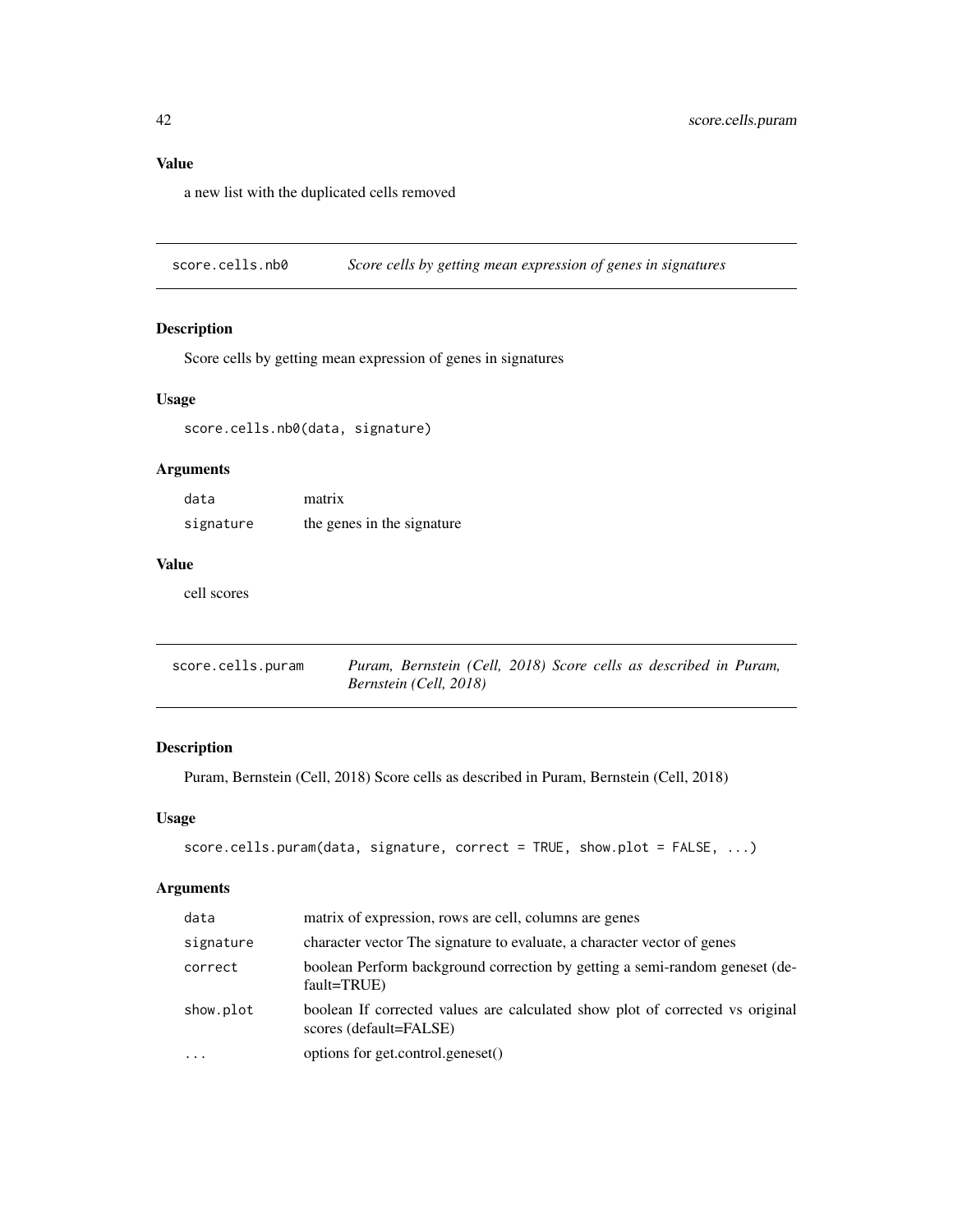# <span id="page-42-0"></span>sgdBatches 43

### Value

a score for each cell

sgdBatches *Calculate the default number of batches for a given number of vertices and edges. The formula used is the one used by the 'largeVis' reference implementation. This is substantially less than the recommendation* E ∗ 10000 *in the original paper.*

#### Description

Calculate the default number of batches for a given number of vertices and edges. The formula used is the one used by the 'largeVis' reference implementation. This is substantially less than the recommendation  $E * 10000$  in the original paper.

#### Usage

sgdBatches(N,  $E = 150 \times N/2$ )

# Arguments

|   | Number of vertices                     |
|---|----------------------------------------|
| E | Number of edges (default = $150*N/2$ ) |

#### Value

The recommended number of sgd batches.

#### Examples

```
# Observe that increasing K has no effect on processing time
```

```
N <- 70000 # MNIST
K < -10:250plot(K, sgdBatches(rep(N, length(K)), N * K / 2))
# Observe that processing time scales linarly with N
N <- c(seq(from = 1, to = 10000, by = 100), seq(from = 10000, to = 10000000, by = 1000))
plot(N, sgdBatches(N))
```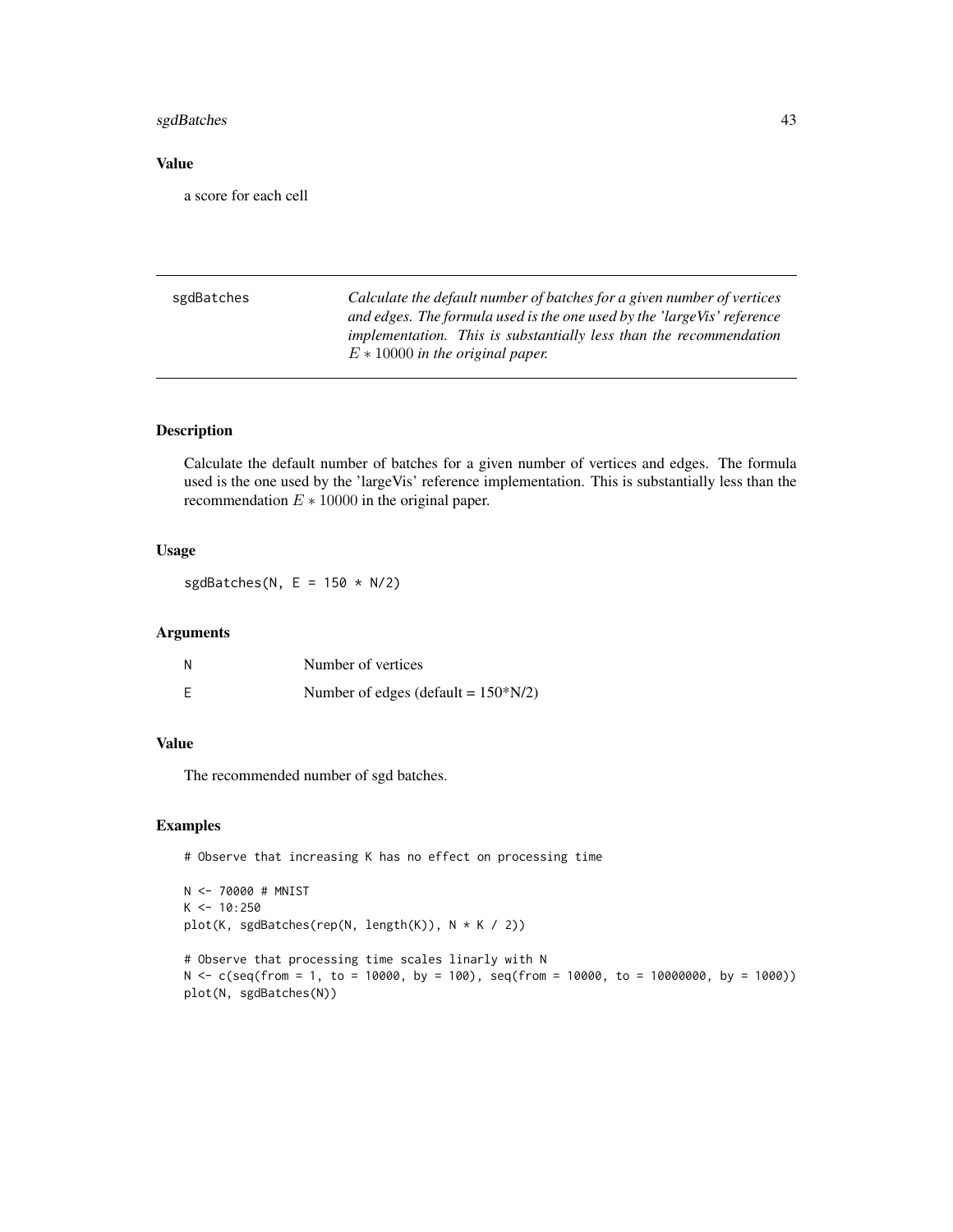<span id="page-43-0"></span>show.app *Directly open the 'pagoda2' web application and view the 'p2web' application object from our R session*

# Description

Directly open the 'pagoda2' web application and view the 'p2web' application object from our R session

### Usage

show.app(app, name, port, ip, browse = TRUE, server = NULL)

### Arguments

| app    | 'pagoda2' application object                                                                 |
|--------|----------------------------------------------------------------------------------------------|
| name   | character Name of the application to view                                                    |
| port   | numeric Port number                                                                          |
| ip     | numeric IP address                                                                           |
| browse | boolean Whether to load the app into an HTML browser (default=TRUE)                          |
| server | server If NULL, will grab server with get.scde.server(port=port, ip=ip) (der-<br>fault=NULL) |

#### Value

application within browser

subsetSignatureToData *Subset a gene signature to the genes in the given matrix with optional warning if genes are missing*

### Description

Subset a gene signature to the genes in the given matrix with optional warning if genes are missing

# Usage

```
subsetSignatureToData(data, signature, raise.warning = TRUE)
```
### Arguments

| data          | matrix                                                                         |
|---------------|--------------------------------------------------------------------------------|
| signature     | character vector The gene signature from which to subset a character vector of |
|               | genes                                                                          |
| raise.warning | boolean Warn if genes are missing (default=TRUE)                               |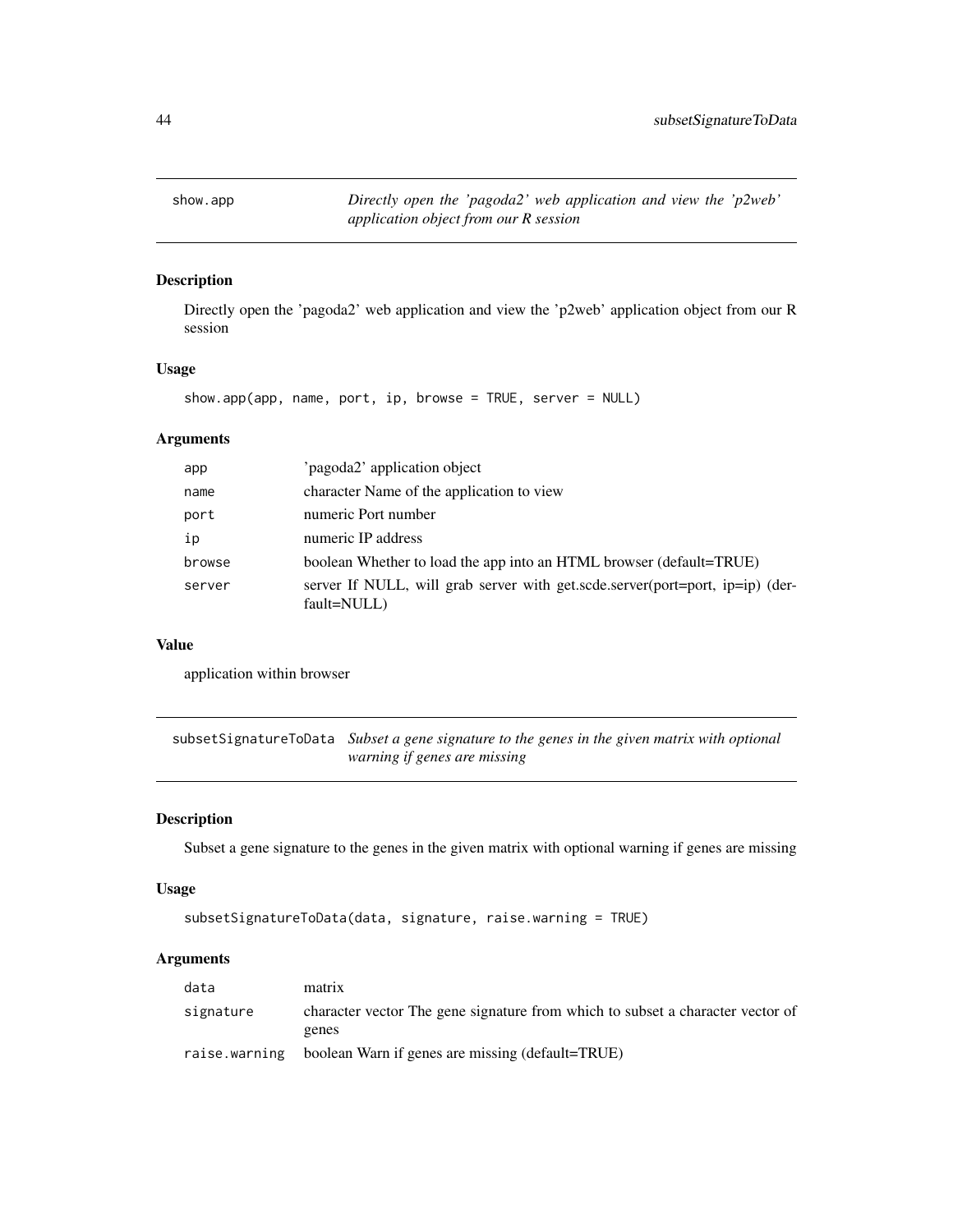# <span id="page-44-0"></span>Value

The filtered subset of gene signatures

| tp2c.view.pathways | View pathway or gene-weighted PCA 'Pagoda2' version of the func-      |
|--------------------|-----------------------------------------------------------------------|
|                    | tion pagoda.show.pathways() Takes in a list of pathways (or a list of |
|                    | genes), runs weighted PCA, optionally showing the result.             |

# Description

View pathway or gene-weighted PCA 'Pagoda2' version of the function pagoda.show.pathways() Takes in a list of pathways (or a list of genes), runs weighted PCA, optionally showing the result.

# Usage

```
tp2c.view.pathways(
 pathways,
 p2,
 goenv = NULL,
 batch = NULL,n.genes = 20,
  two.sided = TRUE,
 n.pc = rep(1, length(pathways)),
 colcols = NULL,
 zlim = NULL,
 labRow = NA,vhc = NULL,
 cexCol = 1,
 cexRow = 1,
 nstarts = 50,
 row.order = NULL,
  show.Colv = TRUE,plot = TRUE,
  trim = 1.1/nrow(p2$counts),showPC = TRUE,...
)
```
### Arguments

| pathways | character vector of pathway or gene names                                                                                                   |
|----------|---------------------------------------------------------------------------------------------------------------------------------------------|
| p2       | 'Pagoda2' object                                                                                                                            |
| goenv    | environment mapping pathways to genes (default=NULL)                                                                                        |
| batch    | factor (corresponding to rows of the model matrix) specifying batch assignment<br>of each cell, to perform batch correction (default=NULL). |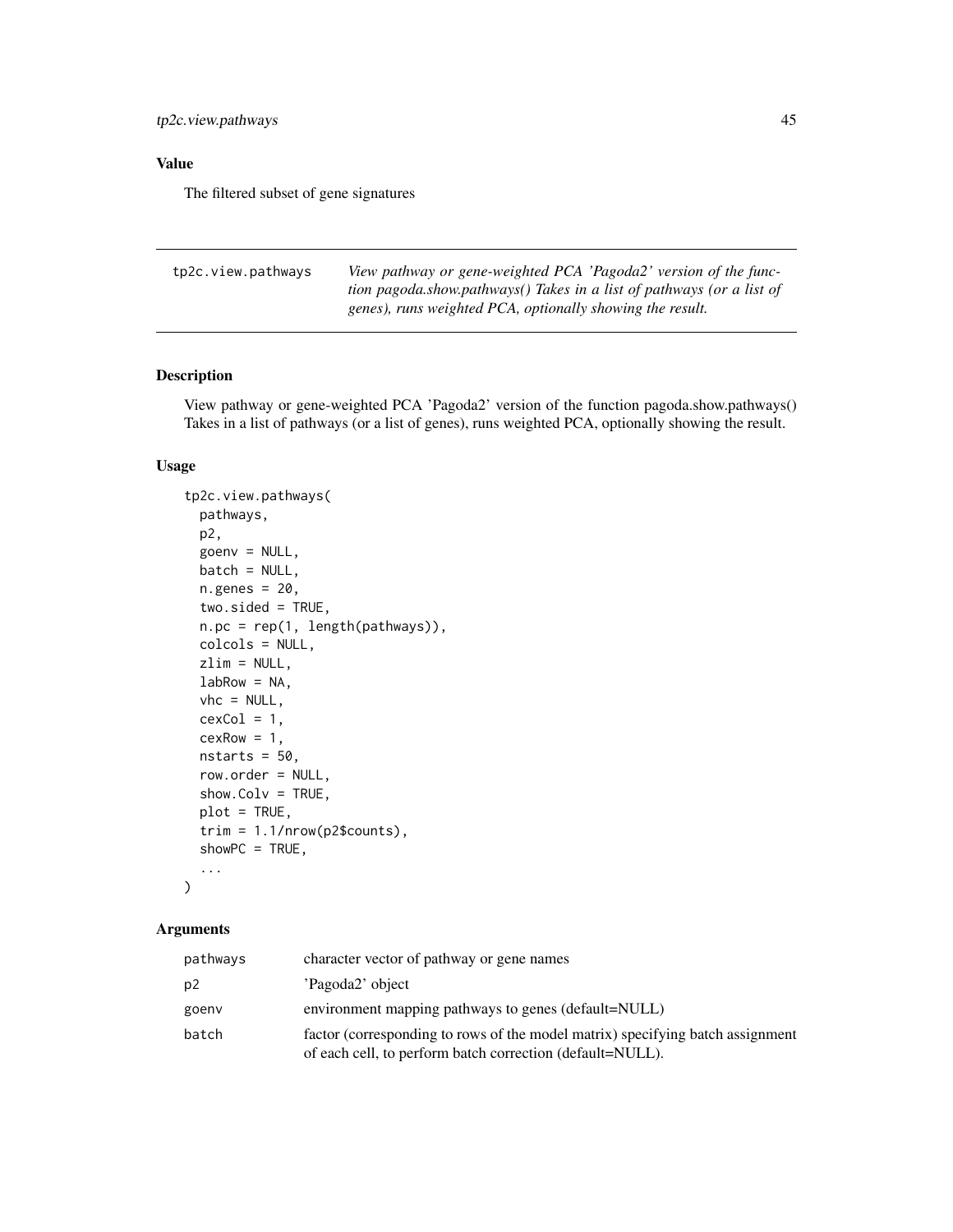<span id="page-45-0"></span>

| n.genes   | integer Number of genes to show (default=20)                                                                                                                                  |
|-----------|-------------------------------------------------------------------------------------------------------------------------------------------------------------------------------|
| two.sided | boolean If TRUE, the set of shown genes should be split among highest and<br>lowest loading (default=TRUE). If FALSE, genes with highest absolute loading<br>should be shown. |
| n.pc      | integer vector Number of principal component to show for each listed path-<br>$way(default = rep(1, length(pathways)))$                                                       |
| colcols   | column color matrix (default=NULL)                                                                                                                                            |
| zlim      | numeric z color limit (default=NULL)                                                                                                                                          |
| labRow    | row labels (default=NA)                                                                                                                                                       |
| vhc       | cell clustering (default=NULL)                                                                                                                                                |
| cexCol    | positive numbers, used as cex.axis in for the row or column axis labeling (default=1)                                                                                         |
| cexRow    | positive numbers, used as cex.axis in for the row or column axis labeling (default=1)                                                                                         |
| nstarts   | integer Number of random starts to use (default=50)                                                                                                                           |
| row.order | row order (default=NULL). If NULL, uses order from hclust.                                                                                                                    |
| show.Colv | boolean Whether to show cell dendrogram (default=TRUE)                                                                                                                        |
| plot      | boolean Whether to plot (default=TRUE)                                                                                                                                        |
| trim      | numeric Winsorization trim that should be applied (default=1.1/nrow(p2\$counts)).<br>Note that p2 is a 'Pagoda2' object.                                                      |
| showPC    | boolean (default=TRUE)                                                                                                                                                        |
| $\ddots$  | parameters to pass to my.heatmap2. Only if plot is TRUE.                                                                                                                      |
|           |                                                                                                                                                                               |

# Value

cell scores along the first principal component of shown genes (returned as invisible)

```
validateSelectionsObject
```
*Validates a pagoda2 selection object*

# Description

Validates a pagoda2 selection object

# Usage

```
validateSelectionsObject(selections)
```
# Arguments

selections the pagoda2 selection object to be validated

### Value

a logical value indicating if the object is valid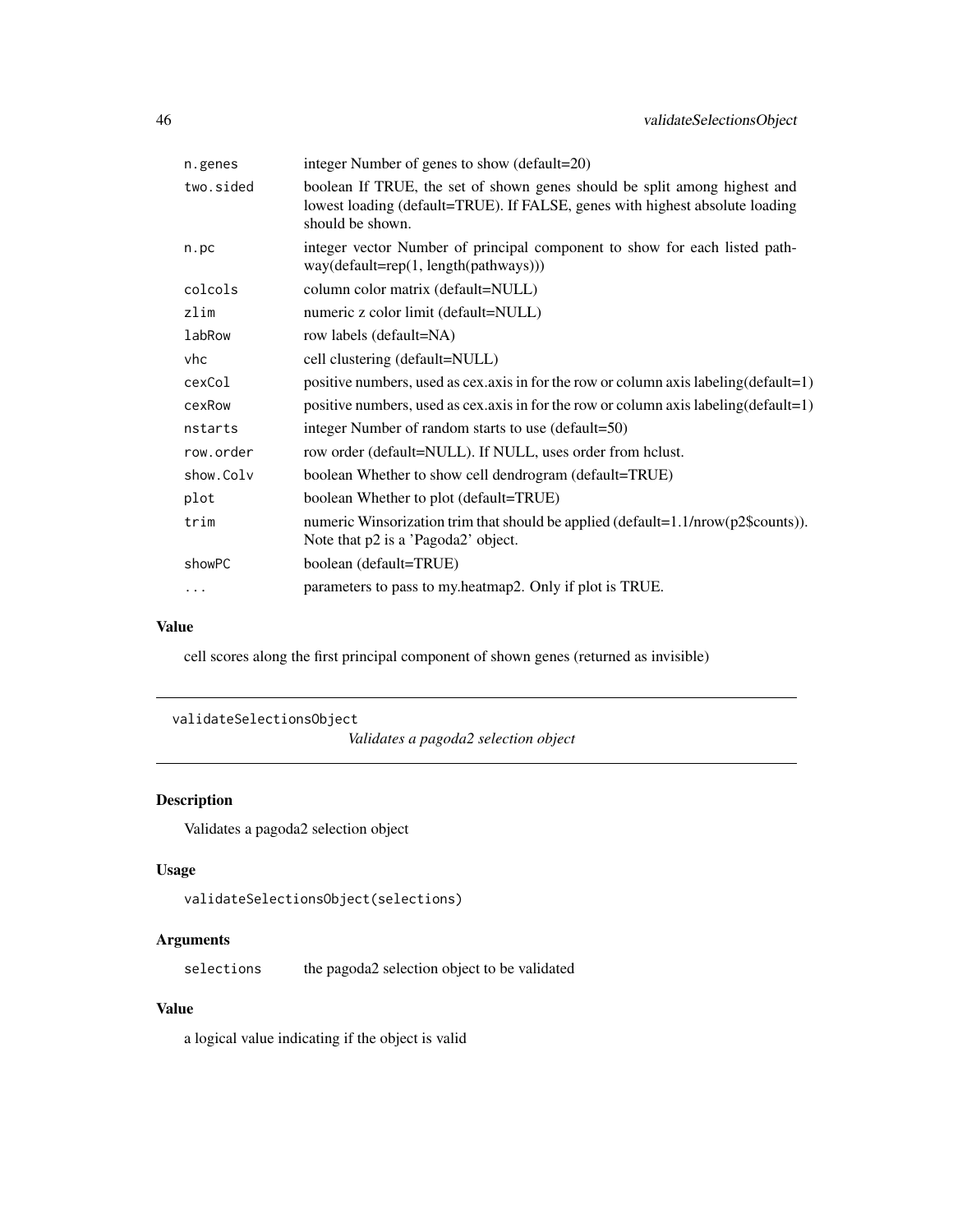<span id="page-46-0"></span>

# Description

Generate a 'pagoda2' web object

# Usage

```
webP2proc(
 p2,
 additionalMetadata = NULL,
 title = "Pagoda2",
 make.go.sets = TRUE,
 make.de.sets = TRUE,
 go.env = NULL,
 make.gene.graph = TRUE,
 appmetadata = NULL
)
```
# Arguments

| p <sub>2</sub>     | a 'Pagoda2' object                                                                                                                    |
|--------------------|---------------------------------------------------------------------------------------------------------------------------------------|
| additionalMetadata |                                                                                                                                       |
|                    | 'pagoda2' web metadata object (default=NULL)                                                                                          |
| title              | character string Title for the web app (default='Pagoda2')                                                                            |
| make.go.sets       | boolean Whether GO sets should be made (default=TRUE)                                                                                 |
| make.de.sets       | boolean Whether differential expression sets should be made (default=TRUE)                                                            |
| go.env             | the GO environment used for the overdispersion analysis (default=NULL)                                                                |
| make.gene.graph    |                                                                                                                                       |
|                    | logical specifying if the gene graph should be make, if FALSE the find similar<br>genes functionality will be disabled on the web app |
| appmetadata        | 'pagoda2' web application metadata (default=NULL)                                                                                     |

# Value

a 'pagoda2' web application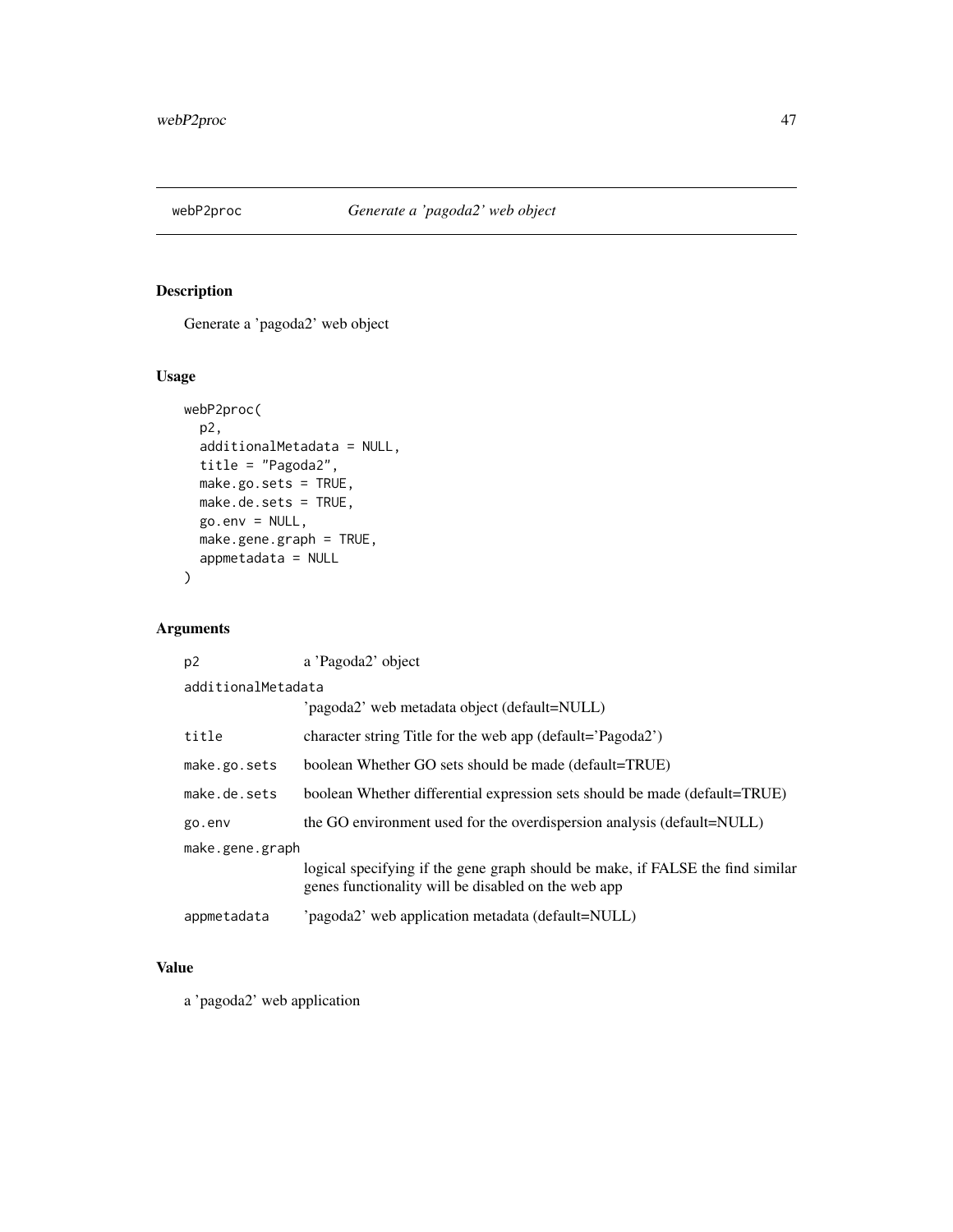<span id="page-47-0"></span>winsorize.matrix *Sets the ncol(mat)\*trim top outliers in each row to the next lowest value same for the lowest outliers*

### Description

Sets the ncol(mat)\*trim top outliers in each row to the next lowest value same for the lowest outliers

### Usage

winsorize.matrix(mat, trim)

#### Arguments

| mat  | Numeric matrix                                                                    |
|------|-----------------------------------------------------------------------------------|
| trim | numeric Fraction of outliers (on each side) that should be Winsorized, or (if the |
|      | value is $>= 1$ ) the number of outliers to be trimmed on each side               |

### Value

Winsorized matrix

#### Examples

```
set.seed(0)
mat <- matrix( c(rnorm(5*10,mean=0,sd=1), rnorm(5*10,mean=5,sd=1)), 10, 10) # random matrix
mat[1,1] <- 1000 # make outlier
range(mat) # look at range of values
win.mat <- winsorize.matrix(mat, 0.1)
range(win.mat) # note outliers removed
```
writeGenesAsPagoda2Selection *Writes a list of genes as a gene selection that can be loaded in the web interface*

# Description

Writes a list of genes as a gene selection that can be loaded in the web interface

### Usage

writeGenesAsPagoda2Selection(name, genes, filename)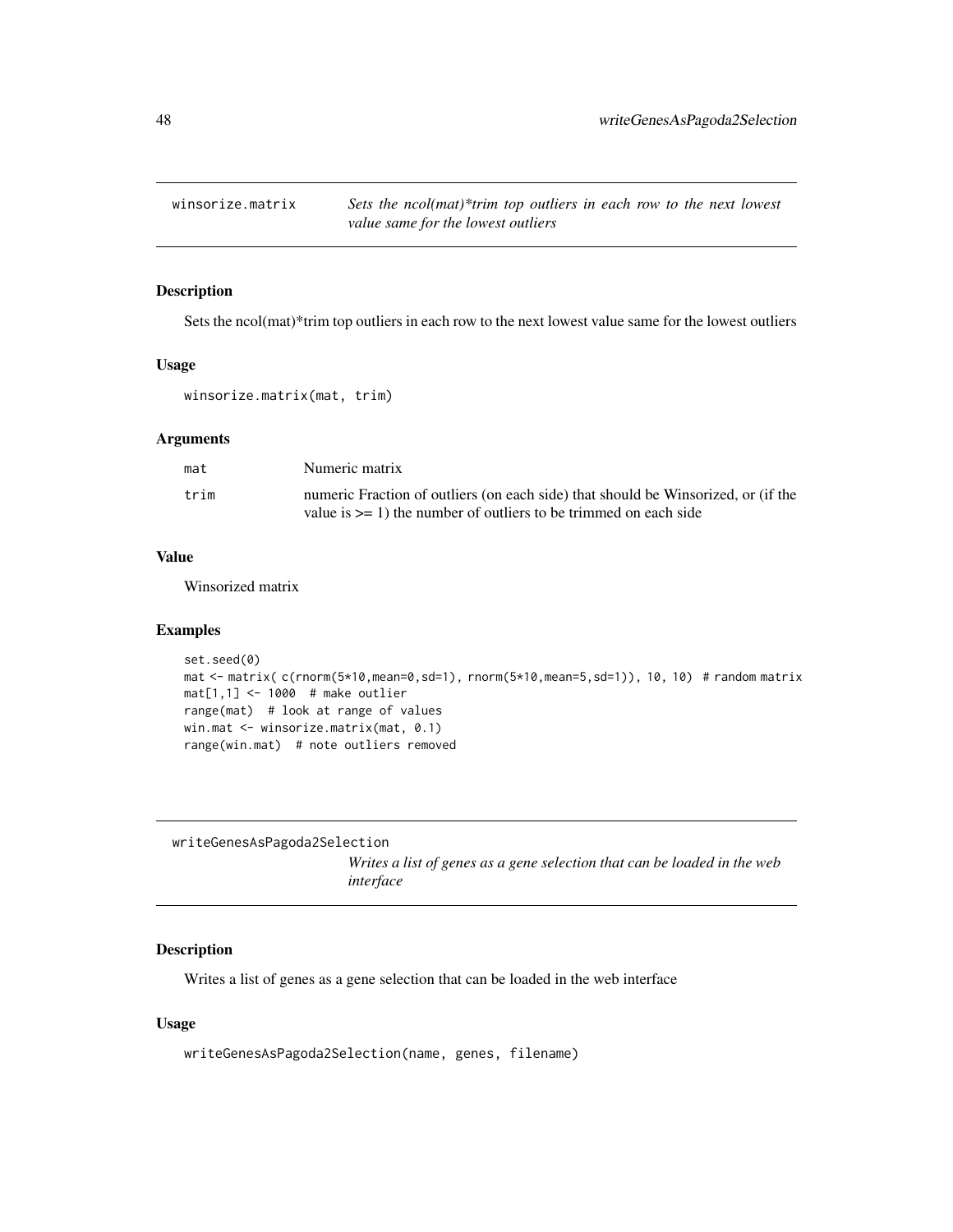### <span id="page-48-0"></span>Arguments

| name     | the name of the selection         |
|----------|-----------------------------------|
| genes    | a string vector of the gene names |
| filename | the filename to save to           |

# Value

NULL, writes to filepath the list of genes as a gene selection that can be loaded in the web interface

```
writePagoda2SelectionFile
```
*Writes a pagoda2 selection object as a p2 selection file that be be loaded to the web interface*

# Description

Writes a pagoda2 selection object as a p2 selection file that be be loaded to the web interface

### Usage

```
writePagoda2SelectionFile(sel, filepath)
```
# Arguments

| sel      | pagoda2 selection object       |
|----------|--------------------------------|
| filepath | name of file to which to write |

### Value

NULL, writes to filepath the pagoda2 selection object as a p2 selection file that be be loaded to the web interface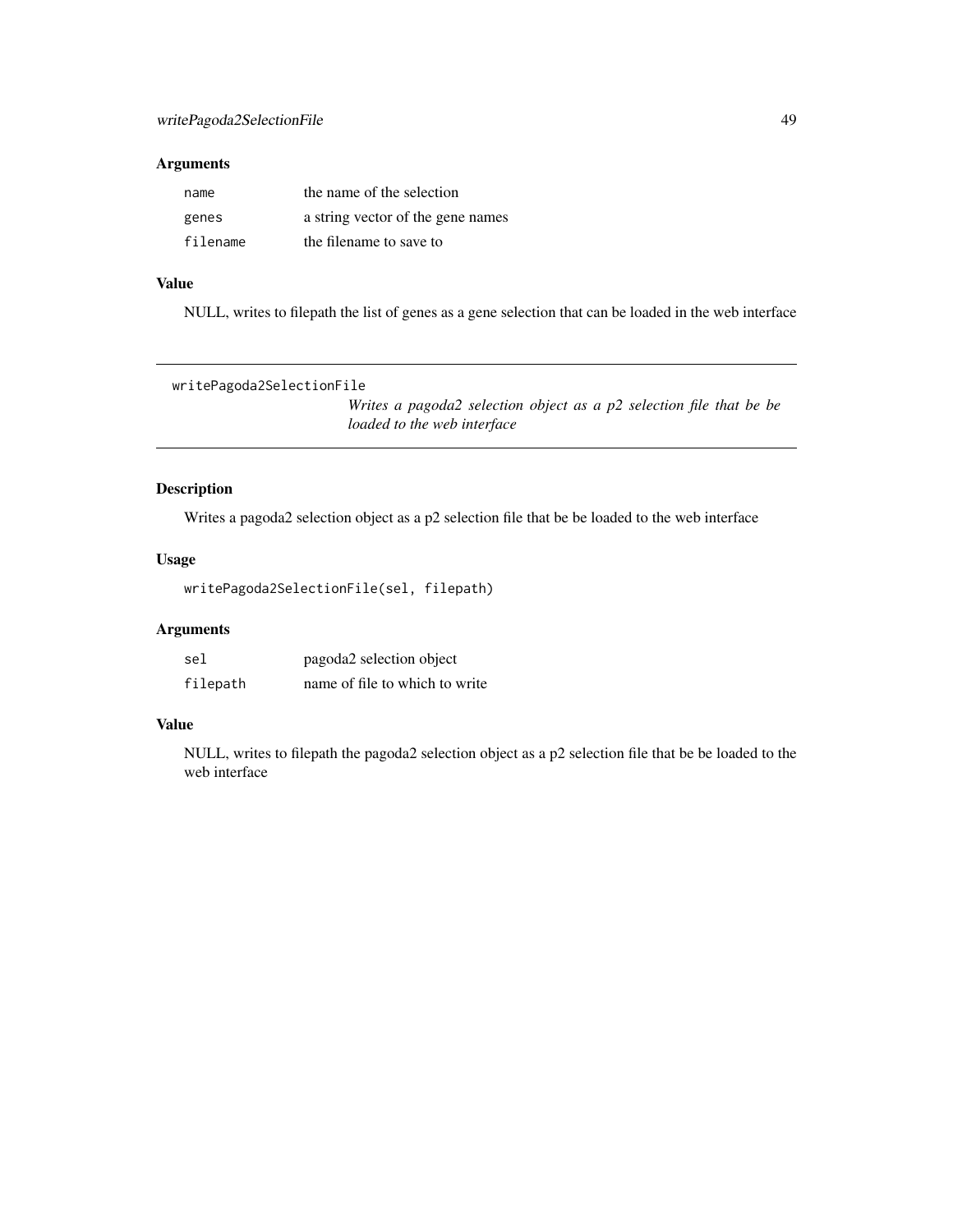# <span id="page-49-0"></span>**Index**

armaCor, [4](#page-3-0)

basicP2proc, [4](#page-3-0) basicP2web, [5](#page-4-0) buildWijMatrix, [6](#page-5-0)

calcMulticlassified, [7](#page-6-0) cellsPerSelectionGroup, [7](#page-6-0) collapse.aspect.clusters, [8](#page-7-0) compareClusterings, [8](#page-7-0)

extendedP2proc, [9](#page-8-0)

factorFromP2Selection, [9](#page-8-0) factorListToMetadata, [10](#page-9-0) factorToP2selection, [10](#page-9-0)

gene.vs.molecule.cell.filter, [11](#page-10-0) generateClassificationAnnotation, [12](#page-11-0) get.control.geneset, [12](#page-11-0) get.de.geneset, [13](#page-12-0) getCellsInSelections, [13](#page-12-0) getClusterLabelsFromSelection, [14](#page-13-0) getColorsFromP2Selection, [15](#page-14-0) getIntExtNamesP2Selection, [15](#page-14-0)

hierDiffToGenesets, [16](#page-15-0)

make.p2.app, [16](#page-15-0) minMaxScale, [18](#page-17-0)

namedNames, [18](#page-17-0)

p2.generate.dr.go, [19](#page-18-0) p2.generate.go, [19](#page-18-0) p2.generate.human.go, [20](#page-19-0) p2.generate.mouse.go, [20](#page-19-0) p2.make.pagoda1.app, [21](#page-20-0) p2.metadata.from.factor, [22](#page-21-0) p2.toweb.hdea, [23](#page-22-0) p2ViewPagodaApp, [24](#page-23-0)

pagoda.reduce.loading.redundancy, [26](#page-25-0) pagoda.reduce.redundancy, [27](#page-26-0) pagoda2WebApp *(*pagoda2WebApp-class*)*, [28](#page-27-0) pagoda2WebApp-class, [28](#page-27-0) pagoda2WebApp\_arrayToJSON, [29](#page-28-0) pagoda2WebApp\_availableAspectsJSON, [29](#page-28-0) pagoda2WebApp\_call, [30](#page-29-0) pagoda2WebApp\_cellmetadataJSON, [30](#page-29-0) pagoda2WebApp\_cellOrderJSON, [30](#page-29-0) pagoda2WebApp\_geneInformationJSON, [31](#page-30-0) pagoda2WebApp\_generateDendrogramOfGroups, [31](#page-30-0) pagoda2WebApp\_generateEmbeddingStructure, [31](#page-30-0) pagoda2WebApp\_generateGeneKnnJSON, [32](#page-31-0) pagoda2WebApp\_getCompressedEmbedding, [32](#page-31-0) pagoda2WebApp\_packCompressFloat64Array, [33](#page-32-0) pagoda2WebApp\_packCompressInt32Array, [33](#page-32-0) pagoda2WebApp\_readStaticFile, [33](#page-32-0) pagoda2WebApp\_reducedDendrogramJSON, [34](#page-33-0) pagoda2WebApp\_serializeToStaticFast, [34](#page-33-0) pagoda2WebApp\_serverLog, [34](#page-33-0) pagoda2WebApp\_sparseMatList, [35](#page-34-0) pathway.pc.correlation.distance, [35](#page-34-0) plotMulticlassified, [36](#page-35-0) plotOneWithValues, [36](#page-35-0) plotSelectionOverlaps, [37](#page-36-0) projectKNNs, [37](#page-36-0)

```
read.10x.matrices, 39
read10xMatrix, 40
readPagoda2SelectionAsFactor, 40
readPagoda2SelectionFile, 41
removeSelectionOverlaps, 41
```